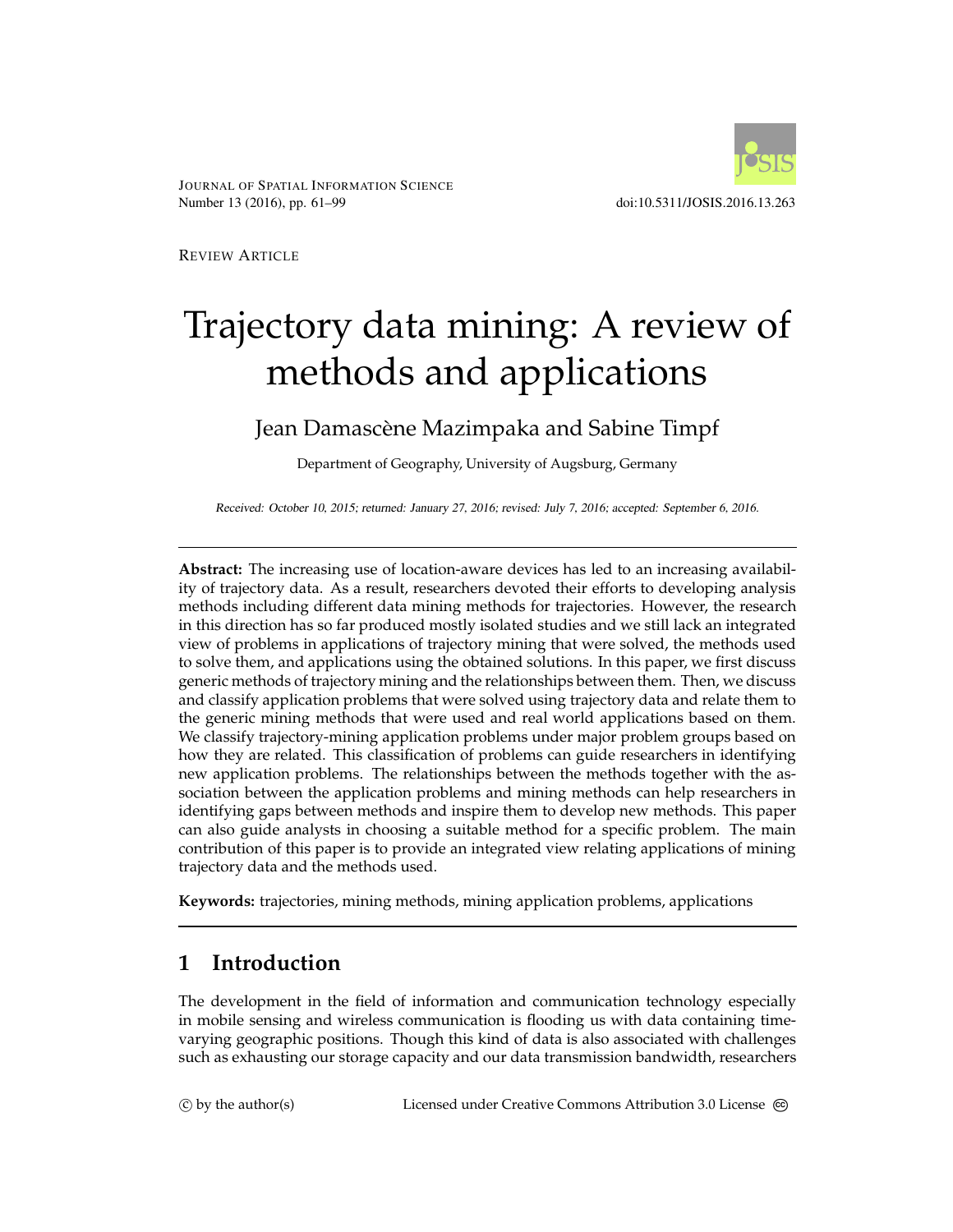#### 62 MAZIMPAKA, TIMPF

have shown that these data sets constitute a precious resource. Their analysis can lead to solutions for important research problems in different fields such as urban planning, transportation, behavioral ecology, sports scene analysis, surveillance, and security [\[53\]](#page-30-0).

Researchers in movement analysis have made important contributions by developing methods and tools to solve specific application problems. As researchers continue to address diverse application problems [\[73\]](#page-31-0) we urgently need an integrated view of the application problems solved using trajectory data and the mining methods available for addressing each class of application problem. Such an integrated view would allow other researchers to easily identify the issues already solved, the methodological gaps, and to draw inspiration for new method development from the relations between problems and methods. The objective of this paper is to contribute to the provision of an integrated view of trajectory mining application problems and methods. The paper also presents a survey of applications that exploit the solutions to these application problems. Available analysis methods can be classified as computational, statistical, visual, or a combination of these. This paper focuses on computational methods of trajectory mining.

The remainder of this paper is organized as follows: after this introduction, Section [2](#page-1-0) presents a brief overview of trajectory data and trajectory data mining. Section [3](#page-4-0) discusses mining methods for trajectory data while Section [4](#page-12-0) discusses application problems addressed using these methods. In addition, Section [4](#page-12-0) relates the mining application problems to the methods presented in the paper, which are used to solve them. Section [5](#page-19-0) reviews applications that exploit the solutions to application problems discussed in Section [4.](#page-12-0) Section [6](#page-23-0) briefly presents open issues that need to be addressed for future development of trajectory data mining. In Section [7,](#page-24-0) we conclude and list directions for future work.

# <span id="page-1-0"></span>**2 Trajectory data and trajectory data mining**

In this section, we briefly explain the background concepts that form the basis of the research surveyed. We define the concept of trajectory data and locate trajectory data mining in the broader domain of data mining. For reasons of space, we do not discuss these concepts in detail but interested readers can follow the corresponding references indicated in this section.

## **2.1 Trajectory data**

Based on the technology by which they are recorded, mobility data is available in different forms. Spinsanti et al. [\[122\]](#page-35-0) differentiated GPS (global positioning system), GSM (global system for mobile communications), and geo-social network based trajectory data. Pelekis and Theodoris [\[112\]](#page-34-0) added two other forms; RFID (radio frequency identification) based and Wi-Fi based data. GPS based data is composed of temporally ordered sequences of geographic coordinates recorded by a GPS-enabled device carried by the moving object. GSM based data is composed of temporally ordered sequences of identifiers of the cells in which the moving object passes. Geo-social network based data is content found on Internet social media and to which geographic coordinates have been attached. RFID based data contain a sequence of identifiers of RFID readers through which the moving object passed, while Wi-Fi based data contain a sequence of identifiers of access points that communicated with the moving object. Though the properties of these forms of data, e.g., their accuracy, show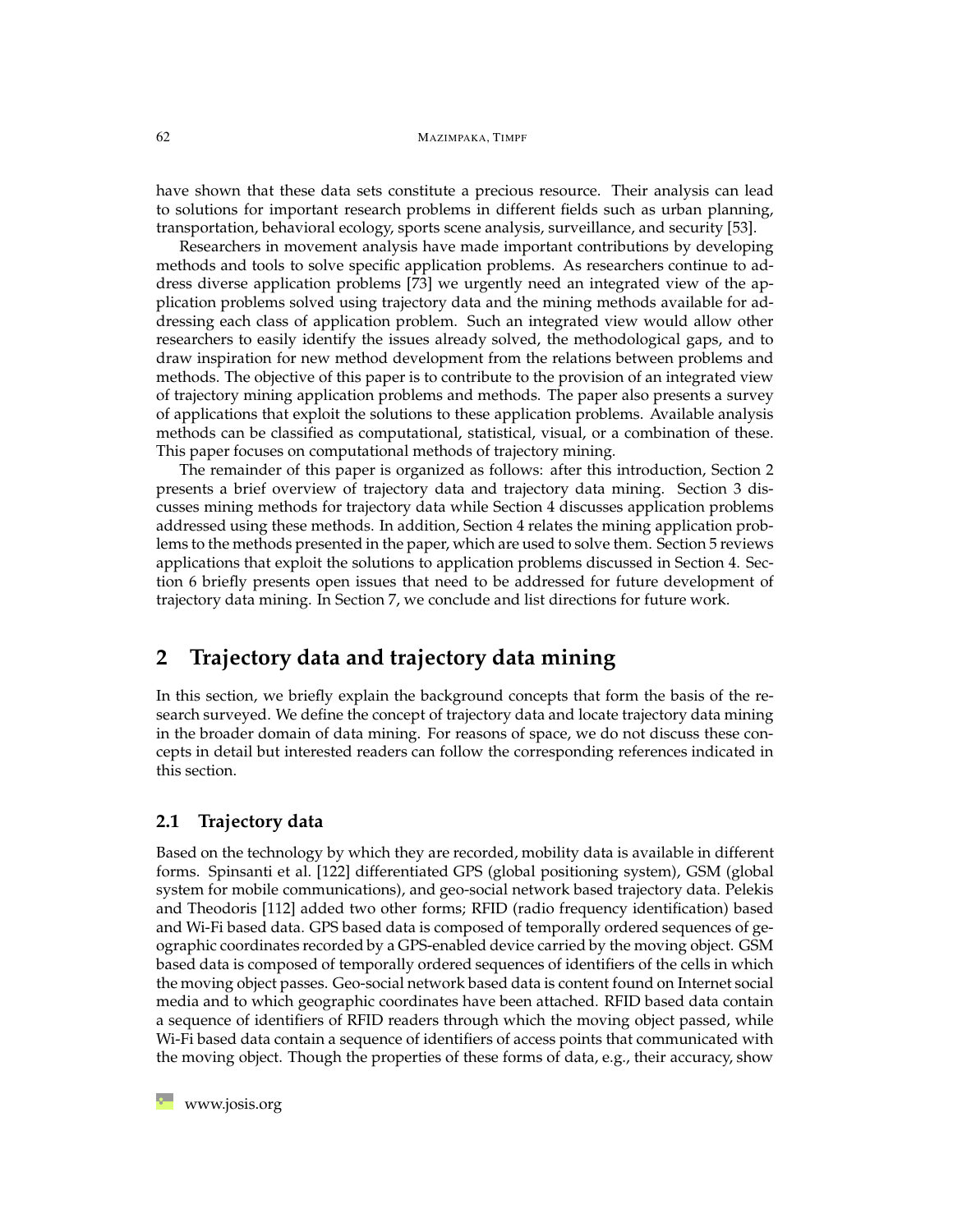that they are very different [\[112,](#page-34-0) [122\]](#page-35-0), they have been used to address similar or related application problems using similar or related mining methods.

A trajectory can be generally formally represented as:  $T = \langle p_1...p_n \rangle$  where  $p_k = (id_k, loc_k, t_k,$  $A_k$ ) is the  $k^{th}$  position, *id<sub>k</sub>* is the position identifier, *loc<sub>k</sub>* is the spatial location of the position,  $t_k$  is the time at which the position was recorded, and  $A_k$  is a possibly empty list of additional descriptive data (e.g., direction, occupancy status, etc.). The spatial location of the position may be represented in different ways depending on the recording technology (e.g.,  $loc_k = (x, y)$  for GPS-based data, and  $loc_k = cell$  *ID* for GSM-based data).

## **2.2 Trajectory data mining**

Data mining is an important step of a process, commonly known as *knowledge discovery* [\[37,](#page-28-0) [95\]](#page-33-0) that extracts useful information from huge datasets. Data mining methods and applications have been widely surveyed in the general data mining domain. For instance, a survey of data mining methods for classical relational and transactional data can be found in [\[37\]](#page-28-0) and [\[57\]](#page-30-1). Beyond the classical relational and transactional data, some researchers [\[100–](#page-33-1)[102\]](#page-34-1) provided an overview of mining tasks on geographic data. The tasks they discuss are generally analogous to the tasks in the general data mining domain but the mining methods are adapted to handle the peculiarity of geographic data such as the spatial dependency and the combination of spatial and non-spatial components. Though the tasks presented in these surveys have analogous tasks in the movement data domain, the review does not consider the temporal dimension that is inherent in movement data.

Andrienko et al. [\[5\]](#page-25-0) proposed a conceptual framework for classifying movement analysis techniques in general. In their framework, they consider a movement analysis process to consist of one or more tasks. The types of tasks are distinguished based on the type of information sought, which is defined in terms of the elements involved, i.e., objects, space or time, and the specific target which is either characteristic or relation. They also distinguish tasks based on the analysis level, which is either elementary or synoptic. Andrienko et al. [\[5\]](#page-25-0) also proposed a taxonomy of methods for analyzing movement data. This taxonomy focuses on the methods in the domain of visualization and interaction. The contribution of our paper extends the work of Andrienko et al. [\[5\]](#page-25-0) into the domain of computational analysis methods.

From the applications side, Castro et al. [\[22\]](#page-27-0) surveyed the work on mining traces of taxis. They classified the surveyed work into three categories: social dynamics, traffic dynamics, and operational dynamics. Though their survey provided an extensive literature review, it considered only the work done on taxi traces. We therefore need a survey that considers applications of trajectory data mining without limit to a specific type of trajectories. Our work differs from the survey in [\[22\]](#page-27-0) by considering traces in general and by discussing specific application problems that are of major interest in different application fields.

We survey the work done from the application side according to the framework shown in Figure [1.](#page-3-0) As the framework shows, there are different types of moving objects that can be tracked. Tracking these objects generates a set of trajectories and some questions of which the solutions can be used in some application fields. We call these questions application problems because their solutions are not application in themselves but knowledge used in application fields. The application problems are solved using specific trajectory mining methods. For instance, if moving people are tracked we get their trajectories and some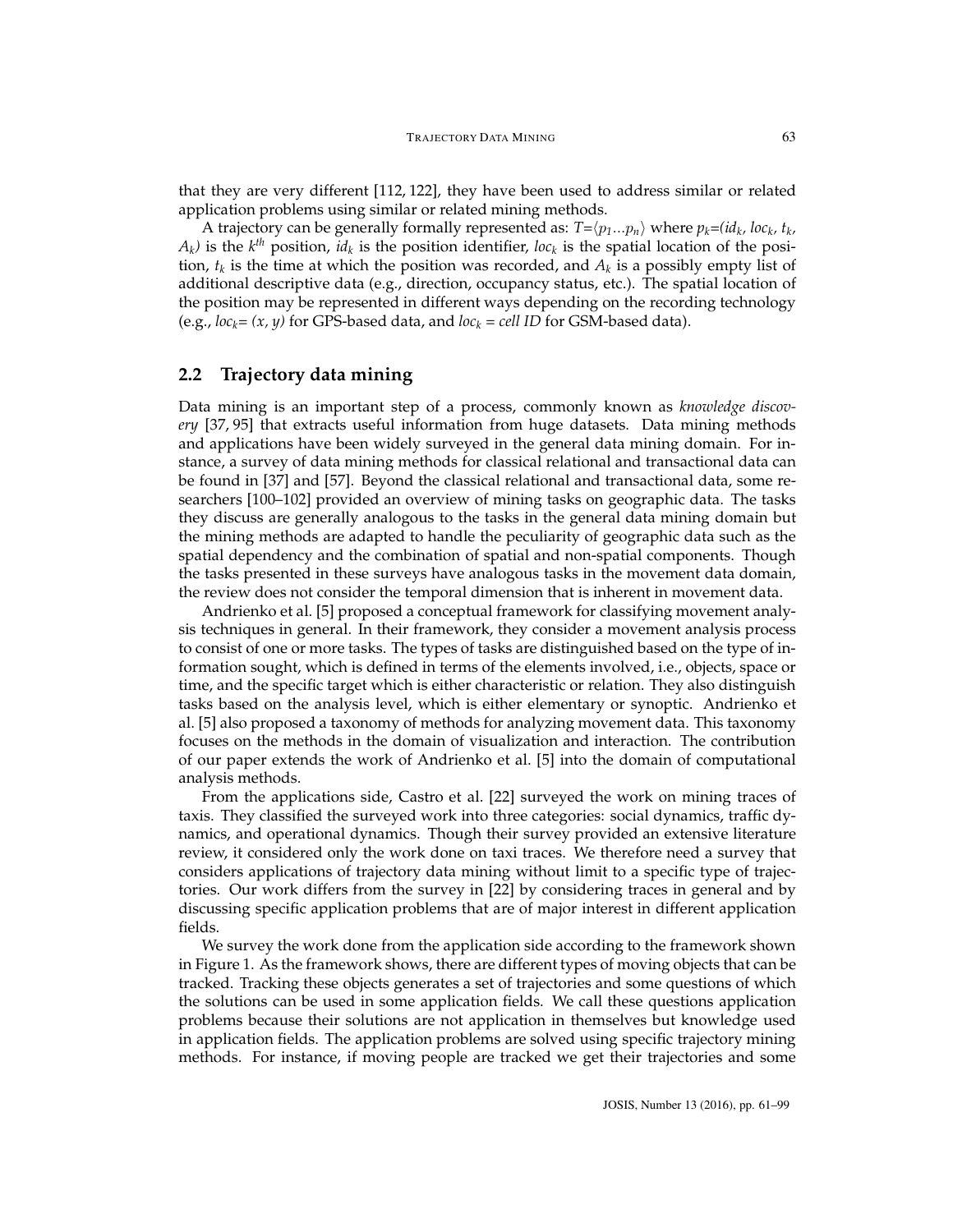

<span id="page-3-0"></span>Figure 1: General framework of application-driven trajectory data mining.

questions come to our mind regarding, for instance, the characteristics of these people or the geographical space where they move. By mining these trajectories we may discover places where many people stop frequently and stay for a considerable long duration. These places are characterized as hotspots and the knowledge about hotspots can be used, for instance, in business for advertisement, in public security for crowd monitoring, and in transportation for taxi pick-up point recommendation. Therefore, hotspots discovery is an application problem of which the solution can have various applications.

The core task at the mining step is the application of a specific mining method. This is preceded by a trajectory data pre-processing step, which prepares the data for mining. This step includes tasks such as data cleaning, trajectory compression, map matching, and trajectory segmentation. Data cleaning aims at filtering noise from the data while trajectory compression aims at reducing the amount of trajectory sample points to reduce the volume of data to be processed. Map matching aims at adjusting trajectory sample points to the roads in case the movement follows a road network while trajectory segmentation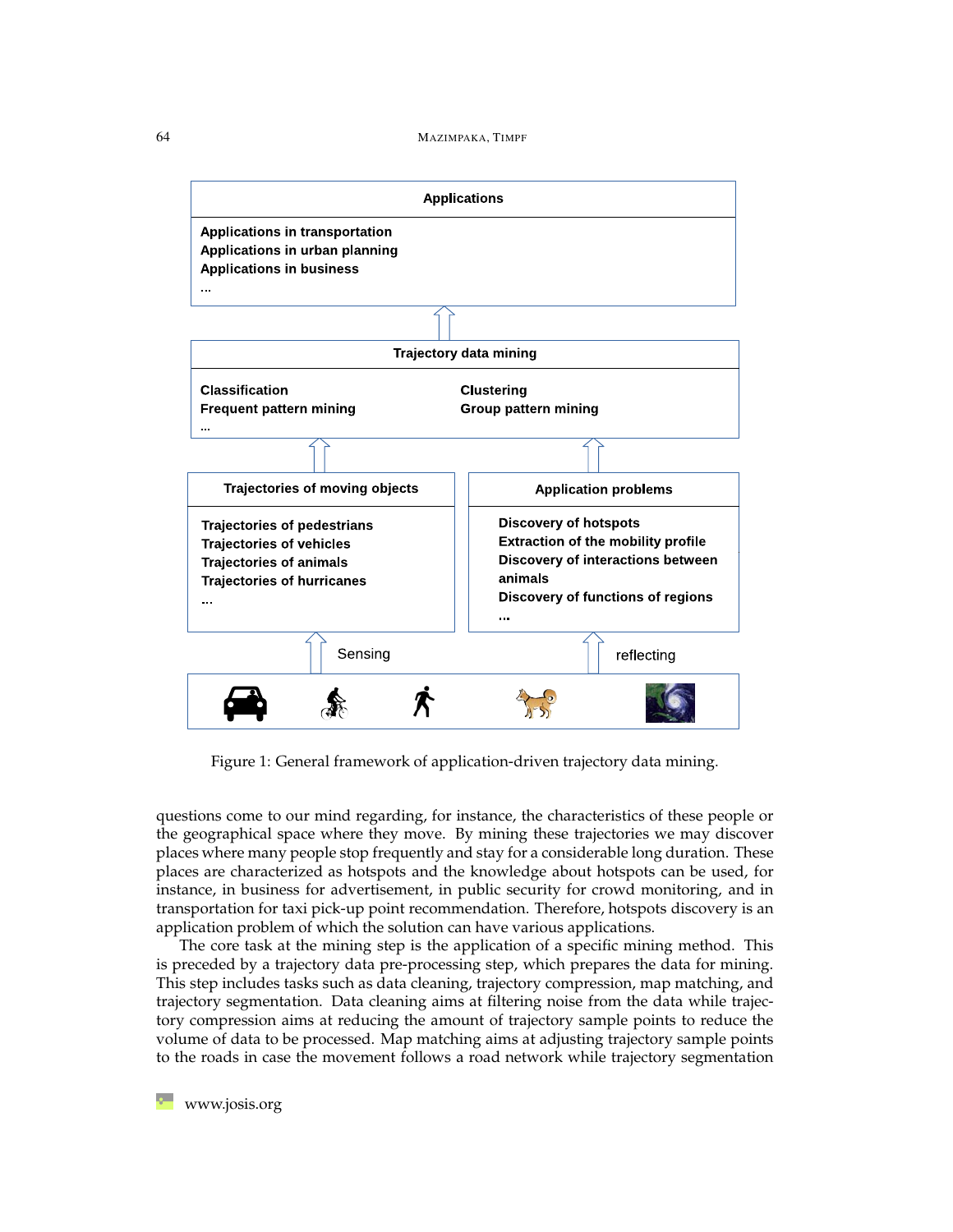divides a trajectory into meaningful sub-trajectories required for subsequent operations. A discussion of trajectory pre-processing tasks can be found in [\[150\]](#page-38-0).

# <span id="page-4-0"></span>**3 Trajectory mining methods**

Similar to the general domain of data mining, trajectory data mining aims at discovering interesting knowledge (e.g., patterns) from the data and it has two primary goals: prediction and description. Prediction consists in using some variables in the data to determine unknown or future values of other variables of interest, while description focuses on finding human-interpretable structures describing the data. We do not try to discuss all existing mining methods; instead we review generic ones and identify the relationships between them. By generic mining methods we mean mining methods applied on a wide range of trajectory data in a wide range of applications. We divide the methods discussed into two categories: primary methods and secondary methods. Given a trajectory dataset, primary methods aim at categorizing the trajectories based on their properties. On the other hand, secondary mining methods are composite methods in the sense that they apply a sequence of primary mining methods or classical statistical methods or a combination of the two.

The discussion of the methods focuses on the objective of the method, its general working principle and the data granularity level at which it works (whole trajectories versus subtrajectories, single trajectory versus multiple trajectories, and trajectories of single moving object versus trajectories of multiple objects). The discussion ends with an attempt to identify relationships between different methods.

#### **3.1 Primary mining methods**

Primary trajectory mining methods are used to categorize the trajectories based on their properties. The application of a primary mining method followed by the interpretation of its results may be the sole intended analysis or the primary mining method may be used to prepare the data for an extended analysis possibly with other mining methods. Primary trajectory mining methods include trajectory clustering and trajectory classification.

#### **3.1.1 Clustering**

Trajectory data clustering aims at describing a trajectory dataset by grouping the trajectories into a finite set of categories, also called clusters, based on their movement characteristics. The trajectories in the same cluster exhibit movement characteristics that are similar and different from those of trajectories in other clusters.

There have been efforts to develop trajectory-specific clustering approaches mainly by adapting statistical and probabilistic models to account for the characteristics of trajectories. For example, the mixture models based clustering approach proposed by Gaffney and Smyth [\[42\]](#page-29-0) groups together trajectories that are likely to be generated by a common representative trajectory by adding Gaussian noise. In the same line, Alon et al. [\[2\]](#page-25-1) model trajectories as sequences of transitions between positions and use a hidden Markov model (HMM) that best fits the trajectories to model a cluster.

Though trajectory-specific clustering approaches exist, state-of-the-art clustering algorithms for trajectories are extensions of traditional clustering algorithms through a proper definition of similarity (or distance) functions. A survey of traditional clustering algorithms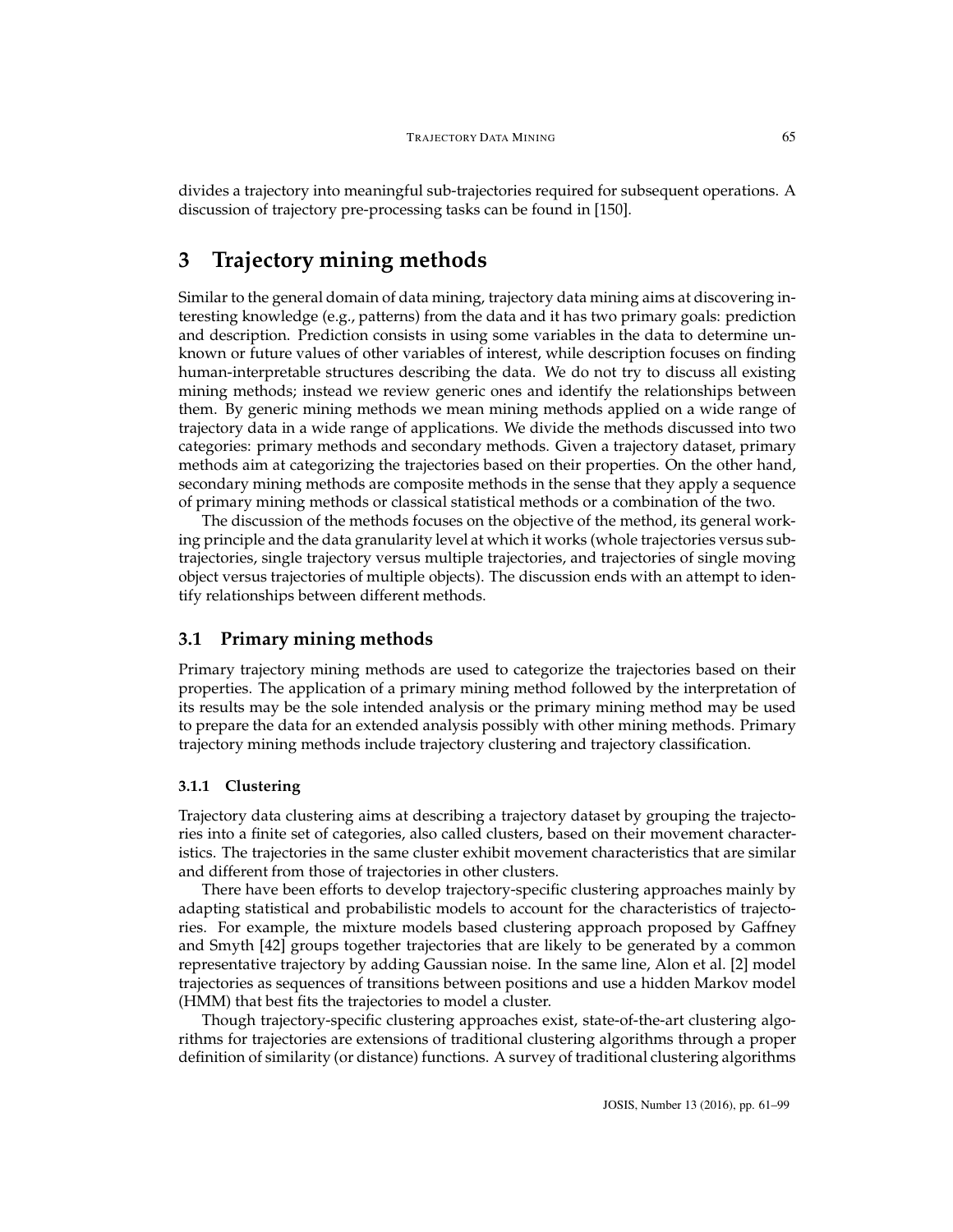can be found in [\[57\]](#page-30-1). Depending on the goal of analysis some similarity (or distance) function such as similar route, similar destination, similar source, similar route and destination, or similar direction is used to determine which trajectories belong to the same cluster. A detailed discussion of how distance and similarity functions are applied to determine cluster membership can be found in Rokach [\[119\]](#page-35-1).

Among the algorithms that have been extended, two well-known can be mentioned: DBSCAN (density based spatial clustering of applications with noise) [\[36\]](#page-28-1) and OPTICS (ordering points to identify the clustering structure) [\[6\]](#page-26-0). As examples of such extensions, T-OPTICS [\[106\]](#page-34-2) was developed as an extension of OPTICS by defining a spatio-temporal distance for comparing and clustering trajectories while ST-DBSCAN (spatial-temporal DB-SCAN) [\[14\]](#page-26-1) uses two parameters for similarity measure to improve the identification of clusters and noise.

Several clustering algorithms have been developed and categorized in different ways (e.g., see in [\[40,](#page-28-2) [57,](#page-30-1) [58\]](#page-30-2)) based on different features but a crisp boundary between the categories is difficult to draw. Most of the categorization approaches identify partitioning, hierarchical, and density-based algorithms. Partitioning algorithms group all objects into a pre-specified number of clusters. These algorithms start from a random partitioning which is then refined through iterations that may move an object from one cluster to another. Kmeans [\[94\]](#page-33-2) is an example of such algorithms. Hierarchical algorithms organize the objects in a multilevel structure of clusters and sub-clusters. Using loose proximity requirements, the algorithms find clusters at a higher level while by tightening the proximity requirements they find sub-clusters. An example of such an algorithm is the BIRCH (balanced iterative reducing and clustering using hierarchies) [\[147\]](#page-38-1). Density-based algorithms partition the objects into clusters based on their density, i.e., starting from one object, the cluster grows as long as new objects exist in the neighborhood, and the cluster is considered valid if its total number of objects exceeds a threshold. DBSCAN is an example of algorithm in this category.

Trajectory clustering works on a set of trajectories taking each trajectory in turn and assigning it to a cluster. However, there are some cases in which the input to the clustering operation is not a set of trajectories but only one trajectory. In these cases, the objective is to cluster the points of the single trajectory with the aim of characterizing some positions on it. This case is exemplified in Palma et al. [\[109\]](#page-34-3) where the points on the input trajectory are clustered to discover stops on it.

Trajectory clustering can be applied on either whole trajectories or sections of trajectories depending on the goal of analysis and the similarity function applied. For example, if the similarity function is defined as similar origin and similar destination, the trajectories can be clustered as a whole because the route followed is not important. An example of this case can be seen in [\[43\]](#page-29-1) where the interest is on the overall directions of extra-tropical cyclone trajectories for obtaining clusters such as *south-to-north oriented* and *west-to-east oriented*. On the other hand, if the interest is on different locations traversed by the trajectories, for example the similarity is defined as having visited the same types of places; the clustering is applied on sections of trajectories. The TraClus clustering algorithm [\[79\]](#page-32-0) follows this approach.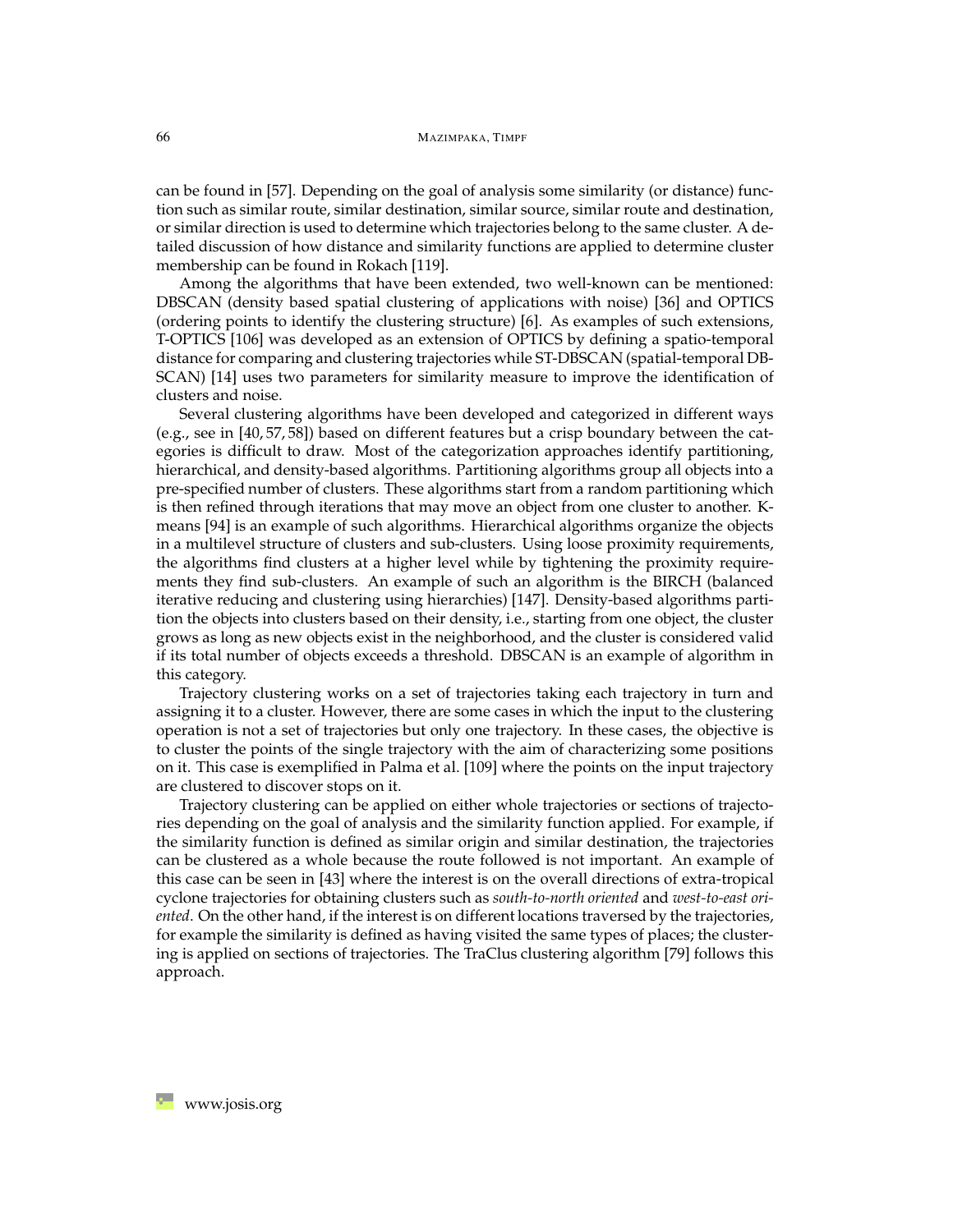#### **3.1.2 Classification**

The objective of classification is to find a rule to assign objects into pre-defined classes. The knowledge about class assignment is available in the form of a set of predefined classes and a sample set of objects already labeled with the class they belong to. This sample is called a training set. Similar to classification in general, trajectory classification aims at determining the class label of trajectories from a predefined set of labels based on the features of the trajectories. For example, the trajectory classification may be aimed at labeling each trajectory from a large set with its transportation mode, given a small set of trajectories manually labeled with the transportation mode used.

Most trajectory classification algorithms follow a traditional two-step approach: first extracting a set of discriminative features and then using the extracted features to train an existing standard classification model. The first step involves identifying the properties of the trajectories that are likely best for identifying the class to which each trajectory belongs, and determining the values of the properties which are then represented in a specific form (e.g., a vector). For example, properties such as the average speed of the trajectory, average acceleration, trajectory duration, and length can be used. The discriminative power of the considered feature depends on the types of classes at hand. For example, we may consider that the acceleration has a much higher discriminative power than the trajectory length for the vehicle type classes. The second step selects a standard classification model and applies it to the extracted features.

A detailed discussion of the traditional classification algorithms can be found in [\[57\]](#page-30-1). Among these methods, the following have been commonly applied in trajectory classification. The decision tree algorithm has been used by Zheng et al. [\[152\]](#page-38-2) to classify trajectories into different transportation modes. They first segment the trajectories and extract discriminative features such as average velocity of a segment, heading change rate, and velocity change rate, which are then fed into a decision tree based inference model for classification. Support vector machines (SVMs) were used by Bolbol et al. [\[15\]](#page-26-2) to solve the same issue of transportation mode classification. Through a statistical evaluation, they first analyze the discriminative power of four features (speed, acceleration, distance, and rate of change in heading) on six transportation modes (bus, car, cycle, train, underground, and walk). After identifying the speed and acceleration as the best discriminative features, they applied the SVM algorithm on these features to study equal-sized instances of several segments of trajectories for classifying them.

In many of its applications, trajectory classification is performed after other analysis operations such as segmentation and clustering which prepare the features on which the classification will be based. For example, the TraClass framework [\[78\]](#page-31-1) applies trajectory segmentation and clustering to extract region and sub-trajectory features that are then used for a support vector machine (SVM) based classification of the trajectories.

## **3.2 Secondary mining methods**

While primary trajectory mining methods aim at categorizing the trajectories, secondary mining methods generally aim at analyzing the spatial, temporal, or spatio-temporal arrangement of the individual trajectories, within their categories or between categories. Several mining methods can be put in this category, but we discuss in this section a few generic ones: pattern mining, outlier detection, and prediction.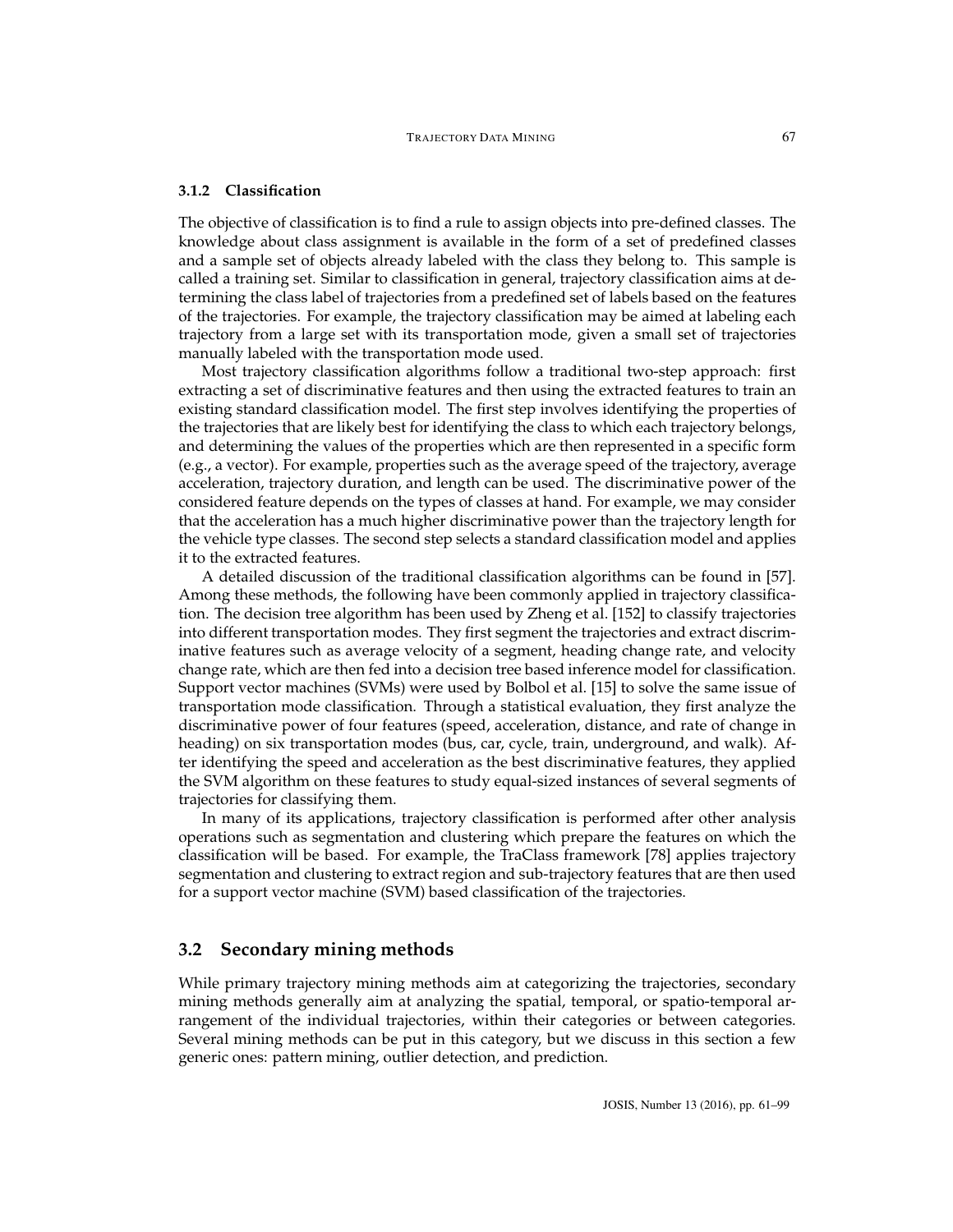#### **3.2.1 Pattern mining**

Trajectory pattern mining aims at discovering and describing the movement patterns hidden in trajectories. It provides information about when and where the pattern occurs, and the entities involved in it. A large number of types of movement patterns have been reported in the literature. An integrated view of them can be found in the survey done by Dodge et al. [\[35\]](#page-28-3). Likewise, several methods have been developed for mining these patterns. The methods can be put into three categories: repetitive pattern mining, frequent pattern mining, and group pattern mining.

Repetitive pattern mining applies basically on trajectories of a single moving object while frequent pattern mining applies on trajectories of multiple moving objects but in a relative time; that is, the objects may not move at the same time and the only condition is that they visit approximately the same places in the same sequence. Similar to frequent pattern mining, group pattern mining applies to trajectories of multiple objects but the movement is considered in an absolute time; that is, the objects move together.

*Repetitive pattern mining* concerns regular movement patterns such as the movement of a commuter, which is repeated every day, or the movement of a migratory bird, which is repeated every season. A repetitive pattern is also called a periodic pattern because the object follows approximately the same route after an approximately constant time period. The discovery of periodic patterns is complicated by the approximate nature of the patterns in terms of space and time; i.e., the object does not visit exactly the same location at corresponding time instants of the period and the period does not exactly have the same value in different cycles.

A common approach in discovering periodic movement patterns is to apply the mining on sequences of locations. In an earlier study, Cao et al. [\[20\]](#page-27-1) required the period to be specified as input and clustered the locations corresponding to the same offset of the period to discover frequent regions. They then iteratively combined discovered frequent regions to get complete periodic patterns. The work presented by Cao et al. [\[20\]](#page-27-1) extended the approach presented in a previous study [\[97\]](#page-33-3), but both studies required the period as a user input to the mining process. The *Periodica* algorithm [\[85\]](#page-32-1) overcame this undesirable requirement to specify the period in advance. This algorithm first detects automatically the period using an approach combining Fourier transformation and autocorrelation. The algorithm finds reference spots, which are dense regions containing more trajectory points than others, and detects the different periods in each. The algorithm then discovers periodic patterns from movement sequences between reference spots with the same period using a hierarchical clustering for which the distance measure is based on a probabilistic model. Compared to most of previous related work, the *Periodica* algorithm presents two features that address the unknown and varying period issue commonly found on real life movement data: automatic period detection and the consideration of different periods during the periodic pattern discovery.

*Frequent pattern mining* is about extracting (parts of) routes that have been frequently followed by the moving objects in the trajectory dataset. Frequent trajectory patterns can be defined using spatial or spatiotemporal characteristics of the trajectories [\[68\]](#page-31-2). The definition based on spatial characteristics considers only the sequence of the locations visited. The *frequent spatiotemporal sequential patterns* [\[19\]](#page-27-2) and the *generalized sequential patterns* (GSP) [\[108\]](#page-34-4) are examples of this case. The definition based on spatiotemporal characteristics considers, in addition to the sequence of the locations visited, the transition time between the locations. The *T-Patterns* (or simply *trajectory patterns*) [\[49\]](#page-29-2) are an example of this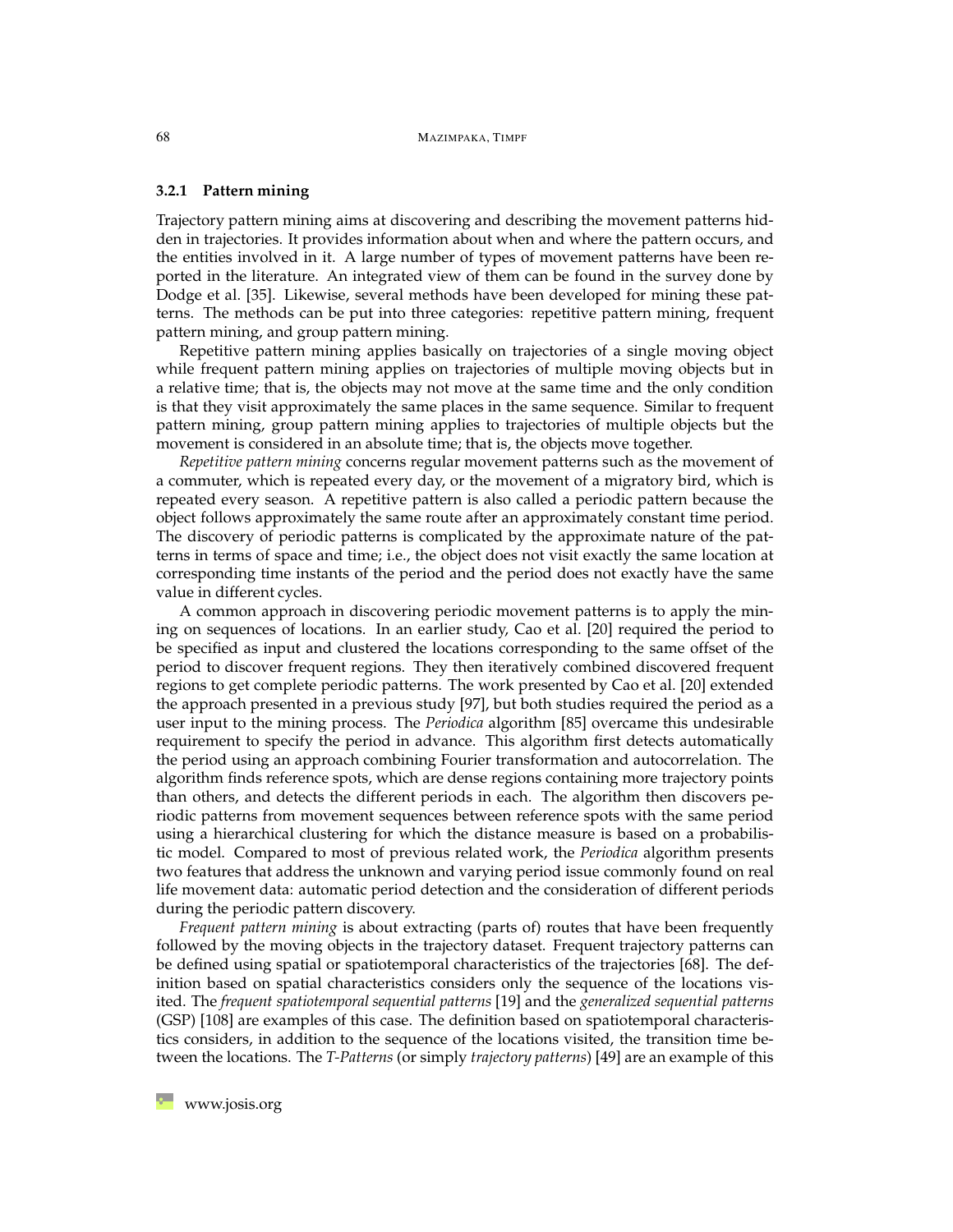

<span id="page-8-0"></span>Figure 2: (a) A spatiotemporal sequential pattern, (b) a temporally annotated sequence (TAS), and (c) a T-pattern.

second case. Giannotti et al. [\[49\]](#page-29-2) defined a T-pattern as "a set of individual trajectories that share the property of visiting the same sequence of places with similar travel times.". Tpatterns evolved from the *temporally annotated sequences* or *TAS* introduced by Giannotti et al. [\[47\]](#page-29-3). In TAS, the elements of a sequence are generic events, e.g., purchases or logged web accesses, without any specific spatial information. Figure [2](#page-8-0) shows three types of sequences that make different frequent patterns: for spatiotemporal sequential patterns (a) only the sequence of locations is considered while for T-patterns (c) the transition time between locations (e.g., from location A to location B it takes between 10 and 12 minutes) is also considered. T-patterns (c) combine the feature of location sequence from spatiotemporal sequential patterns (a) with the feature of transition time from TAS (b).

A common approach to mining frequent patterns consists in finding important regions from the trajectories and then applying sequence mining on a temporally annotated sequence of these regions [\[49,](#page-29-2) [65\]](#page-31-3). In this line, Giannotti et al. [\[49\]](#page-29-2) developed two approaches for extracting T-patterns. The first approach involves a discretization of the space to identify the regions of interest. Then, the actual mining step applies the method introduced in Giannotti et al. [\[47\]](#page-29-3) to mine sequences of regions of interest with temporal annotations. The second approach dynamically derives the regions of interest from trajectory segments and then translates the trajectories into a set of sequences of regions from which it iteratively builds T-patterns.

*Group pattern mining* aims at extracting movement patterns involving groups of objects that move together. A general condition is that the objects that form a group stay close in space for a considerable period of time. Several group patterns and their variants have been defined based on the general condition of spatiotemporal closeness, the internal structure of the group and the characteristics of group members. The mostly studied patterns are flocks [\[12,](#page-26-3) [130\]](#page-36-0), convoy [\[63\]](#page-30-3), and swarm [\[84\]](#page-32-2). Figure [3](#page-9-0) shows examples of these three patterns.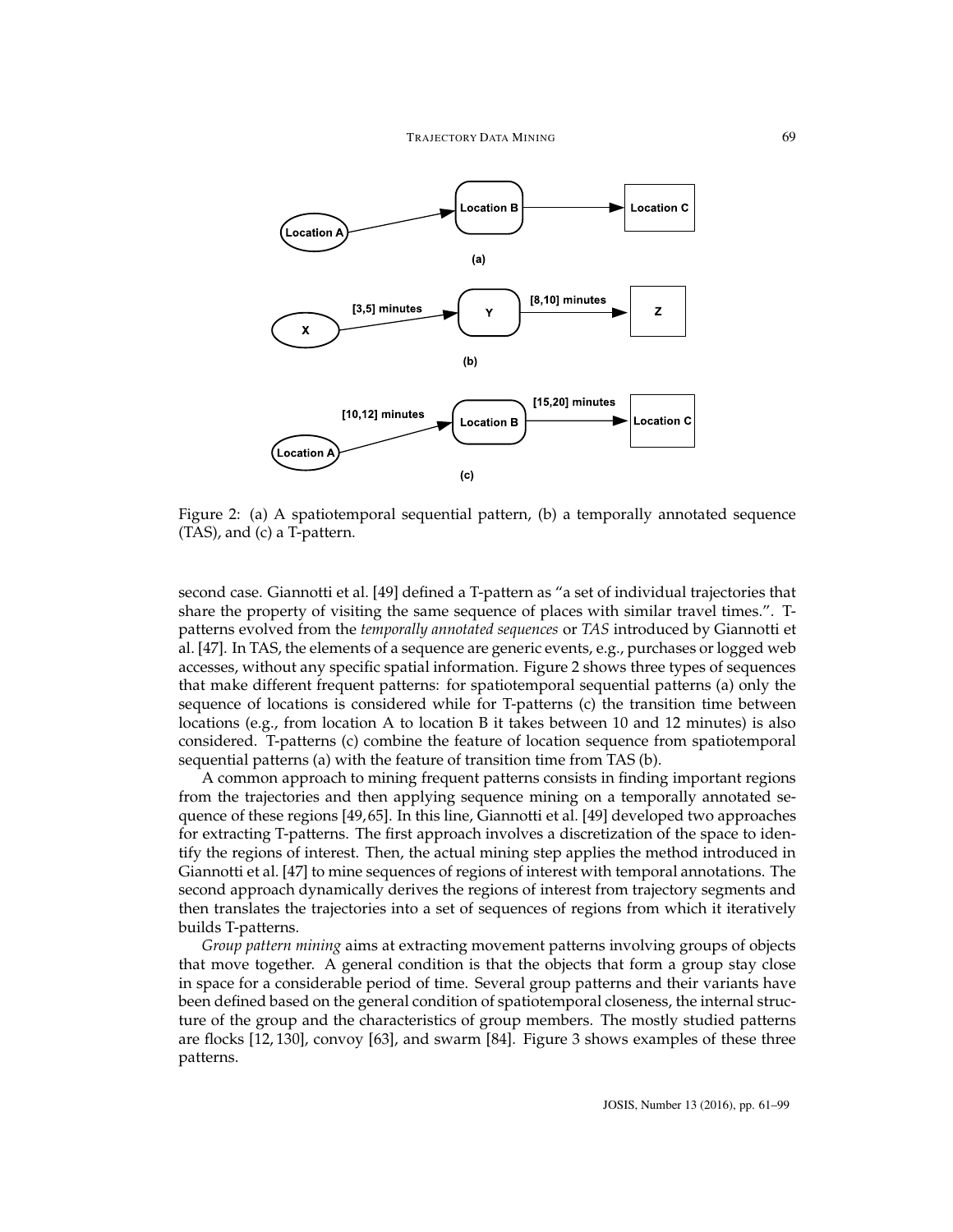

<span id="page-9-0"></span>Figure 3: Examples of group pattern: (a) Flock, (b) Convoy, and (c) swarm.

A flock is a group of at least *m* objects that travel together for at least *k* consecutive timestamps such that at any of these timestamps they are found within a disc of radius *r*. The pattern is defined by the three parameters *m*, *r*, and *k*.

The convoy pattern relaxes the disc shape constraint to represent a group of moving objects forming any shape. It is a group of at least *m* objects traveling together for at least *k* consecutive timestamps such that at each of these timestamps the group can be found using a density-based clustering with parameters *d* as the neighborhood distance and *m* as the minimum number of objects.

The swarm pattern is an extension of the convoy pattern, which further relaxes the constraint of consecutive timestamps. It is defined by the same parameters as the convoy except that in a swarm *k* is the minimum number of timestamps at which the group is found irrespective of whether the timestamps are consecutive or not. For example, with *m=4* and  $k=2$  the pattern in Figure [3](#page-9-0) (c) is not a convoy because only three objects ( $O_1$ ,  $O_2$ , and  $O_3$ ) are found in the group for at least two consecutive timestamps. However, this pattern is a swarm because at two timestamps  $(t_1 \text{ and } t_3)$  the group includes the required minimum of four objects and the swarm pattern does not require the timestamps to be consecutive.

The category of group patterns also includes patterns in which the members of the group have some interaction in which each member has a specific role. An example of such pattern is the *leadership* pattern [\[4\]](#page-25-2) in which the group comprises a leader which moves ahead and followers for the time duration of the pattern. Another example is the *chasing* pattern [\[31\]](#page-28-4) in which the object moving ahead aims at escaping the follower, which tries to reach it. Different examples of group patterns can be found in [\[76\]](#page-31-4) under the general concept of relative motion (REMO).

Common approaches to group pattern mining involve clustering methods and checking the condition on parameters that define the pattern such as the minimum number of group members and the minimum duration of the pattern. For example, density-based clustering has been applied in [\[129\]](#page-36-1) to mine flocks, in [\[62,](#page-30-4)[63\]](#page-30-3) to mine convoys, and in [\[86,](#page-32-3)[139\]](#page-37-0) to mine swarms. For swarms, the analysis starts by applying a clustering method at the level of a single timestamp, and then links spatial clusters belonging to different timestamps but sharing an appropriate fraction of objects regardless of their temporal distance.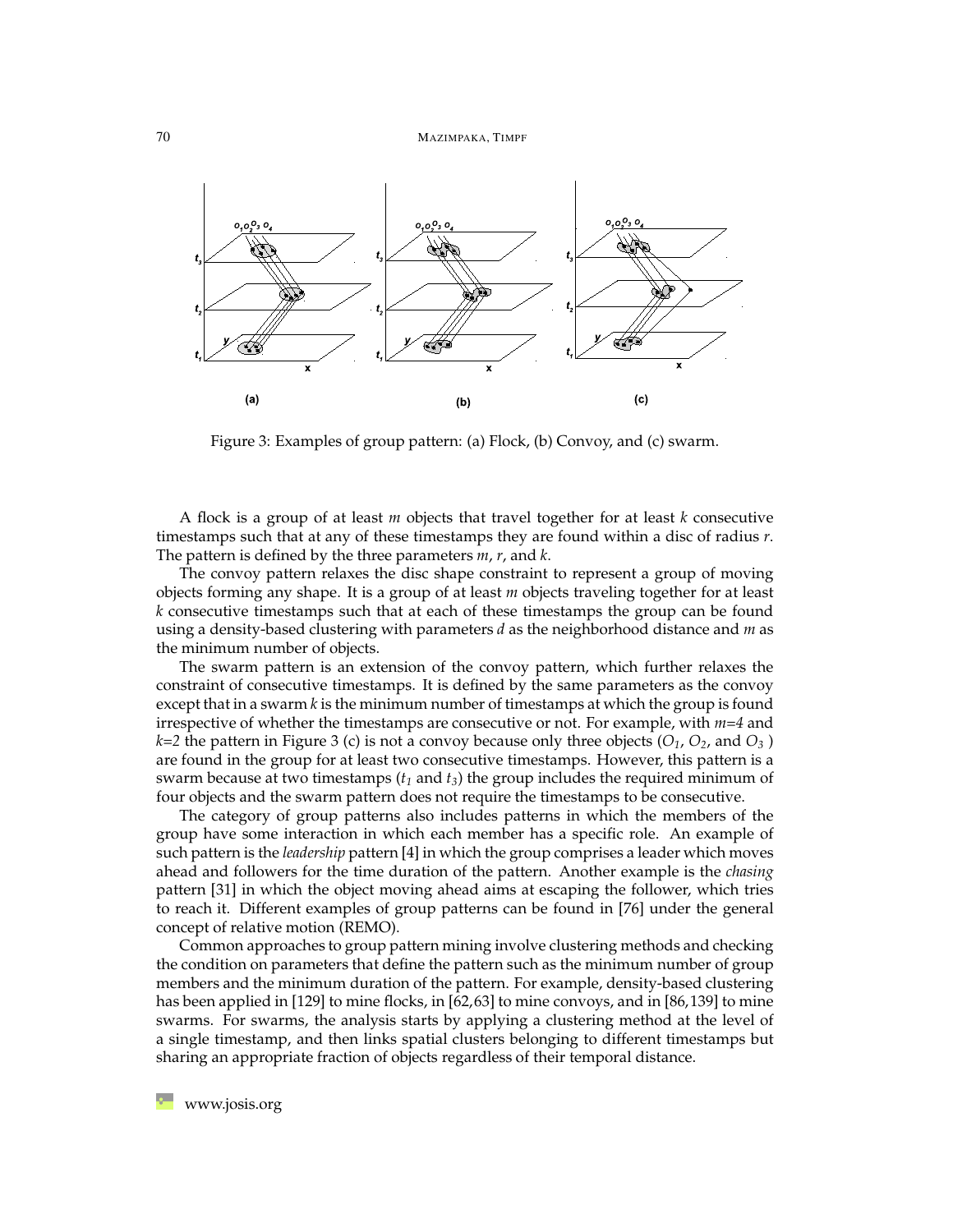#### **3.2.2 Outlier detection**

The objective in trajectory outlier detection is to find trajectories that do not comply with the general behavior of the trajectory dataset. While pattern mining focuses on patterns that are common in the trajectory dataset, outlier detection focuses on rare patterns (e.g., following a path different from the common path followed by most of the other trajectories).

Similar to trajectory classification, trajectory outlier detection can be performed by mining either whole trajectories or parts of trajectories. The work presented in [\[146\]](#page-37-1) is an example of outlier detection applied on whole trajectories, while examples of outlier detection applied on sub-trajectories are found in [\[77,](#page-31-5) [88,](#page-32-4) [140\]](#page-37-2). For outlier detection applied on parts of trajectories, each trajectory is first segmented into sub-trajectories and then some distance function or clustering method is used to detect outlying sub-trajectories. Finally, the trajectories to which the detected outlying sub-trajectories belong are identified as outliers. This approach has been followed in the TRAOD algorithm [\[77\]](#page-31-5).

Outliers often appear as a by-product of other mining methods especially clustering. Because of this, most outlier detection approaches in the literature adopt some clustering algorithm and identify as outliers those objects that are not found in any cluster. Hence, the main issue is finding the appropriate distance measure that will discriminate these deviating trajectories.

A basic approach for detecting trajectory outliers analyzes the neighborhood of each trajectory by counting the number of neighbors or using a density-based clustering method. In this approach, the trajectories that have too few neighbors are categorized as outliers. The iBAT [\[146\]](#page-37-1) anomaly detection framework follows an extended variant of this approach. In iBAT, the study area is partitioned into a grid structure and the trajectories crossing the same source-destination cell-pair are grouped. Finally, the approach uses an isolation mechanism to identify outlying trajectories exploiting the property that they are *few and different* in their groups.

Another category of approaches to trajectory outlier detection follow the procedures used in classification methods. For instance, a set of predefined features can be extracted from the trajectories, and then a standard distance measure applied on the extracted vectors. This approach was followed in [\[140\]](#page-37-2) where distance measures have been applied on four features (direction, speed, angle, and location) to discover trajectory outliers. Alternatively, trajectory outliers can be discovered by training a two-label classifier model in which one label corresponds to normal trajectories while the other corresponds to abnormal trajectories according to the features under consideration. This approach was followed in [\[82\]](#page-32-5).

#### **3.2.3 Prediction**

Prediction using trajectory data mainly aims at guessing the future location of a moving object based on existing trajectories. It has been especially motivated by the fast growing development of location-based services, one of its major application areas [\[50\]](#page-29-4). The objective of most of the studies on trajectory based prediction is to predict a location (destination or next location), but there are some studies which aim at predicting the entire route generally based on a road network. Trajectory based location prediction applies to a set of trajectories.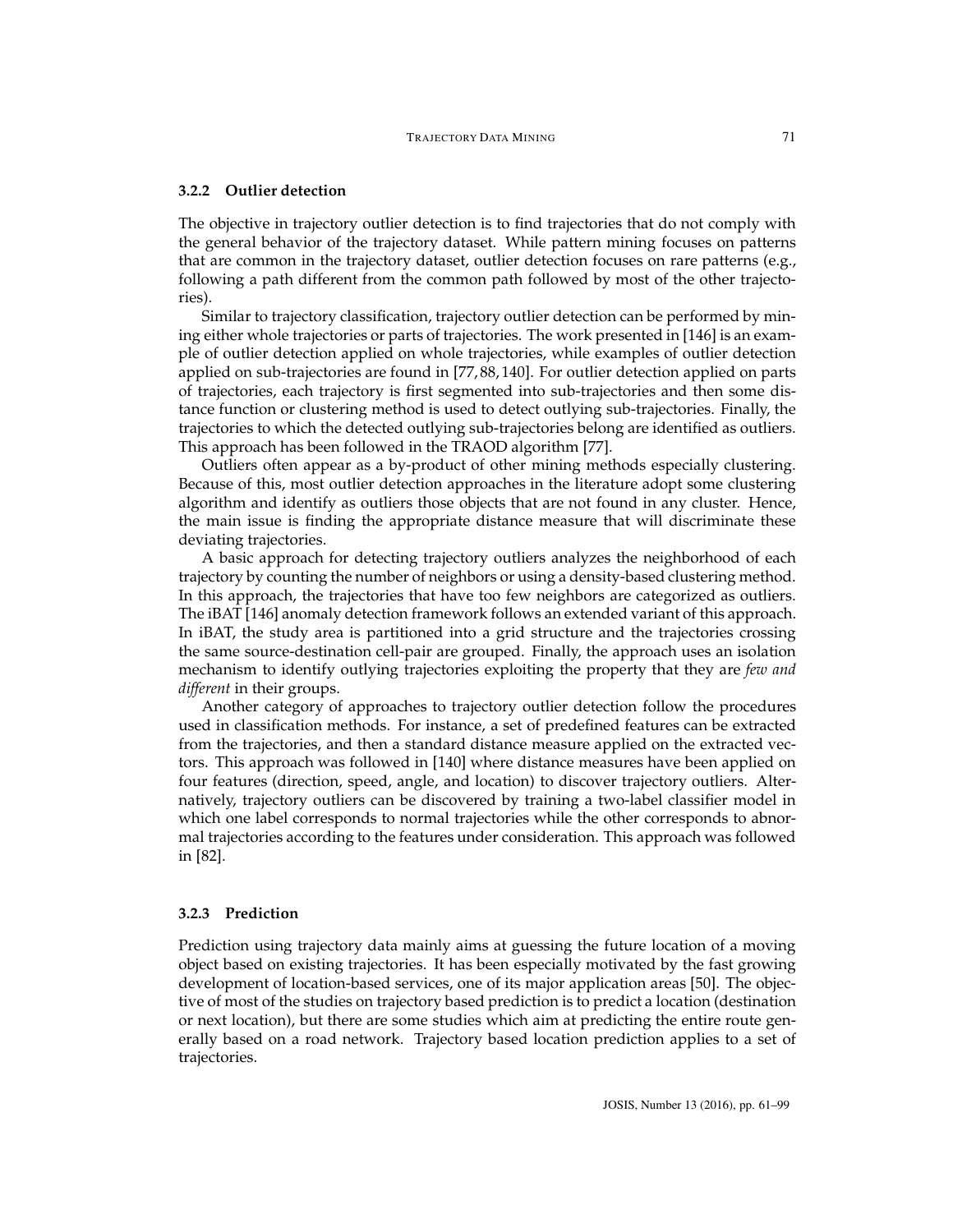#### 72 MAZIMPAKA, TIMPF

The studies on location prediction are based on two approaches (Markov models and sequential rules or Trajectory patterns) and can be classified into three categories: i) those considering only the data of the concerned moving object [\[50,](#page-29-4) [61,](#page-30-5) [71\]](#page-31-6), ii) those considering only the data of other moving objects [\[9\]](#page-26-4), and iii) hybrid approaches; i.e., considering both the data of the concerned object and those of other objects [\[104,](#page-34-5) [105,](#page-34-6) [137\]](#page-37-3). Studies based on Markov models use probabilistic models for location prediction. Examples of work following this approach can be found in [\[7,](#page-26-5) [98\]](#page-33-4). Studies based on trajectory patterns mine frequent patterns and association rules by defining a trajectory as an ordered sequence of time-stamped locations, and then using sequence mining methods. Examples of work fol-lowing this approach can be found in [\[104](#page-34-5)[,136,](#page-37-4)[137\]](#page-37-3). The WhereNext approach [\[104\]](#page-34-5) extracts T-patterns and builds a decision tree in which root-to-node paths are used for prediction. Ying et al. [\[136\]](#page-37-4) use a similar approach extracting trajectory patterns to capture the movement behaviors that are motivated by geographic, temporal and semantic intentions from trajectories of users, and then matching the current movement of a user to the extracted patterns.

Unlike location prediction, which results in a location, the route prediction must produce a sequence of route segments to a location. The common approaches to route prediction fall in the following three categories:

- *Trip observations*: The approach involves observing several trips from a driver. For a new trip, the approach considers the start point and possibly a short starting section of the new trip, attempts to find a good match with a previous trip, and then uses the matched trip as a route prediction [\[41\]](#page-29-5).
- *Markov model*: The approach builds a probabilistic model from the long-term trip history of the driver for predicting short-term route. The model looks at the driver's just-driven path and predicts the next road segment [\[69\]](#page-31-7).
- *Turn proportions*: The approach builds a route by predicting which ways a driver will turn at successive intersections. For instance, Krumm [\[70\]](#page-31-8) combines the information on which proportion of drivers will choose each turn option at an intersection and the driving times between pairs of road segments to make the turn prediction. This approach is based on the assumptions that drivers tend to choose the road that will give them more destination options and that they take the most efficient route in terms of time to their destination.

#### **3.3 Relationships between trajectory mining methods**

In this section we present the relationships between the different mining methods we have discussed. Table [1](#page-12-1) presents these relationships showing primary methods and secondary methods as headings of rows and columns respectively. The secondary mining method at the top of a column uses the primary mining method on the left of a row to perform the task found in their intersection cell. For instance, the outlier detection method may apply clustering to group similar trajectories or sub-trajectories, which may be a required step for detecting trajectory outliers. In addition, an example of this relationship may be found in the reference entry [\[77\]](#page-31-5). The empty table cell means that we have not seen in the literature where pattern mining uses classification.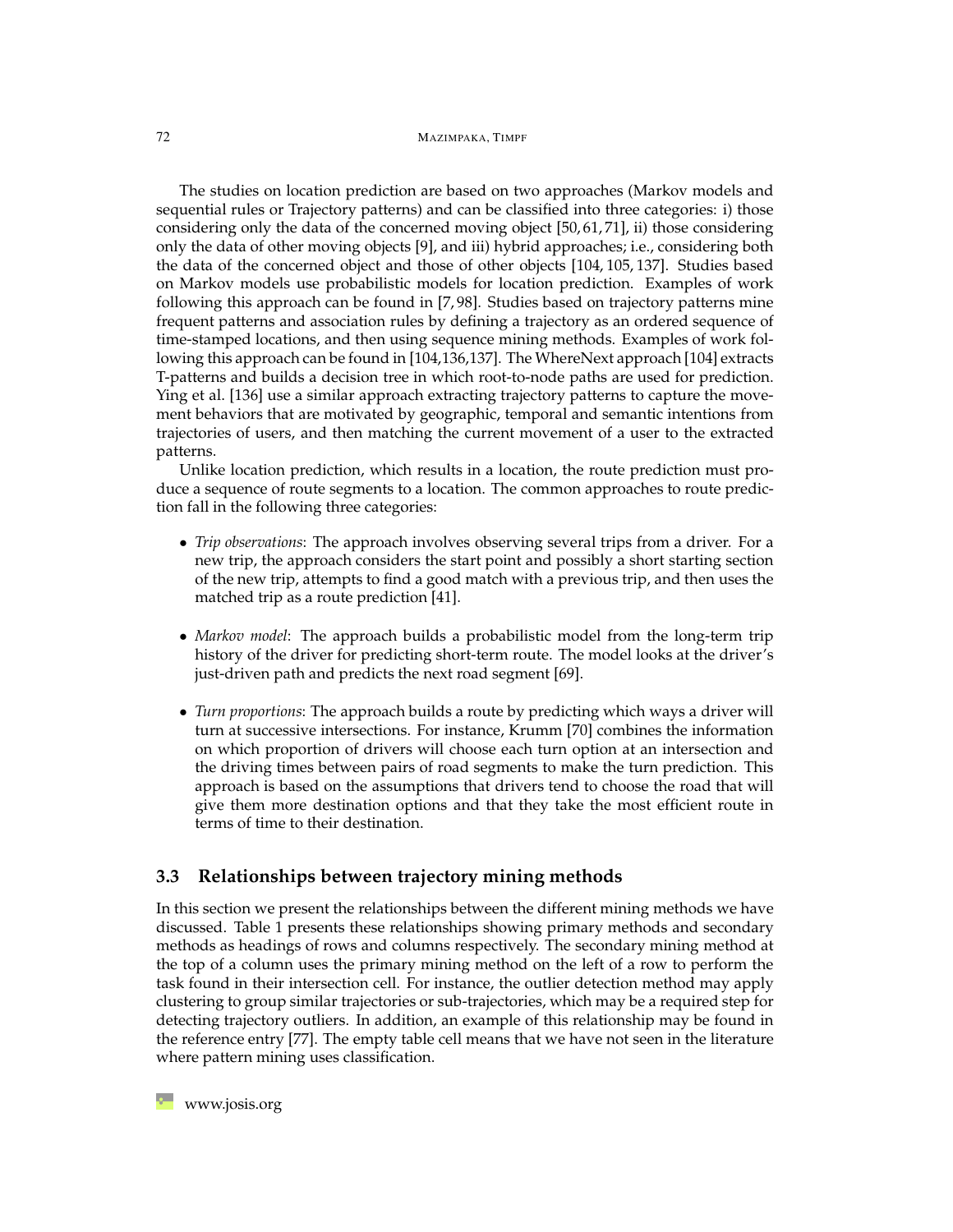|                 |                |                                                                                                                                                                                                                                                                   | Secondary methods                                                  |                                                                                                                                                                                                                                                  |
|-----------------|----------------|-------------------------------------------------------------------------------------------------------------------------------------------------------------------------------------------------------------------------------------------------------------------|--------------------------------------------------------------------|--------------------------------------------------------------------------------------------------------------------------------------------------------------------------------------------------------------------------------------------------|
|                 |                | Pattern mining                                                                                                                                                                                                                                                    | <b>Outlier detection</b>                                           | Prediction                                                                                                                                                                                                                                       |
| Primary methods | Clustering     | • Grouping<br>periodically related<br>locations [20,85]<br>• Grouping close<br>trajectories [62,129]<br>• Extraction of places<br>of interest for<br>frequent pattern<br>mining [49]<br>• Aggregating close<br>locations for<br>sequential pattern<br>mining [45] | • Grouping similar<br>trajectories or<br>sub-trajectories [77]     | Grouping similar<br>users [137]<br>• Grouping similar<br>trips of a<br>user [3,41]<br>• Grouping user's<br>stay points for<br>building trajectory<br>patterns [136]<br>• Grouping visited<br>locations for<br>building periodic<br>patterns [61] |
|                 | Classification |                                                                                                                                                                                                                                                                   | Categorization into<br>normal and<br>abnormal<br>trajectories [82] | Categorizing<br>$\bullet$<br>on-going trajectory<br>to one of defined<br>trajectory<br>clusters [3], or<br>trajectory<br>patterns [104]                                                                                                          |

<span id="page-12-1"></span>Table 1: Relationships between trajectory mining methods.

# <span id="page-12-0"></span>**4 Trajectory mining application problems**

In this section, we discuss different application problems that have been or can be solved by mining trajectories. We categorize the application problems and relate them to generic trajectory mining methods discussed in previous sections. It is important to note that there is no one-to-one mapping between the methods and application problems. Different application problems may be addressed using the same method and one application problem may use more than one method; it depends on the specific tasks involved in addressing the application problem as shown in Table [2.](#page-13-0) The table relates application problems to the methods discussed in previous sections and provides references on where the application problem has been addressed using the methods mentioned.

# **4.1 Characterization of moving objects**

The aim is to analyze the trajectories of moving objects for deriving some structure or information that describes the moving objects. Several instances of this application problem have been studied such as inferring activities of humans [\[117\]](#page-35-2) or animals [\[120\]](#page-35-3), determin-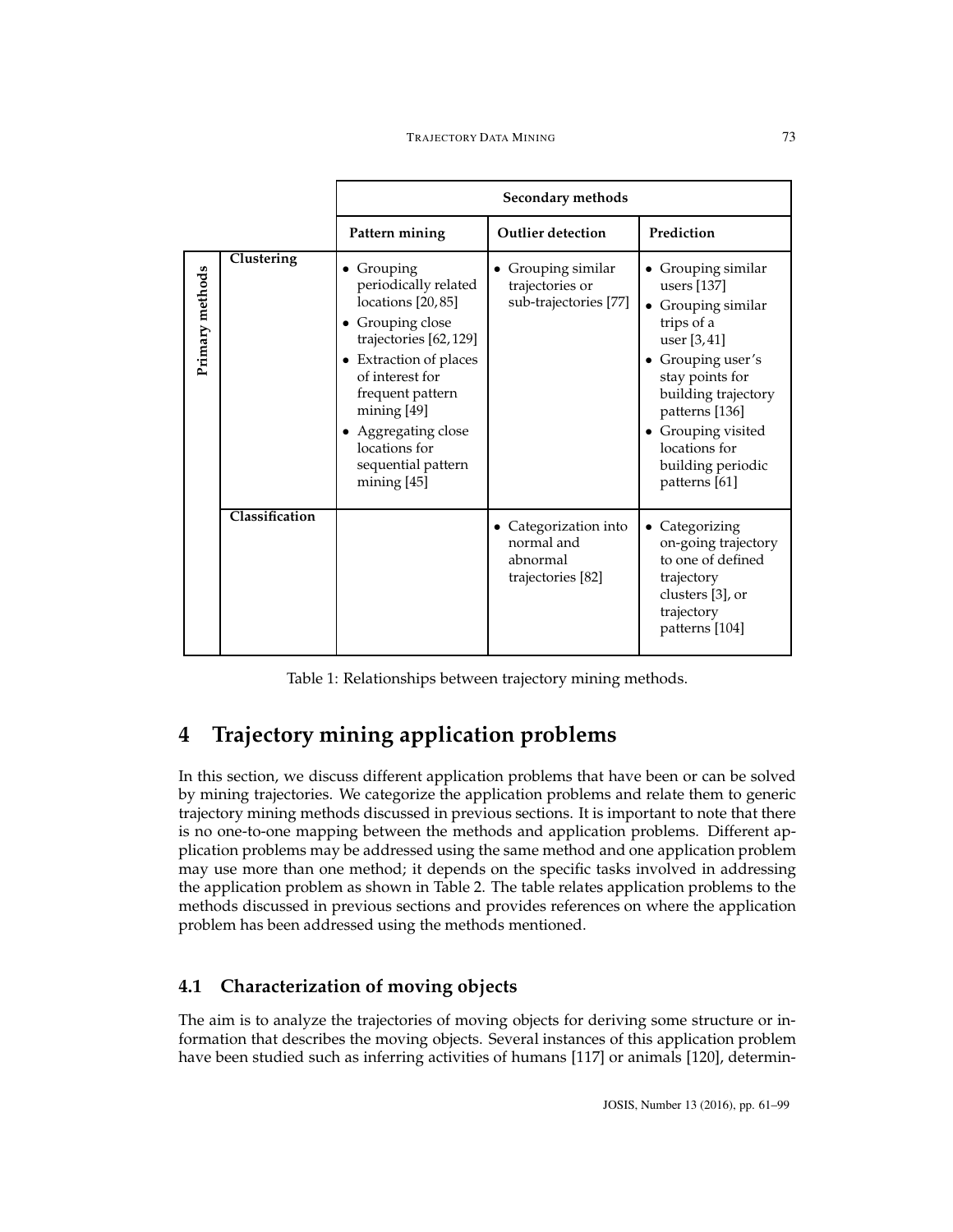| Application<br>problems                                                                  | <b>Application problem</b><br>instances                  | <b>Main tasks</b>                                                              | <b>Mining methods</b>                               |  |  |
|------------------------------------------------------------------------------------------|----------------------------------------------------------|--------------------------------------------------------------------------------|-----------------------------------------------------|--|--|
| Characterization of<br>moving objects                                                    | Inferring activities, inferring<br>transportation modes  | Extraction of characteristic features and<br>categorization                    | Classification [13, 15, 117, 120, 152]              |  |  |
| Human mobility profiling,<br>frequently visited<br>detecting animal movement<br>patterns |                                                          | Extraction of sequences of places                                              | Frequent pattern mining [[26,27]<br>clustering [21] |  |  |
| Discovery of social<br>relationship                                                      | Detection of social ties<br>between two individuals,     | Grouping based on stay locations of<br>individuals                             | Clustering [44]                                     |  |  |
|                                                                                          | community discovery                                      | Extracting temporally ordered sequences<br>of stay locations                   | Frequent pattern mining [44]                        |  |  |
|                                                                                          | Discovery of interaction<br>between animals              | Finding moving animal groups, evaluating<br>temporal change in group structure | Group pattern mining [54,86]                        |  |  |
| Characterization of<br>places or regions                                                 | Discovery of land use type<br>or socio-economic function | Extraction of regions                                                          | Clustering [92, 111]                                |  |  |
|                                                                                          |                                                          | Extraction of characteristic features and<br>categorization                    | Classification [92,111]                             |  |  |
|                                                                                          | Discovery of hotspots                                    | Grouping based on spatial and/or<br>temporal characteristics of the data       | Clustering [89, 132]                                |  |  |
|                                                                                          | Detection of traffic jams                                | Finding moving car groups, speed-based<br>filtering of groups                  | Flock pattern mining [107]                          |  |  |
| Discovery and<br>characterization of                                                     | Connection discovery,<br>connection strength             | Origin-Destination mapping, deriving link<br>statistics, grouping              | Clustering [87, 118]                                |  |  |
| the connectivity<br>between places or<br>regions                                         | estimation, mobility-based<br>region delineation         | Separating normal links from abnormal<br>links                                 | Outlier detection [39]                              |  |  |

<span id="page-13-0"></span>Table 2: Trajectory mining application problems and corresponding methods.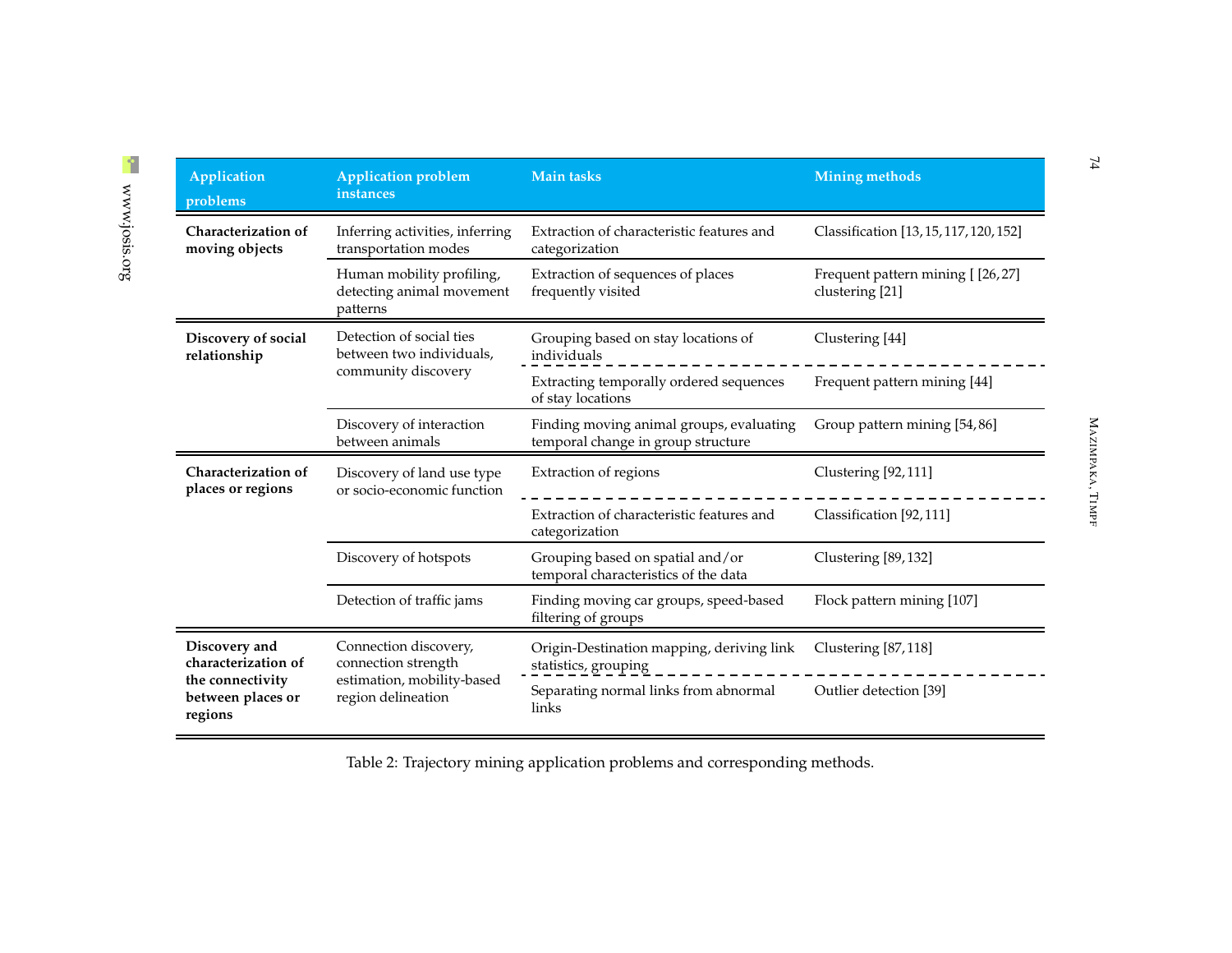| Application<br>problems                | <b>Application problem</b><br>instances                      | <b>Main tasks</b>                                                                                                                                                                                                | <b>Mining methods</b>                                                               |  |
|----------------------------------------|--------------------------------------------------------------|------------------------------------------------------------------------------------------------------------------------------------------------------------------------------------------------------------------|-------------------------------------------------------------------------------------|--|
| Detection and<br>recognition of social | Discovery of social events                                   | Grouping based on spatio-temporal<br>properties                                                                                                                                                                  | Clustering [148]                                                                    |  |
| events                                 | Recognition of discovered<br>social events                   | Extraction of characteristic features and<br>categorization                                                                                                                                                      | Classification [18]                                                                 |  |
| Trajectory-based<br>prediction         | Location prediction, route<br>prediction                     | Building a probabilistic model of the<br>mobility, comparing the current trajectory<br>to the model                                                                                                              | Prediction based on statistical<br>methods (e.g., Markov<br>Models) [7, 23, 69, 98] |  |
|                                        |                                                              | Extraction of ordered sequences of visited<br>locations, comparing current trajectory<br>with historical sequences                                                                                               | Frequent pattern mining (e.g.,<br>T-patterns, sequence<br>analysis) [104, 136, 137] |  |
|                                        | Prediction of traffic-related<br>events (e.g., traffic jams) | Extraction of trajectory density and<br>examining its variation over time on<br>different paths                                                                                                                  | Frequent pattern mining (e.g.,<br>T-patterns) [48]                                  |  |
| Trajectory-based<br>recommendation     | Place recommendation                                         | Extracting sequences of locations visited,<br>popularity-based ranking of locations, and<br>selecting top popular ones                                                                                           | Frequent pattern mining (e.g.,<br>T-patterns) [81, 134, 156]                        |  |
|                                        | Route recommendation,<br>friend recommendation               | Extracting sequences of locations visited,<br>ranking them based on their similarity<br>with those of the current user, selecting<br>most similar ones or the owners of the<br>most similar ones                 |                                                                                     |  |
|                                        | Trip recommendation                                          | Extracting sequences of locations visited,<br>extracting travel preferences in terms of<br>stay at locations and transition between<br>them, selecting sequences most matching<br>the current user's preferences | Frequent pattern mining (e.g.,<br>T-patterns) [16,155]                              |  |

Table <sup>2</sup> (continued): Trajectory mining application problems and corresponding methods.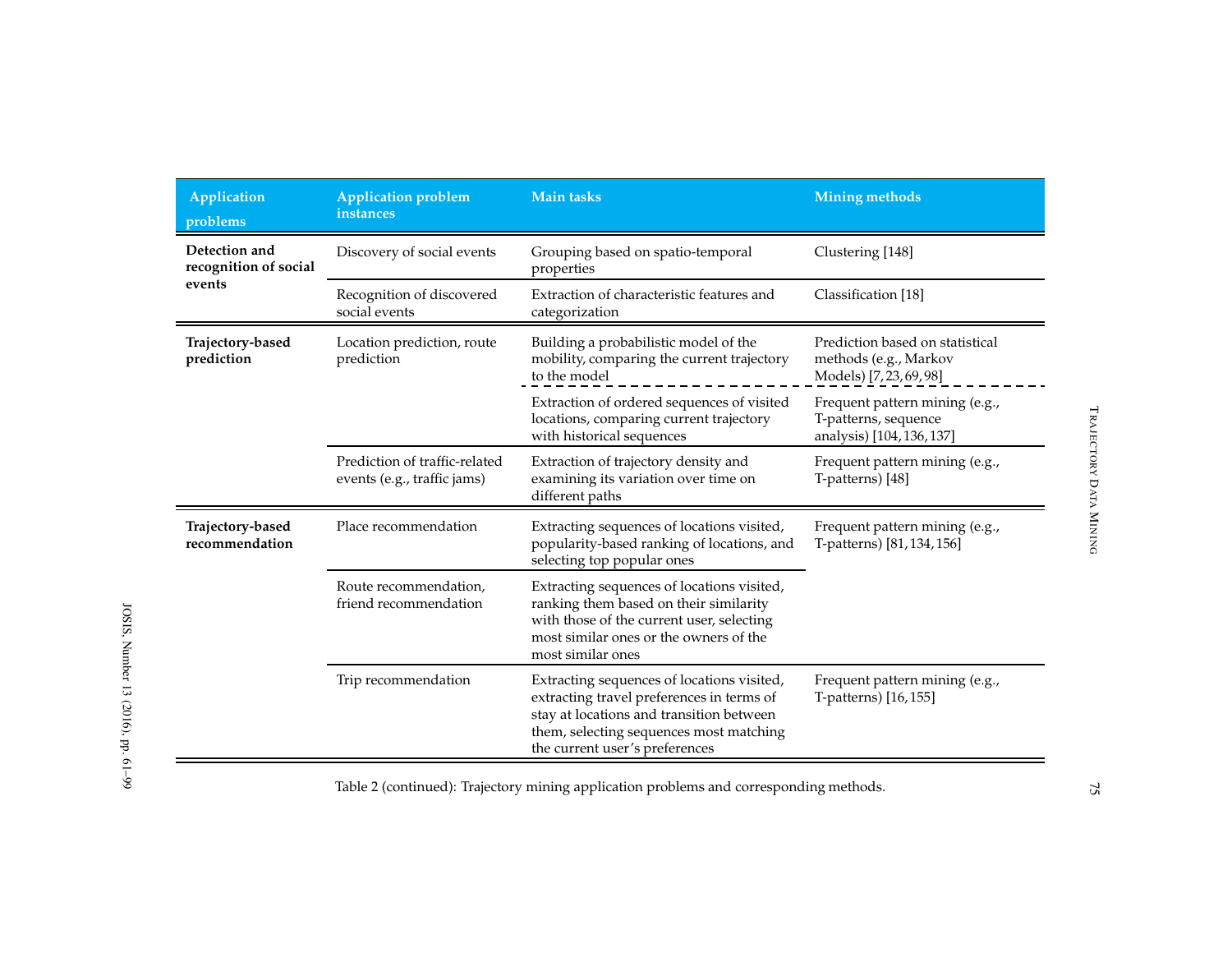ing the mobility profile such as human mobility routine [\[26,](#page-27-8) [27\]](#page-27-9) and animal movement patterns [\[21,](#page-27-10) [30,](#page-28-6) [86\]](#page-32-3), and inferring transportation modes [\[15,](#page-26-2) [152\]](#page-38-2).

There has been a high interest in understanding the behavior of individuals by *inferring the activities* they performed or the *transportation mode* they used during their movements. Researchers have addressed this characterization problem instance commonly using classification methods. Another common application problem in the direction of understanding human behavior is *determining human mobility profiles*. A common approach to this problem applies frequent sequential pattern mining to extract the sequences of places that the user frequently visits. A similar problem of understanding the mobility pattern has been studied on animals. A common approach to *detecting animal movement pattern* uses various movement pattern analysis methods especially methods based on clustering. For example, Carneiro et al. [\[21\]](#page-27-10) applied different clustering methods to study the migration habits of white storks. In particular, they detected flocks by using fuzzy c-means clustering technique.

### **4.2 Discovery of social relationships**

An aim is frequently to analyze the trajectories of moving objects to discover the existence of some interaction between the objects and the properties of this interaction. Instances of this application problem include the detection of social ties between two individuals, community discovery, and the discovery of interaction between animals (e.g., the predatorprey interaction).

The success of online social media platforms in connecting people and encouraging them to share their mobility history has stimulated researchers to study social relationships from mobility data. Some researchers addressed the problem of discovering social relationships based on co-presence [\[28\]](#page-27-11), others based on visits to same places [\[44,](#page-29-9) [131\]](#page-36-4). Copresence, defined as being in the same place at the same time, has been studied by Crandall et al. [\[28\]](#page-27-11). Using a probabilistic model, they found that when two people exhibit multiple co-presences, it strongly indicates the existence of a social tie between them. Wang et al. [\[131\]](#page-36-4) used a probabilistic model to study the similarity in mobility patterns of two individuals and its correlation with their social ties.

A community is a group of entities that share some common interests. In the context of this paper, the common interests are shown by the existence of interaction between the entities, which is in turn detected from their mobility behavior. A common approach to community discovery applies clustering methods. For instance, considering that the stay-locations of individuals during their movement correspond to their interest, Gaito et al. [\[44\]](#page-29-9) extracted the *geo-locations* as clusters of the stay-locations of individuals and then performed a density-based clustering of the overlapping geo-locations to discover the communities. They further detected interactions between communities using a sequential pattern analysis.

# **4.3 Characterization of places or regions**

Characterization of places or regions aims to analyze the trajectories of moving objects that visit places and regions under study to derive some structure or information that describes these places and regions. This application problem has been studied under many instances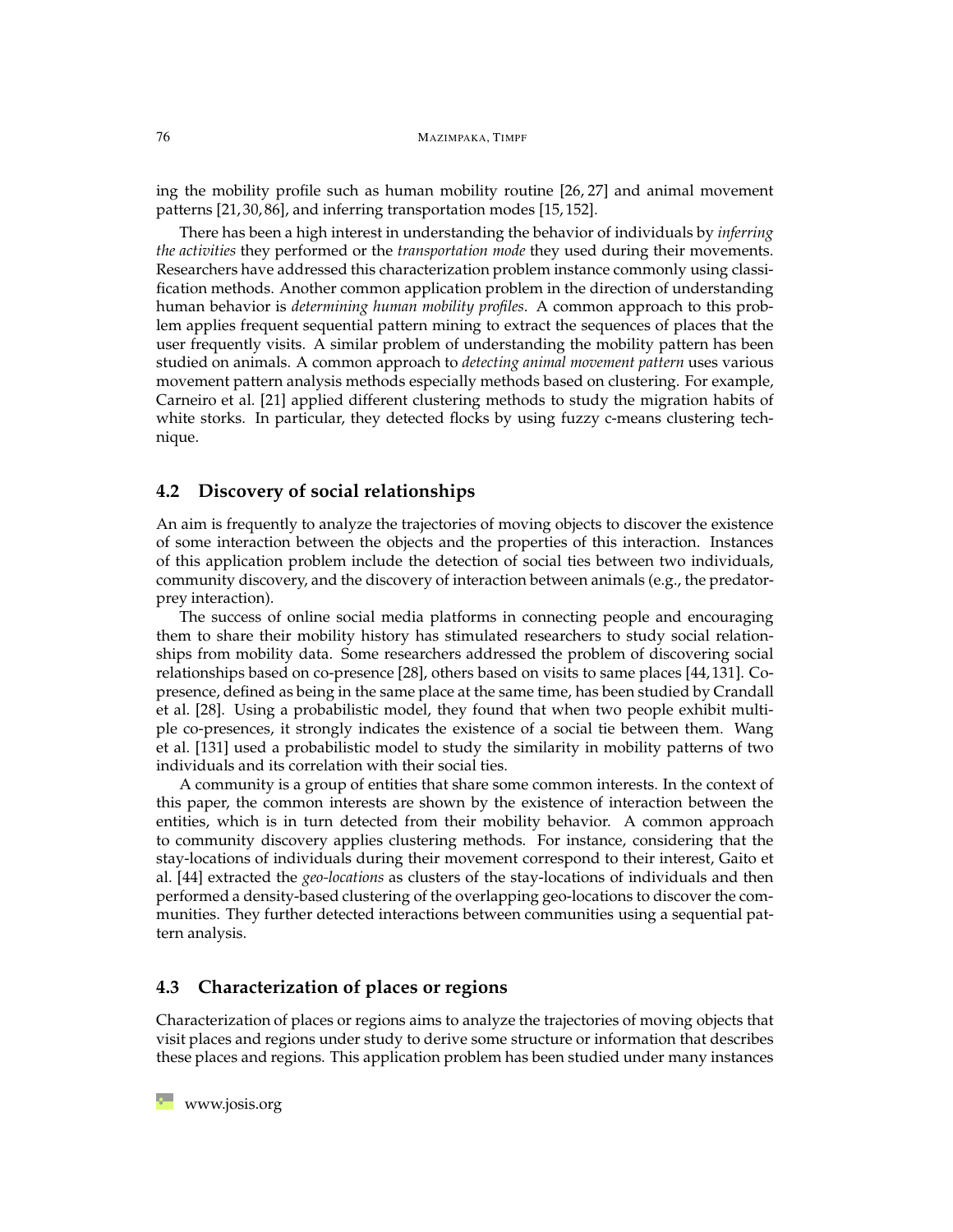such as discovery of the semantics of regions in the form of socio-economic functions, the discovery of city hotspots, and the discovery of habitats of particular animals in ecology.

The *discovery of land use types or socio-economic functions* in a city is commonly performed by applying some clustering followed by a classification. Clustering extracts regions, while the classification assigns land use types or functions to the regions. For example, Liu et al. [\[92\]](#page-33-7) derived urban land use types (commercial, industrial, residential, institutional, and recreational) and the dynamics of urban land use changes by mining taxi trajectory data. They extracted the temporal distributions of both pick-ups and drop-offs in the pixels of the study area and then used the k-means clustering method to classify all pixels in the study area into different classes of traffic source-sink areas. A classification tree method was then used to quantitatively examine the association of traffic source-sink areas with land uses. For the same problem, Pan et al. [\[111\]](#page-34-10) applied a different clustering method, a modified version of DBSCAN algorithm (iterative DBSCAN), to extract regions based on the characteristics of the data. They then applied four different classification techniques to classify the regions into different social functions (land use types) based on the pick-up and drop-off dynamics. Yuan et al. [\[141\]](#page-37-7) address the same problem with a different approach, a topic-based model applied on taxi trajectories and points of interest, and go further to estimate the functional intensity for each functional regional using a kernel density estimation model. Though this work takes a different approach, it still applies a k-means clustering to aggregate regions with the same function.

The *discovery of city hotspots*, which are regions in a city with high and regular intensity of activity, is commonly performed using clustering methods. Chang et al. [\[132\]](#page-36-5) define hotspots as areas with a high number of taxi requests. They first filter trajectories to keep those with the same context (weather condition, day of the week, and hour of the day). Then, they apply a clustering on GPS points corresponding to passenger pick-up points. A hotness index is finally calculated based on the property of the clusters and the distance from the taxi to the cluster. Liu et al. [\[89\]](#page-32-10) define hotspots based on the crowdedness of areas. Similar to other hotspots discovery studies, they use clustering approach. However, considering that taxis used in the study are a biased sample of vehicles and that taxis are highly mobile, they propose a new clustering approach: *mobility-based clustering*. This approach is based on a crowdedness function, which is computed taking into account the instant speed of the taxis in the area based on the consideration that low speed may be a good indicator of high crowdedness and vice versa.

The *detection of traffic jams* is another instance of region characterization. The common approach to addressing this problem involves discovering flock patterns, which are then filtered based on the speed to discover areas of slow flock patterns [\[107\]](#page-34-11).

## **4.4 Characterization of the connectivity between places or regions**

Discovering and characterizing the existence of a connection between places or regions can be based on the trajectories of objects moving between them. Instances of this problem include discovering connected regions, estimating the strength of the connection between regions, and delineating regions based on the connection between locations within them.

The problem is commonly addressed by deriving an origin-destination mapping in the form of origin-destination (OD) matrix, deriving some statistics and making groupings using clustering methods. For example, Liu et al. [\[87\]](#page-32-11) analyzed taxi GPS traces and the check-in and check-out data produced by travel smart cards to discover the connections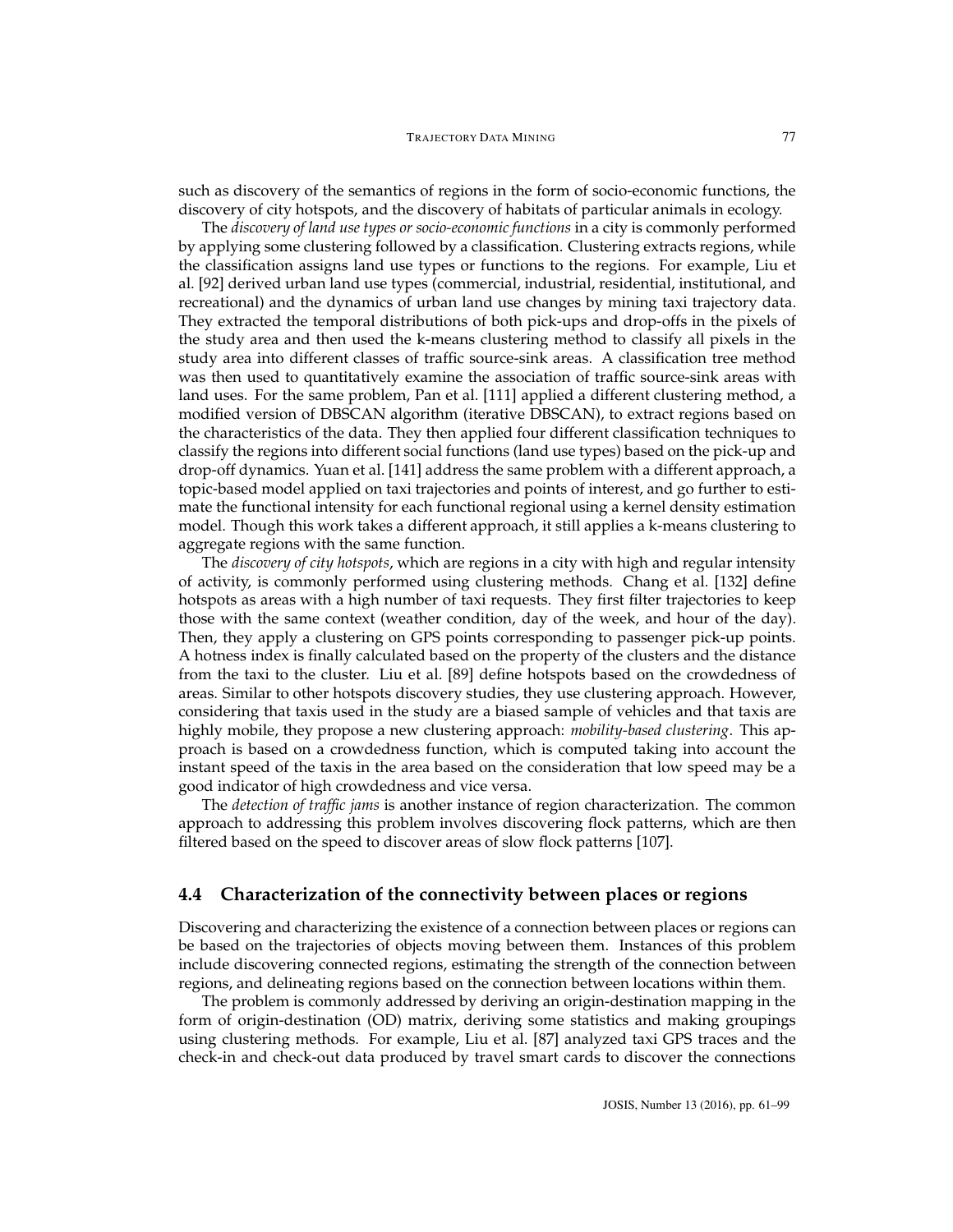#### 78 MAZIMPAKA, TIMPF

and connection strength between different locations in a city on different days. To this end, they derived an OD matrix using clustering techniques. As an extension to the discovery of a connection between regions, the interest may be on the discovery of abnormal connections such as unexpected routes between two regions. This problem instance is commonly addressed through outlier detection methods, which identify and distinguish normal connections from abnormal ones [\[39\]](#page-28-7). Once the abnormal connection is discovered, a further analysis can be performed to identify the cause of abnormality and the location of this cause, which becomes a place characterization problem [\[110\]](#page-34-12).

Other studies went further, from discovering the connection between locations to delineating regions based on human mobility. The common approach in such studies is to first build a network between locations based on human interaction, and then use some community discovery technique to partition the network into regions. The later step commonly involves clustering methods, which find location groupings with denser interaction between locations in the group than between groups. The work of Rinzivillo et al. [\[118\]](#page-35-7) is an example addressing this problem instance by building a network representation of human movement from vehicle GPS tracks and then extracting regions using a hierarchical clustering algorithm.

## **4.5 Detection and recognition of social events**

Detection and recognition of social events aims to analyze the trajectories of moving objects in order to detect the existence of a gathering. The analysis may go further to recognizing the type of event. The two common approaches used to address this problem are statistical methods combined with a classification, and clustering-based methods.

Statistical methods are used to discover a high concentration in a specific area and during a specific time interval of stationary objects that were initially moving [\[48\]](#page-29-10). Once the presence of events is detected, a further analysis can be performed to recognize their types. In this direction, Calabrese et al. [\[18\]](#page-27-12) analyzed the origins of event attendees from cellphones mobility data to recognize the types of events. They used a classification on feature vectors representing the distribution of attendees' origins to determine the type of events.

Clustering-based approaches extend the standard clustering to discover groups of individuals that are not only dense but also of which the shape and location generally do not change and the members can enter and leave at any time provided there are some members who commit to the group for a certain time period. In this direction, Zheng et al. [\[148\]](#page-38-7) apply a density-based clustering to discover snapshot clusters, which are then analyzed across a number of timestamps in terms of their locations and members to extract valid gathering patterns.

## **4.6 Trajectory-based prediction**

This problem aims at analyzing the trajectories of moving objects to make some prediction, such as the next location of the moving object, its destination, the route it will take, and the occurrence of traffic related events such as traffic jams. The commonly used methods for trajectory-based prediction are based on Markov models [\[7,](#page-26-5)[69,](#page-31-7)[98\]](#page-33-4) or movement pattern mining [\[104,](#page-34-5) [136,](#page-37-4) [137\]](#page-37-3).

Giannotti et al. [\[48\]](#page-29-10) predict traffic congestions by predicting future areas of dense traffic. The location of areas with a high density of trajectories is predicted using a tree structure of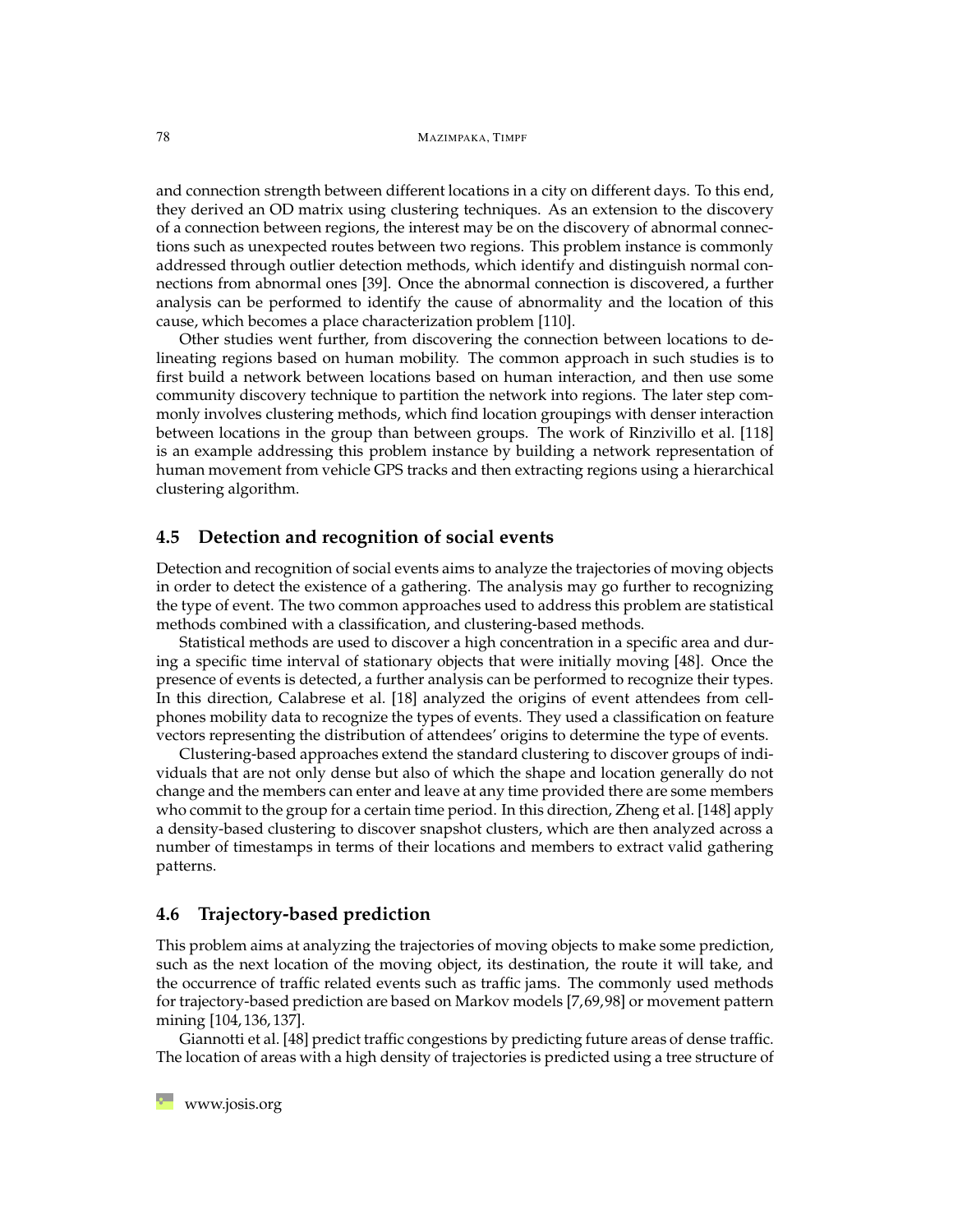T-Patterns, which are patterns capturing a sequence of visited locations and corresponding transition time. The support value at each node of the tree, which is the number of Tpatterns having the path from the root to the current node as prefix, makes it possible to quantify the trajectories on different paths which is analyzed over time for prediction. Another approach applied to the prediction of traffic density is based on Markov model. This approach was adopted by Castro et al. [\[23\]](#page-27-13), who built a prediction model using the probabilities of transition between road segments. In order to predict traffic congestion, they compare the predicted traffic density and the capacity of the road segments, which they determine based on the historical traffic density and speed readings.

#### **4.7 Trajectory-based recommendation**

Trajectory-based recommendations are enabled by the similarity between people inferred from their mobility histories. The similarity between people is commonly inferred by determining and comparing their mobility profiles. The assumption behind these recommendation systems is that people who have the same mobility behavior are likely to share interests and preferences, and hence are potential friends of each other or are likely to visit the same types of places and follow the same types of routes. For a given individual, once similar users are found they can be recommended to him or her as friends. Alternatively, the places that they visited and the routes they used can be recommended to the individual as places to visit and routes to follow, respectively.

The common approach used to address the trajectory-based recommendation problem is to apply a frequent pattern mining to extract and compare sequences of locations visited. In this direction, Li et al. [\[81\]](#page-32-12) proposed a general architecture for a friend and place recommender system. The architecture comprises three processes: location history representation, user similarity exploration, and friend and location recommendation. For each user, they perform a hierarchical clustering of stay points to obtain his location history, which is then represented as a hierarchical graph. In the user similarity exploration, they retrieve a sequence of shared graph nodes between two users, and then retrieve a sequence containing such graph nodes from all users' graphs. The similar sequences represent a movement pattern that other researchers called T-patterns [\[49\]](#page-29-2), based on which a similarity score is calculated for the pair of users. In the friend and place recommendation step, people can be ranked based on their similarity scores with respect to a given user. Then a set of people with relatively high scores can be recommended to the user as potential friends. A further analysis integrating other data such as points of interest (POIs) with the location histories of these friends can be used to recommend places to the user. The same approach was applied in [\[134\]](#page-36-6) and [\[156\]](#page-38-8). Like Li et al. [\[81\]](#page-32-12), Xiao et al. [\[134\]](#page-36-6) focus on the first two processes of the proposed architecture but with an added consideration of the semantics of locations; that is, the location histories are represented as sequences of places (locations with semantic meaning such as restaurant, shopping mall, ...) instead of geographic coordinates. The work in [\[156\]](#page-38-8) presents a complete recommender system built with this architecture.

Another instance of the trajectory-based recommendation problem is *trip recommendation*. This problem instance differs from the place recommendation instance in that trip recommendation produces not only a set of places to be visited but also the sequence in which they are to be visited. On the other hand, place recommendation provides one or more places but without proposing the order of visit. Trip recommendation differs from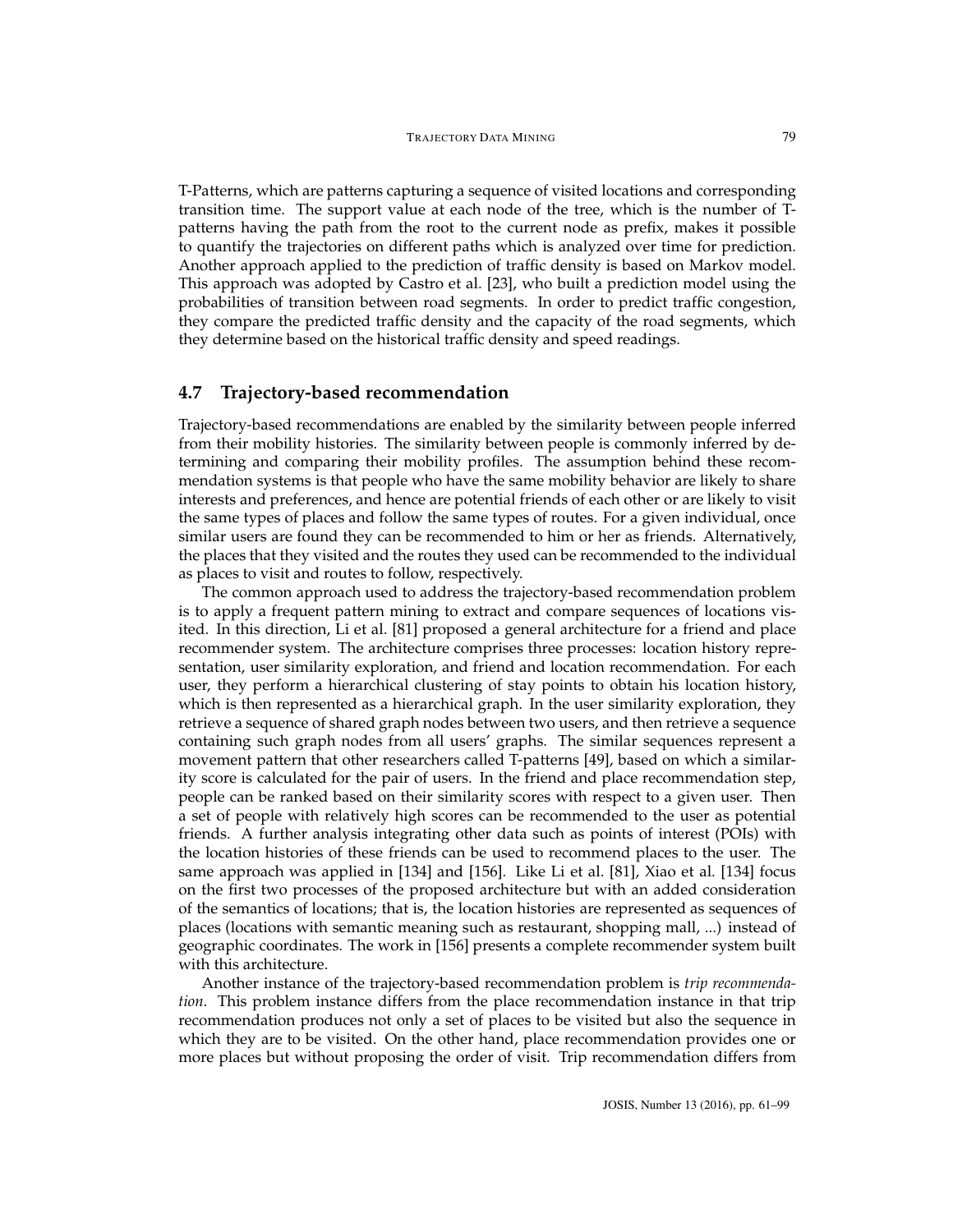the route recommendation in that trip recommendation does not specify the route to be followed from one place to the next in the sequence.

Similar to other trajectory-based recommendation problem instances, trip recommendation is addressed through frequent pattern mining methods with some customizations to handle user travel preferences in terms of stay at locations and transition between locations. For example, Brilhante et al. [\[16\]](#page-26-10) model the mobility history of a user as a temporally ordered sequence of POIs he or she visited, each POI being annotated with the start and end time of visit. They then determine the travel preference of each user based on the functional categories of the POIs in his mobility history. Their system finds a personalized itinerary for a person by comparing his preference to the preferences of users taking into account the time budget the person has for the visit. Zheng and Xie [\[155\]](#page-38-9) distinguished a generic trip recommendation from a personalized one and developed both. A generic trip recommendation proposes to an individual top interesting locations and travel sequences in a given region. On the other hand, a personalized trip recommendation provides an individual with locations and travel sequences matching his travel preferences.

# <span id="page-19-0"></span>**5 Applications**

The knowledge generated through trajectory data mining is useful in different application areas. The solution to one application problem can be used in different application fields. For instance, characterizing individuals in terms of their mobility profile can be used in urban planning for the management of recreational facilities [\[116\]](#page-35-8), in business for planning business promotion activities, and in transportation to organize a car sharing system. Table [3](#page-20-0) lists application examples, relating them to the application problems on which they are based, and giving corresponding references in the literature. This section discusses important requirements in respective application domains and how these requirements translate to application problems for trajectory data mining.

## **5.1 Transportation**

In the transportation sector there is often a need to know the characteristics of regions or places (e.g., to identify major origins and destinations) and the characteristics of moving entities (e.g., when they move in a large number, and where they mainly stop). These two issues translate respectively to the application problems of characterizing regions (mainly hotspots discovery) and characterizing moving objects (mainly determining people's mobility profile). In some cases these problems extend to trajectory-based recommendation and trajectory-based prediction. In this category trajectory data mining aim, for example, at improving driving experience [\[142–](#page-37-8)[144\]](#page-37-9), the service of taxis and buses [\[46,](#page-29-11)[80,](#page-32-13)[83,](#page-32-14)[113,](#page-35-9)[158\]](#page-38-10), and the planning and management of transportation systems [\[11,](#page-26-11) [25,](#page-27-14) [93,](#page-33-8) [126\]](#page-36-7).

## **5.2 Urban planning**

Urban planners traditionally rely on labor-intensive surveys for addressing their concerns to know up-to-date characteristics of different urban regions and to determine the existence and characteristics of an interaction between regions. The first concern translates to region characterization, which is achieved by mining trajectories to identify regional functions or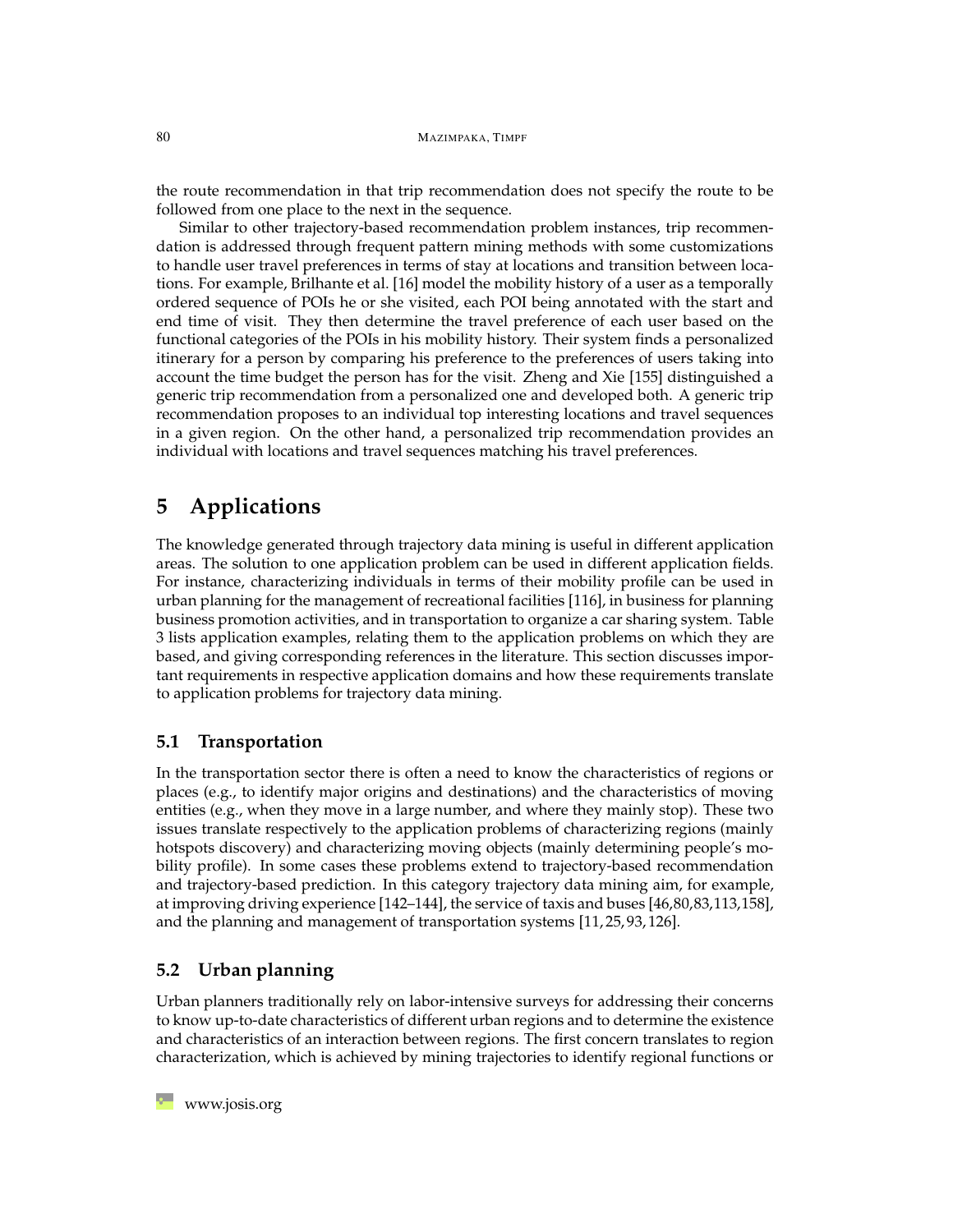|                                                                                                                                                                                                                                                                                |                      |         |                          | Application problems <sup>*</sup> |              |                 |
|--------------------------------------------------------------------------------------------------------------------------------------------------------------------------------------------------------------------------------------------------------------------------------|----------------------|---------|--------------------------|-----------------------------------|--------------|-----------------|
| Applications                                                                                                                                                                                                                                                                   | $\mathbf{A}$         | B       | $\mathsf{C}$             | D                                 | E            | $\mathbf{F}$    |
| Transportation                                                                                                                                                                                                                                                                 |                      |         |                          |                                   |              |                 |
| Improving driving experience                                                                                                                                                                                                                                                   |                      |         |                          |                                   |              | [143, 144]      |
| Improving the service of taxis and buses                                                                                                                                                                                                                                       | $\overline{[46,80]}$ |         | [83, 113]                |                                   | $\sqrt{158}$ |                 |
| Improving the planning and management of transporta-                                                                                                                                                                                                                           | $\{93, 126\}$        |         | $\overline{[11,25]}$     |                                   |              |                 |
| tion systems                                                                                                                                                                                                                                                                   |                      |         |                          |                                   |              |                 |
| Urban planning                                                                                                                                                                                                                                                                 |                      |         |                          |                                   |              |                 |
| Monitoring urban land use and urban boundary evolu-                                                                                                                                                                                                                            |                      |         | [92, 99]                 | $[115]$                           |              |                 |
| tion                                                                                                                                                                                                                                                                           |                      |         |                          |                                   |              |                 |
| Detecting problems underlying the implementation of                                                                                                                                                                                                                            |                      |         |                          |                                   |              |                 |
| planning decisions                                                                                                                                                                                                                                                             |                      |         |                          | [24, 91, 154]                     |              |                 |
| Environment                                                                                                                                                                                                                                                                    |                      |         |                          |                                   |              |                 |
| Controlling air pollution                                                                                                                                                                                                                                                      |                      |         | [33, 153]                |                                   |              |                 |
| Controlling noise pollution                                                                                                                                                                                                                                                    |                      |         | $\sqrt{96}, \sqrt{114},$ |                                   |              |                 |
|                                                                                                                                                                                                                                                                                |                      |         | 1241                     |                                   |              |                 |
| Energy                                                                                                                                                                                                                                                                         |                      |         |                          |                                   |              |                 |
| Estimating energy consumption                                                                                                                                                                                                                                                  | [64]                 |         | [64, 121]                |                                   |              |                 |
| Supporting site selection for charging infrastructure of                                                                                                                                                                                                                       | $\overline{103}$     |         | $[103]$                  |                                   |              |                 |
| electric vehicles                                                                                                                                                                                                                                                              |                      |         |                          |                                   |              |                 |
| Social applications                                                                                                                                                                                                                                                            |                      |         |                          |                                   |              |                 |
| Supporting the establishment of friendship and collabo-                                                                                                                                                                                                                        | [134, 135,           |         |                          |                                   |              | [134, 135,      |
| ration                                                                                                                                                                                                                                                                         | 156]                 |         |                          |                                   |              | 156]            |
| Supporting on local navigation                                                                                                                                                                                                                                                 | [10, 138,            |         |                          |                                   |              | $\sqrt{10,138}$ |
|                                                                                                                                                                                                                                                                                | 149, 157]            |         |                          |                                   |              | 149, 157]       |
| Understanding individual and community lifestyle                                                                                                                                                                                                                               | $\sqrt{38,145}$      | $[145]$ |                          |                                   |              |                 |
| * A: Characterization of moving objects, B: Discovery of social relationship, C: Characterization of places or regions, D: Discovery and<br>characterization of the connectivity between places or regions, E: trajectory-based prediction, F: Trajectory-based recommendation |                      |         |                          |                                   |              |                 |

Table 3: Applications of trajectory data mining and corresponding application problems.

<span id="page-20-0"></span>81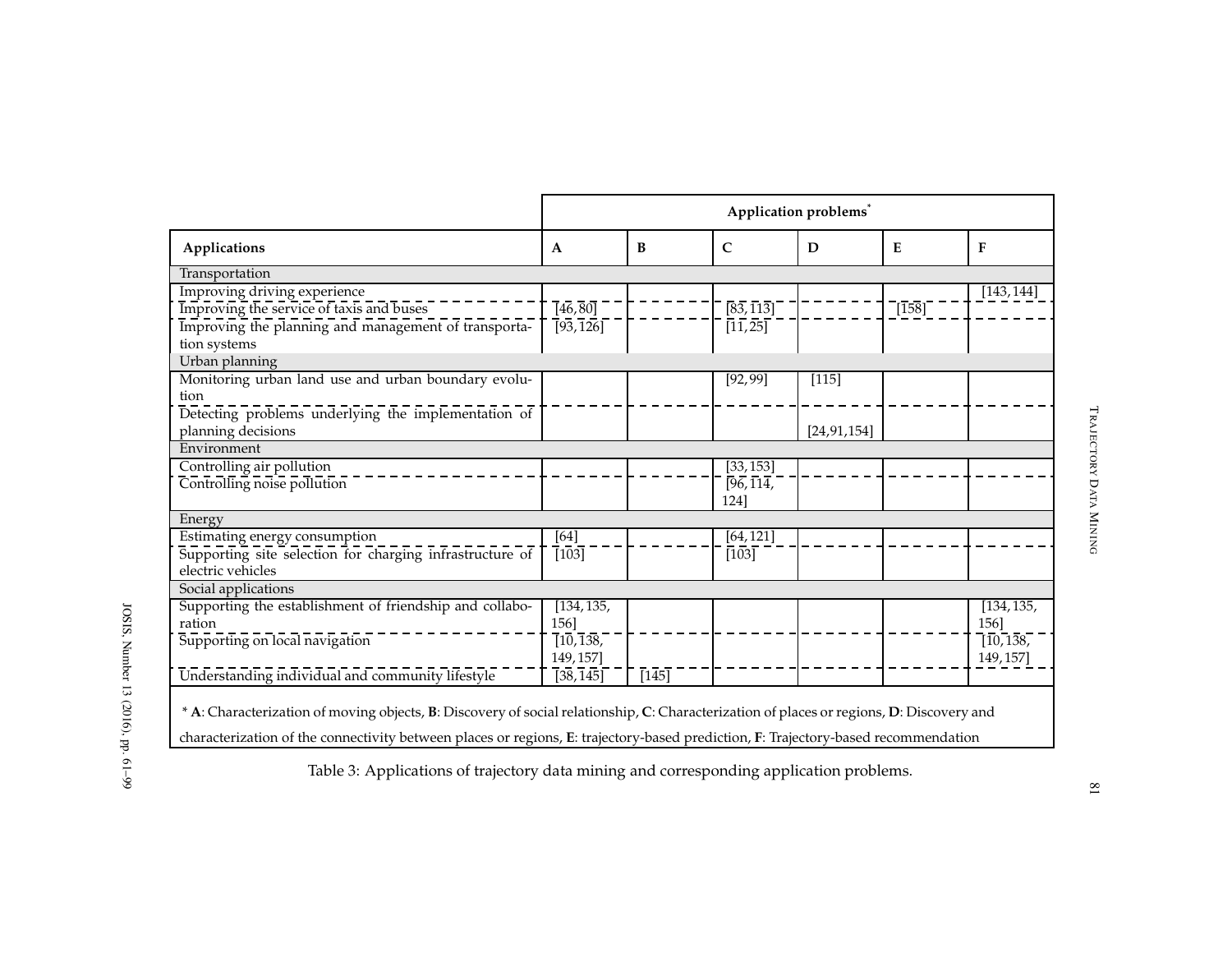|                                                           | Application problems <sup>®</sup> |           |                      |   |   |        |  |
|-----------------------------------------------------------|-----------------------------------|-----------|----------------------|---|---|--------|--|
| Applications                                              | A                                 | B         | $\mathsf{C}$         | D | E | F      |  |
| <b>Business</b>                                           |                                   |           |                      |   |   |        |  |
| Improving advertisement strategies                        | $[67]$                            |           | $[67]$               |   |   | $[67]$ |  |
| Supporting on choosing a business placement               | [66]                              |           | [66]                 |   |   | $[66]$ |  |
| Improving shopping and selling services                   | $\overline{[52,72]}$              |           | $\overline{[52,72]}$ |   |   |        |  |
| Public security and safety                                |                                   |           |                      |   |   |        |  |
| Detecting misbehavior of individuals                      | $[29]$                            |           |                      |   |   |        |  |
| Monitoring big events and crowd behavior                  | $\overline{[128]}$                |           |                      |   |   |        |  |
| Monitoring phenomena potential to cause natural disas-    | $[17]$                            |           |                      |   |   |        |  |
| ters                                                      |                                   |           |                      |   |   |        |  |
| Ecology                                                   |                                   |           |                      |   |   |        |  |
| Supporting the management of free-ranging cattle          | [8, 59]                           |           |                      |   |   |        |  |
| Understanding of habitat use and supporting effective an- | [56]                              | [30, 133] |                      |   |   |        |  |
| imal habitat management                                   |                                   |           |                      |   |   |        |  |
| Sports analytics                                          |                                   |           |                      |   |   |        |  |
| Game evaluation to support coaching activities            |                                   |           |                      |   |   |        |  |
|                                                           | [55, 60, 123]                     |           |                      |   |   |        |  |

characterization of the connectivity between places or regions, **<sup>E</sup>**: trajectory-based prediction, **<sup>F</sup>**: Trajectory-based recommendation

Table 3 (continued): Applications of trajectory data mining and corresponding application problems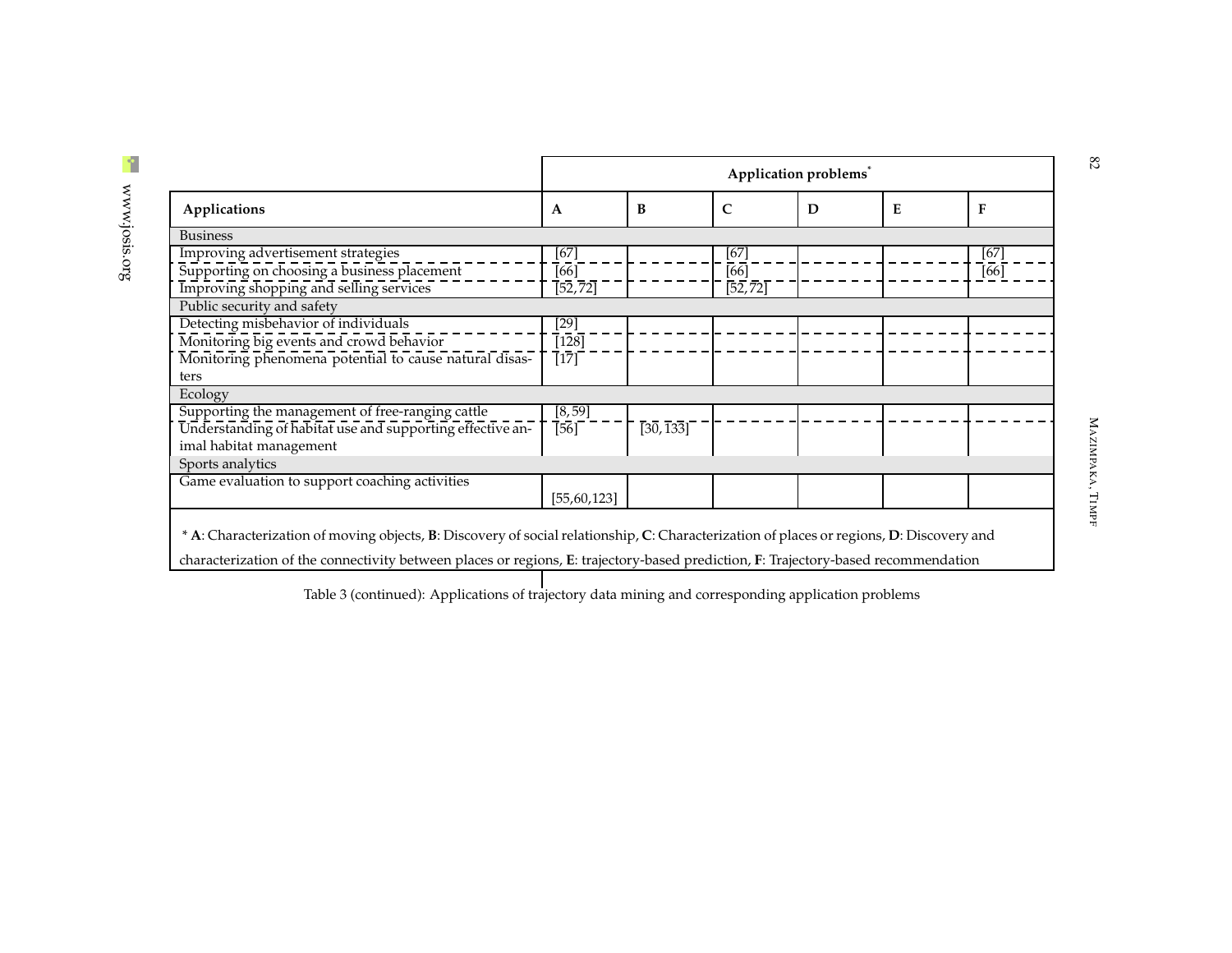land use (e.g., [\[92,](#page-33-7) [99\]](#page-33-13)). The second concern translates to discovering and characterizing the connectivity between regions. This has been addressed using trajectory data mining for exploring urban boundary evolution [\[115\]](#page-35-15) and detecting problems underlying a transportation network [\[24,](#page-27-18) [91,](#page-33-14) [154\]](#page-38-16).

# **5.3 Environment**

Quantifying the pollution level at different locations and integrating pollution data with other data is important for pollution control. This has been translated to the problem of characterizing places and regions by mining trajectories which are associated with air pollution [\[33,](#page-28-12)[151\]](#page-38-17) or noise pollution [\[90,](#page-32-17)[96,](#page-33-15)[114,](#page-35-16)[124\]](#page-36-12) measurement values at different locations. In this case, trajectory data mining is a method for increasing the number of sampled locations and integrating and analyzing the data [\[153\]](#page-38-18).

# **5.4 Energy**

The energy sector is often concerned with determining the energy consumption patterns of specific regions and individuals. These concerns translate to region and moving object characterization, which are addressed by mining trajectories of vehicles [\[121\]](#page-35-17). The approach has been followed in implementing eco-driving feedback systems [\[64,](#page-30-12) [127\]](#page-36-13), and in site selection for electric vehicle charging infrastructure [\[103\]](#page-34-14).

# **5.5 Social applications**

Trajectory data mining can support discovering the behavior of individuals and comparing them for different types of recommendations. The issues addressed translate to the application problems of determining individuals' mobility profiles, discovering and characterizing their social relationships, and eventually trajectory-based recommendation. For example, the similarity determined from individuals' mobility profiles [\[81,](#page-32-12) [157\]](#page-38-19) enable a recommendation of friends [\[134,](#page-36-6) [135,](#page-37-15) [156\]](#page-38-8), or location and path [\[10,](#page-26-15) [138,](#page-37-16) [149\]](#page-38-20). Likewise, the activities of individuals inferred from their trajectories enable understanding individual and community lifestyle [\[38,](#page-28-13) [145\]](#page-37-17).

# **5.6 Business**

The business sector often needs to determine the visit potential of specific places and the people's mobility pattern in these places. Trajectory data mining addresses this need by solving the application problems of characterizing places or regions, characterizing moving objects, and trajectory-based recommendation. For example, using trajectory data mining best business location [\[66](#page-31-13)[,125\]](#page-36-14), best advertisement site [\[67\]](#page-31-14), and best layout in a store [\[52](#page-29-14)[,72\]](#page-31-15) have been recommended.

# **5.7 Public security and safety**

An important need of applications in this domain is to identify and monitor places and moving objects that have a high potential to cause or be targeted by threats to public security and safety. Since situations affecting public security and safety are often associated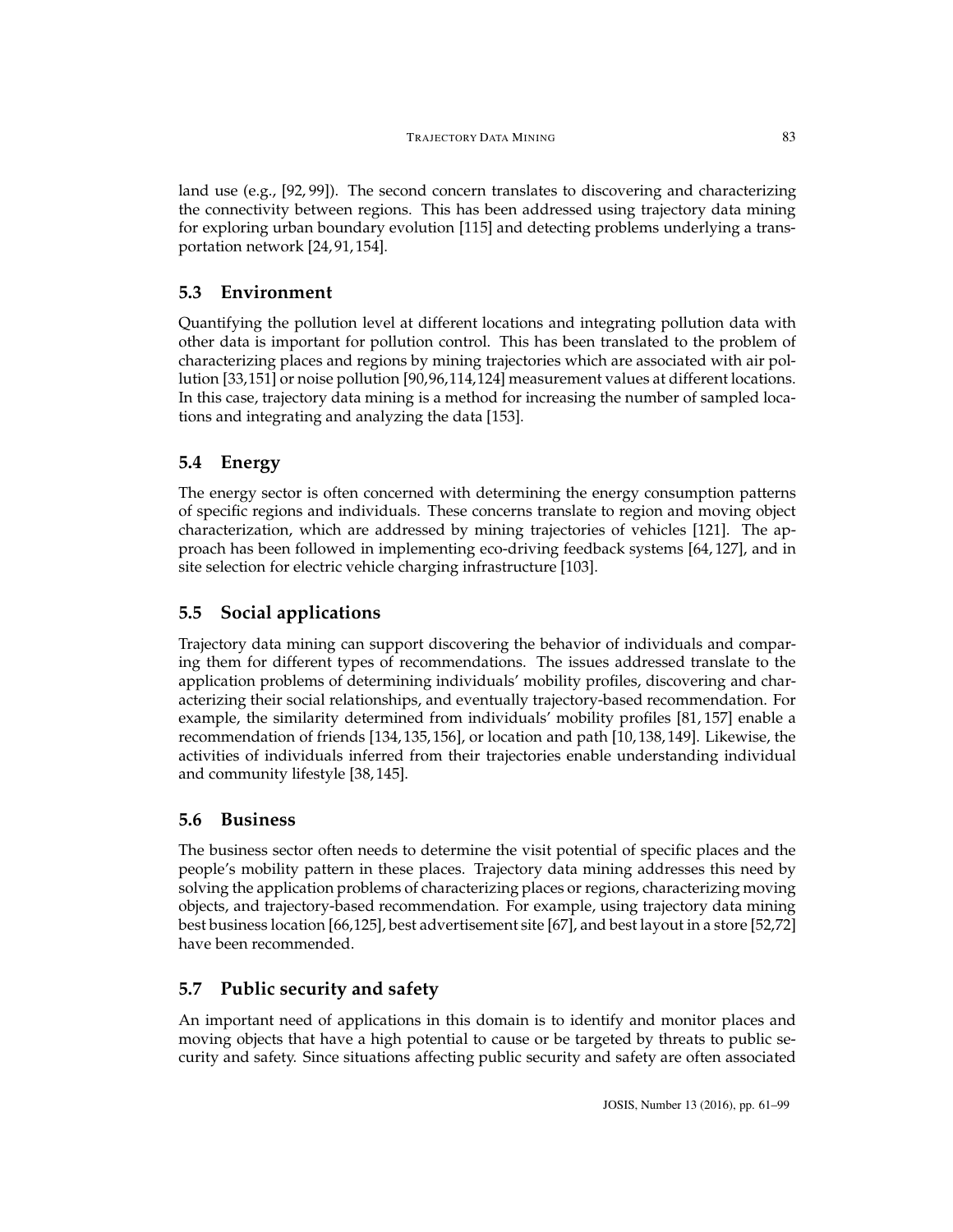with a mass movement, trajectory data mining can contribute to timely detecting or even predicting these threats. The common application problems that need to be solved are characterizing places and moving objects, which can extend to trajectory-based prediction. The approach has been followed for detecting misbehavior [\[29\]](#page-28-14), monitoring big events and crowd behavior [\[128\]](#page-36-15), and exploring the movement of hurricanes [\[34\]](#page-28-15), which can further enable predicting their future occurrence [\[17\]](#page-27-19).

# **5.8 Ecology**

People managing or doing research on animals are mainly concerned with determining the behavior of individual animals, their interactions, and the habitat use. This work is viewed as solving the application problems of characterizing individual moving objects and discovering and characterizing the interactions between them. For instance, trajectory mining has enabled automated detection of activities of animals [\[8,](#page-26-16) [56,](#page-30-13) [59\]](#page-30-14), and their interaction [\[133\]](#page-36-16), as well as understanding their habitat use [\[30\]](#page-28-6).

# **5.9 Sports analytics**

The dynamic nature of sports with a lot of movement and events causes a challenge for a timely evaluation. The major concern is to extract and analyze the mobility patterns of a player and his interactions with other players. This can be viewed as the application problems of characterizing moving objects and discovering and characterizing their interactions. By mining the trajectories of players, their movement [\[55,](#page-30-15) [60\]](#page-30-16) and their interactions [\[123\]](#page-35-18) have been evaluated.

# <span id="page-23-0"></span>**6 Open issues for trajectory data mining**

Trajectory data mining has attracted a high research interest and given its applications it is likely to continue attracting this interest. However, trajectory data mining is mainly progressing in the breadth where most of current work concentrates on developing variants of existing methods and applying the method variants to the same application problems. In order to take trajectory data mining to the next higher level there are important open issues that need to be addressed. This section discusses some of the issues.

# **6.1 Coping with massive data**

Most of the data mining methods applied on trajectories were developed in the era of data scarcity and/or in a different domain. Since trajectory data is inherently voluminous and they are increasingly becoming available, future work on trajectory data mining should be scalable to handle massive data. This calls for among others more efficient indexing and aggregation methods that achieve a high data reduction while minimizing information loss.

# **6.2 Data integration and handling of heterogeneity**

Most of the existing studies on trajectory data mining are based on one or one type of dataset (e.g., taxi GPS-based tracks). However, as acknowledged in some papers [\[92,](#page-33-7) [99\]](#page-33-13)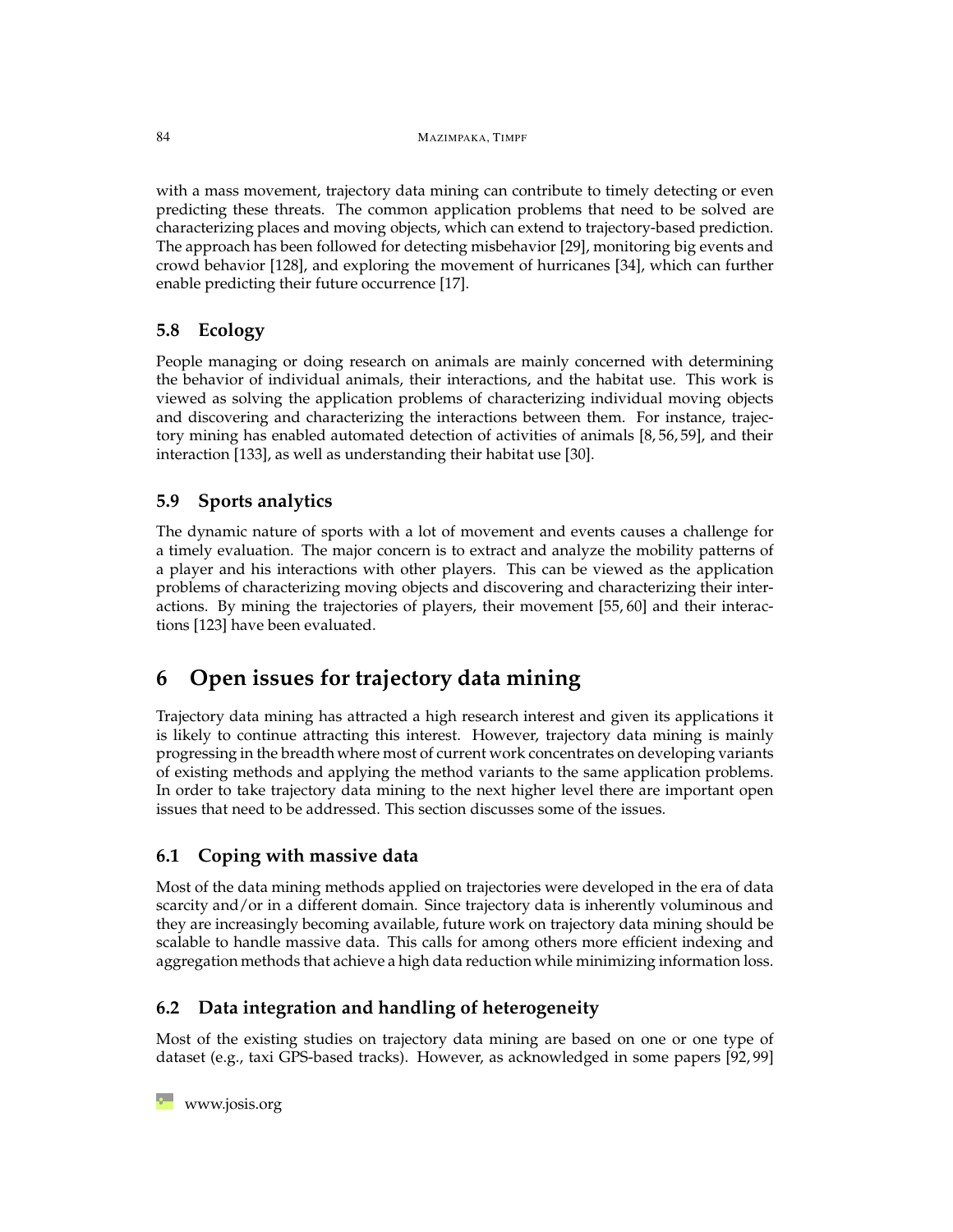such studies face the problem of missing data in some regions or during some periods, which could be resolved by integrating other types of data (e.g., GSM-based trajectories, geo-Social media, etc.). Therefore, future work should look into integrating different types of data by addressing challenges due to their heterogeneity such as reconciling different data formats and different sampling rates.

# **6.3 Cross-scale trajectory data mining**

A trajectory data mining method is commonly developed and demonstrated on one dataset with one specific scale and granularity. However, as demonstrated in [\[74,](#page-31-16) [75\]](#page-31-17) the scale and granularity at which the method is applied may affect the result. Therefore, future work on trajectory data mining methods should take into account the scale and granularity to evaluate their impact on the method parameters.

# **6.4 Mining methods specialists and application domain specialists**

While researchers in trajectory data mining methods have been mainly studying the geometric trajectory with no consideration of application context, recent collaboration efforts (e.g., the MOVE project [\[32\]](#page-28-16)) have demonstrated that best results with real life relevance of trajectory data mining can be achieved by a collaboration between method specialists and application domain specialists. Such collaboration facilitates the access to relevant data for methods specialists. It can also support methods specialists in setting suitable values for parameters used in mining methods, a task which is usually left to the method user without guidance.

## **6.5 Privacy handling**

While trajectories of animals are easily made openly available, human tracking is associated with serious privacy issues making high quality human trajectory data hardly accessible to mining method researchers. Despite some work done to address these issues (e.g., anonymization [\[1,](#page-25-4) [51\]](#page-29-15)) they prevail. Therefore, future work on trajectory data mining should develop mining frameworks that are more convincing on balancing the extraction of useful knowledge and preserving the privacy of tracked individuals.

# <span id="page-24-0"></span>**7 Conclusion and future work**

The increasing use of location-aware devices has led to an increasing availability of trajectory data representing the movement of moving objects. The potential of these data in solving important research problems has raised researchers' interest in analysis methods for them. In particular, inspired by the progress in mining classical large datasets, researchers have developed different data mining methods for trajectories. However, the provision of an integrated view of solved problems and methods in trajectory mining, as well as the applications based on solutions to these problems has not been explored.

This paper reviewed the literature to identify the application problems that have been solved by mining trajectory data and the generic mining methods used. It further surveyed the applications that are based on solutions to these application problems. By surveying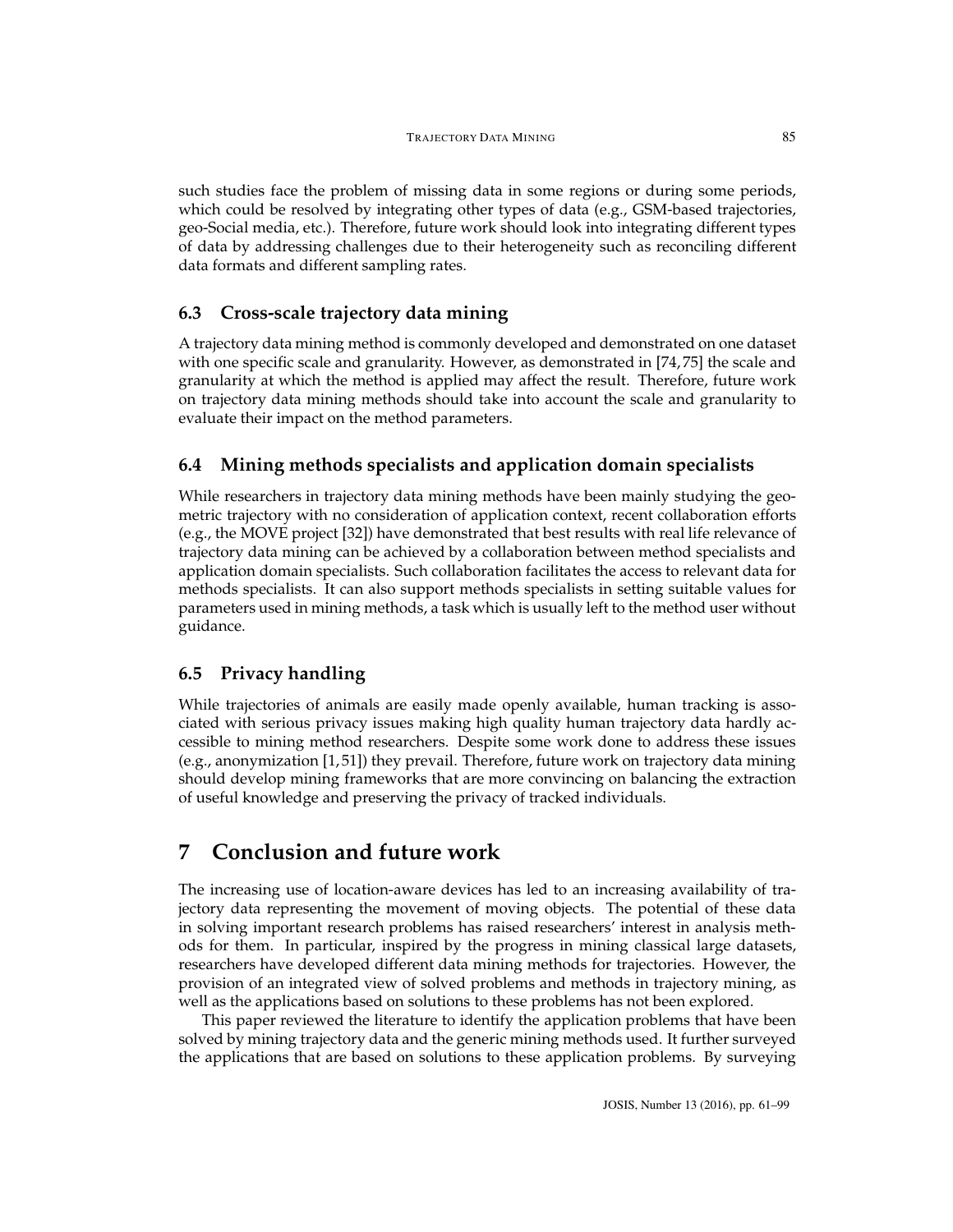the objective in using each method and how it works, the paper identified and discussed relationships that exist between different methods. The paper established a grouping of application problems and related the problems to the mining methods used to address them.

The major contribution of this paper is in providing an integrated view of trajectory mining application problems, the methods used to address them, and the applications that exploit solutions to these problems. The classification of application problems can help researchers in identifying new problems where trajectory mining could be profitably applied. The relationships between the methods and the connection between the application problems and methods can help researchers in identifying method gaps and inspire them to develop new methods. The work presented in this paper can also guide analysts in choosing a suitable mining method for a specific application problem.

The work presented in this paper can be extended by a comparative study of algorithms implementing a specific trajectory mining method on specific application problems with a possibility to provide recommendations on the choice between the algorithms. One of the current trends in movement data analysis is to relate the movement to its embedding context [\[73\]](#page-31-0). In view of this trend, our future work will be on customizing algorithms implementing some of the presented methods to perform a context-aware mining of trajectory data for selected application problems.

# **Acknowledgments**

The authors would like to acknowledge the financial support from the German Academic Exchange Service (DAAD). They also would like to thank the anonymous reviewers for their comments that helped to improve the paper.

# <span id="page-25-4"></span>**References**

- [1] ABUL, O., BONCHI, F., AND NANNI, M. Never walk alone: Uncertainty for anonymity in moving objects databases. In *Proc. 24th International Conference on Data Engineering* (2008), IEEE, pp. 376–385. [doi:10.1109/icde.2008.4497446.](http://dx.doi.org/10.1109/icde.2008.4497446)
- <span id="page-25-1"></span>[2] ALON, J., SCLAROFF, S., KOLLIOS, G., AND PAVLOVIC, V. Discovering clusters in motion time series data. In *Proc. IEEE Computer Society Conference on Computer Vision and Pattern Recognition* (2003), IEEE, pp. 375–381. [doi:10.1109/cvpr.2003.1211378.](http://dx.doi.org/10.1109/cvpr.2003.1211378)
- <span id="page-25-3"></span>[3] ANAGNOSTOPOULOS, T., ANAGNOSTOPOULOS, C., AND HADJIEFTHYMIADES, S. An online adaptive model for location prediction. *Autonomic Computing and Communications Systems 23* (2010), 64–78. [doi:10.1007/978-3-642-11482-3\\_5.](http://dx.doi.org/10.1007/978-3-642-11482-3_5)
- <span id="page-25-2"></span>[4] ANDERSSON, M., GUDMUNDSSON, J., LAUBE, P., AND WOLLE, T. Reporting leaders and followers among trajectories of moving point objects. *Geoinformatica 12*, 4 (2008), 497–528. [doi:10.1007/s10707-007-0037-9.](http://dx.doi.org/10.1007/s10707-007-0037-9)
- <span id="page-25-0"></span>[5] ANDRIENKO, G., ANDRIENKO, N., BAK, P., KEIM, D., KISILEVICH, S., AND WROBEL, S. A conceptual framework and taxonomy of techniques for analyzing movement. *Journal of Visual Languages and Computing 22*, 3 (2011), 213–232. [doi:10.1016/j.jvlc.2011.02.003.](http://dx.doi.org/10.1016/j.jvlc.2011.02.003)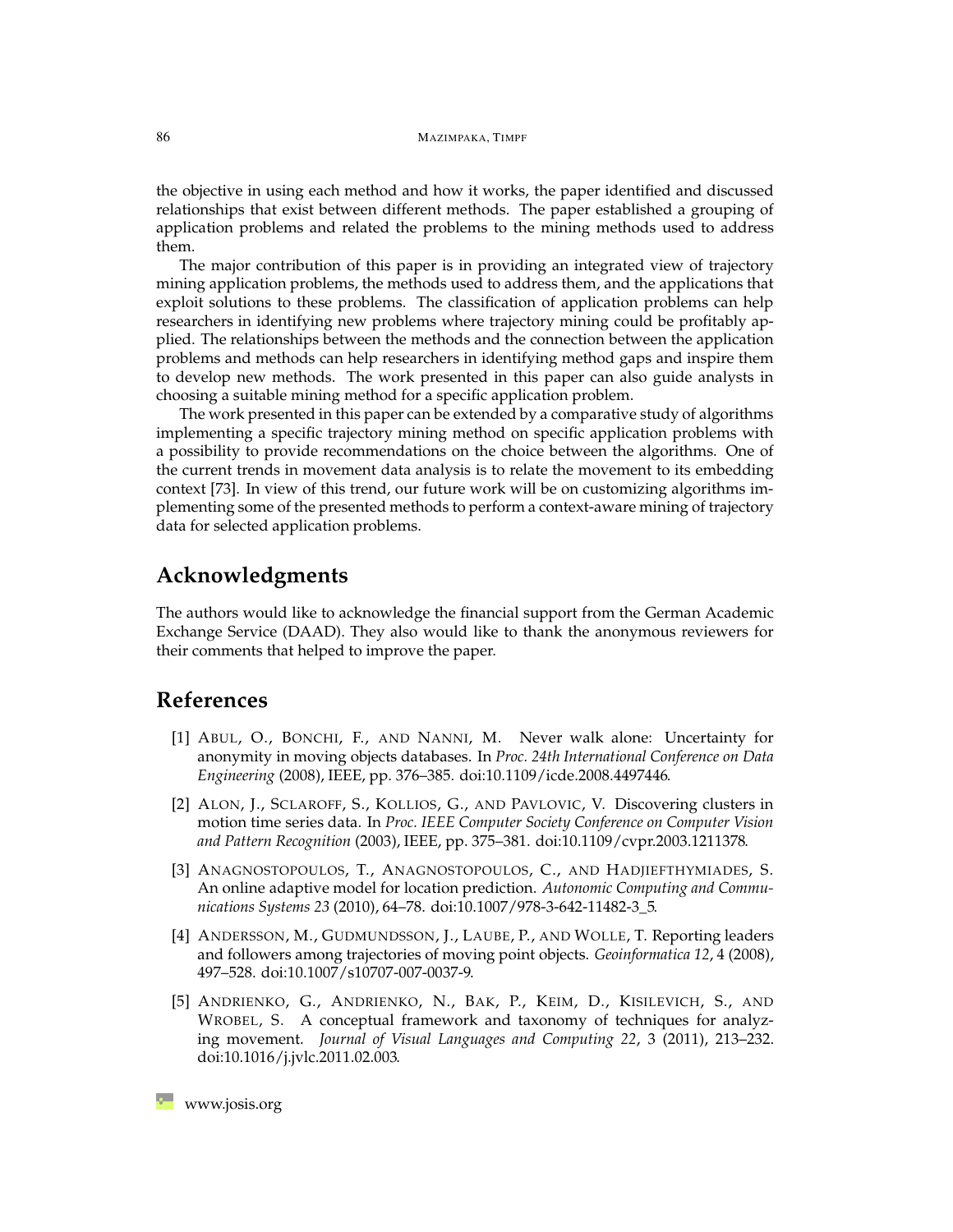- <span id="page-26-14"></span><span id="page-26-13"></span><span id="page-26-12"></span><span id="page-26-9"></span><span id="page-26-8"></span><span id="page-26-7"></span><span id="page-26-6"></span><span id="page-26-0"></span>[6] ANKERST, M., BREUNIG, M. M., KRIEGEL, H.-P., AND SANDER, J. OPTICS: Ordering points to identify the clustering structure. In *Proc. ACM SIGMOD International Conference on Management of Data* (1999), ACM Press, pp. 49–60. [doi:10.1145/304182.304187.](http://dx.doi.org/10.1145/304182.304187)
- <span id="page-26-5"></span>[7] ASAHARA, A., MARUYAMA, K., SATO, A., AND SETO, K. Pedestrian-movement prediction based on mixed markov-chain model. In *Proc. 19th ACM SIGSPATIAL International Conference on Advances in Geographic Information Systems* (2011), ACM Press, pp. 25–33. [doi:10.1145/2093973.2093979.](http://dx.doi.org/10.1145/2093973.2093979)
- <span id="page-26-16"></span>[8] AUGUSTINE, D. J., AND DERNER, J. D. Assessing herbivore foraging behavior with GPS collars in a semiarid grassland. *Sensors 13*, 3 (2013), 3711–3723. [doi:10.3390/s130303711.](http://dx.doi.org/10.3390/s130303711)
- <span id="page-26-4"></span>[9] BACKSTROM, L., SUN, E., AND MARLOW, C. Find me if you can: Improving geographical prediction with social and spatial proximity. In *Proc. 19th International Conference on World Wide Web* (2010), ACM Press, pp. 61–70. [doi:10.1145/1772690.1772698.](http://dx.doi.org/10.1145/1772690.1772698)
- <span id="page-26-15"></span>[10] BAO, J., ZHENG, Y., AND MOKBEL, M. F. Location-based and preference-aware recommendation using sparse geo-social networking data. In *Proc. 20th ACM SIGSPA-TIAL Conference on Advances in Geographic Information Systems* (2012), ACM press, pp. 199–208. [doi:10.1145/2424321.2424348.](http://dx.doi.org/10.1145/2424321.2424348)
- <span id="page-26-11"></span>[11] BASTANI, F., HUANG, Y., XIE, X., AND POWELL, J. W. A greener transportation mode: Flexible routes discovery from GPS trajectory data. In *Proc. 19th ACM SIGSPA-TIAL International Conference on Advances in Geographic Information Systems* (2011), ACM Press, pp. 405–408. [doi:10.1145/2093973.2094034.](http://dx.doi.org/10.1145/2093973.2094034)
- <span id="page-26-3"></span>[12] BENKERT, M., GUDMUNDSSON, J., HÜBNER, F., AND WOLLE, T. Reporting flock patterns. *Computational Geometry 41*, 3 (2008), 111–125. [doi:10.1016/j.comgeo.2007.10.003.](http://dx.doi.org/10.1016/j.comgeo.2007.10.003)
- [13] BILJECKI, F., LEDOUX, H., AND OOSTEROM, P. V. Transportation mode-based segmentation and classification of movement trajectories. *International Journal of Geographical Information Science 27*, 2 (2013), 385–407. [doi:10.1080/13658816.2012.692791.](http://dx.doi.org/10.1080/13658816.2012.692791)
- <span id="page-26-1"></span>[14] BIRANT, D., AND KUT, A. ST-DBSCAN: An algorithm for clustering spatial-temporal data. *Data and Knowledge Engineering 60*, 1 (2007), 208–221. [doi:10.1016/j.datak.2006.01.013.](http://dx.doi.org/10.1016/j.datak.2006.01.013)
- <span id="page-26-2"></span>[15] BOLBOL, A., CHENG, T., TSAPAKIS, I., AND HAWORTH, J. Inferring hybrid transportation modes from sparse GPS data using a moving window SVM classification. *Computers, Environment and Urban Systems 31*, 6 (2012), 526–537. [doi:10.1016/j.compenvurbsys.2012.06.001.](http://dx.doi.org/10.1016/j.compenvurbsys.2012.06.001)
- <span id="page-26-10"></span>[16] BRILHANTE, I., MACEDO, J. A., NARDINI, F. M., PEREGO, R., AND RENSO, C. Where shall we go today? planning touristic tours with TripBuilder. In *Proc. 22nd ACM International Conference on Information & Knowledge Management* (2013), ACM Press, pp. 757–762. [doi:10.1145/2505515.2505643.](http://dx.doi.org/10.1145/2505515.2505643)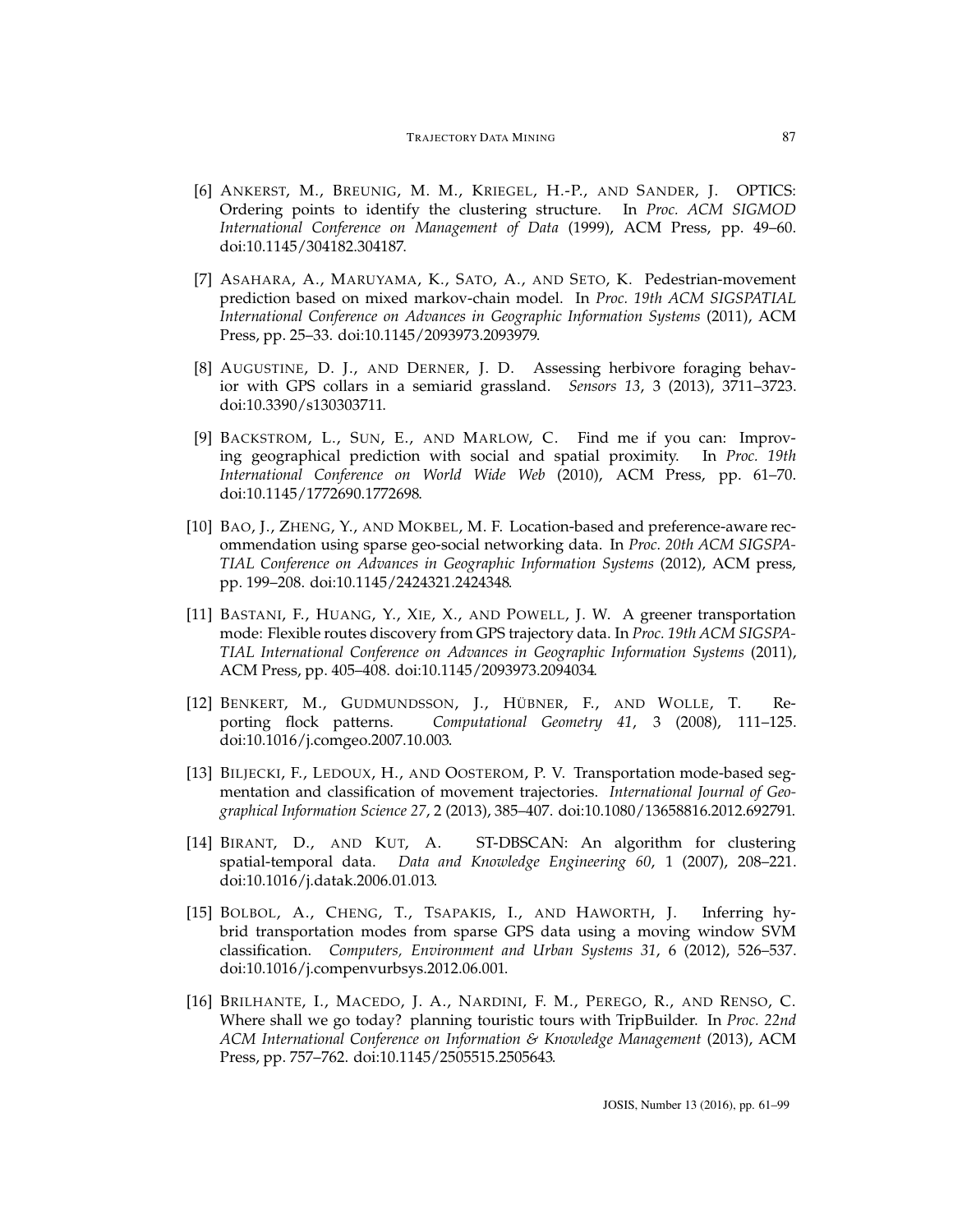- <span id="page-27-19"></span><span id="page-27-17"></span><span id="page-27-16"></span><span id="page-27-15"></span><span id="page-27-7"></span><span id="page-27-6"></span><span id="page-27-5"></span><span id="page-27-4"></span><span id="page-27-3"></span>[17] BUCHIN, M., DODGE, S., AND SPECKMANN, B. Similarity of trajectories taking into account geographic context. *Journal of Spatial Information Science 9* (2014), 101–124. [doi:10.5311/josis.2014.9.179.](http://dx.doi.org/10.5311/josis.2014.9.179)
- <span id="page-27-12"></span>[18] CALABRESE, F., PEREIRA, F. C., LORENZO, G. D., LIU, L., AND RATTI, C. The geography of taste: Analyzing cell-phone mobility and social events. In *Pervasive: Proc. 8th International Conference on Pervasive Computing* (2010), Springer-Verlag Berlin, pp. 22– 37. [doi:10.1007/978-3-642-12654-3\\_2.](http://dx.doi.org/10.1007/978-3-642-12654-3_2)
- <span id="page-27-2"></span>[19] CAO, H., MAMOULIS, N., AND CHEUNG, D. W. Mining frequent spatio-temporal sequential patterns. In *ICDM: Proc. Fifth IEEE International Conference on Data Mining* (2005), IEEE Computer Society Press, pp. 82–89. [doi:10.1109/icdm.2005.95.](http://dx.doi.org/10.1109/icdm.2005.95)
- <span id="page-27-1"></span>[20] CAO, H., MAMOULIS, N., AND CHEUNG, D. W. Discovery of periodic patterns in spatiotemporal sequences. *IEEE Transactions on Knowledge and Data Engineering 19*, 4 (2007), 453–467. [doi:10.1109/tkde.2007.1002.](http://dx.doi.org/10.1109/tkde.2007.1002)
- <span id="page-27-10"></span>[21] CARNEIRO, C., ALP, A., MACEDO, J., AND SPACCAPIETRA, S. Advanced data mining method for discovering regions and trajectories of moving objects: "ciconia ciconia" scenario. In *Proc. 11th AGILE Conference* (2008), L. Bernard, A. Friis-Christensen, and H. Pundt, Eds., Springer Berlin Heidelberg, pp. 201–224. [doi:10.1007/978-3-540-78946-8\\_11.](http://dx.doi.org/10.1007/978-3-540-78946-8_11)
- <span id="page-27-0"></span>[22] CASTRO, P. S., ZHANG, D., CHEN, C., LI, S., AND PAN, G. From taxi GPS traces to social and community dynamics: A survey. *ACM Computing Surveys 46*, 2 (2013), 1–34. [doi:10.1145/2543581.2543584.](http://dx.doi.org/10.1145/2543581.2543584)
- <span id="page-27-13"></span>[23] CASTRO, P. S., ZHANG, D., AND LI, S. Urban traffic modelling and prediction using large scale taxi GPS traces. In *Pervasive Computing, LNCS 7319*, J. Kay, P. Lukowicz, H. Tokuda, P. Olivier, and A. Krüger, Eds. Springer, 2012, pp. 57–72. [doi:10.1007/978-3-642-31205-2\\_4.](http://dx.doi.org/10.1007/978-3-642-31205-2_4)
- <span id="page-27-18"></span>[24] CHAWLA, S., ZHENG, Y., AND HU, J. Inferring the root cause in road traffic anomalies. In *ICDM: Proc. IEEE 12th International Conference on Data Mining* (2012), IEEE, pp. 141–150. [doi:10.1109/icdm.2012.104.](http://dx.doi.org/10.1109/icdm.2012.104)
- <span id="page-27-14"></span>[25] CHEN, C., ZHANG, D., ZHOU, Z.-H., LI, N., ATMACA, T., AND LI, S. B-planner: Night bus route planning using large-scale taxi GPS traces. In *PerCom: Proc. IEEE International Conference on Pervasive Computing and Communications* (2013), IEEE, pp. 225–233. [doi:10.1109/percom.2013.6526736.](http://dx.doi.org/10.1109/percom.2013.6526736)
- <span id="page-27-8"></span>[26] CHEN, X., PANG, J., AND XUE, R. Constructing and comparing user mobility profiles for location-based services. In *SAC: Proc. 28th Annual ACM Symposium on Applied Computing* (2013), ACM Press, pp. 261–266. [doi:10.1145/2480362.2480418.](http://dx.doi.org/10.1145/2480362.2480418)
- <span id="page-27-9"></span>[27] CHEN, X., PANG, J., AND XUE, R. Constructing and comparing user mobility profiles. *ACM Transactions on the Web (TWEB) 8*, 4 (2014), 1–25. [doi:10.1145/2637483.](http://dx.doi.org/10.1145/2637483)
- <span id="page-27-11"></span>[28] CRANDALL, D. J., BACKSTROM, L., COSLEY, D., SURI, S., HUTTENLOCHER, D., AND KLEINBERG, J. Inferring social ties from geographic coincidences. *Proceedings of the National Academy of Sciences 107*, 52 (2010), 22436–22441. [doi:10.1073/pnas.1006155107.](http://dx.doi.org/10.1073/pnas.1006155107)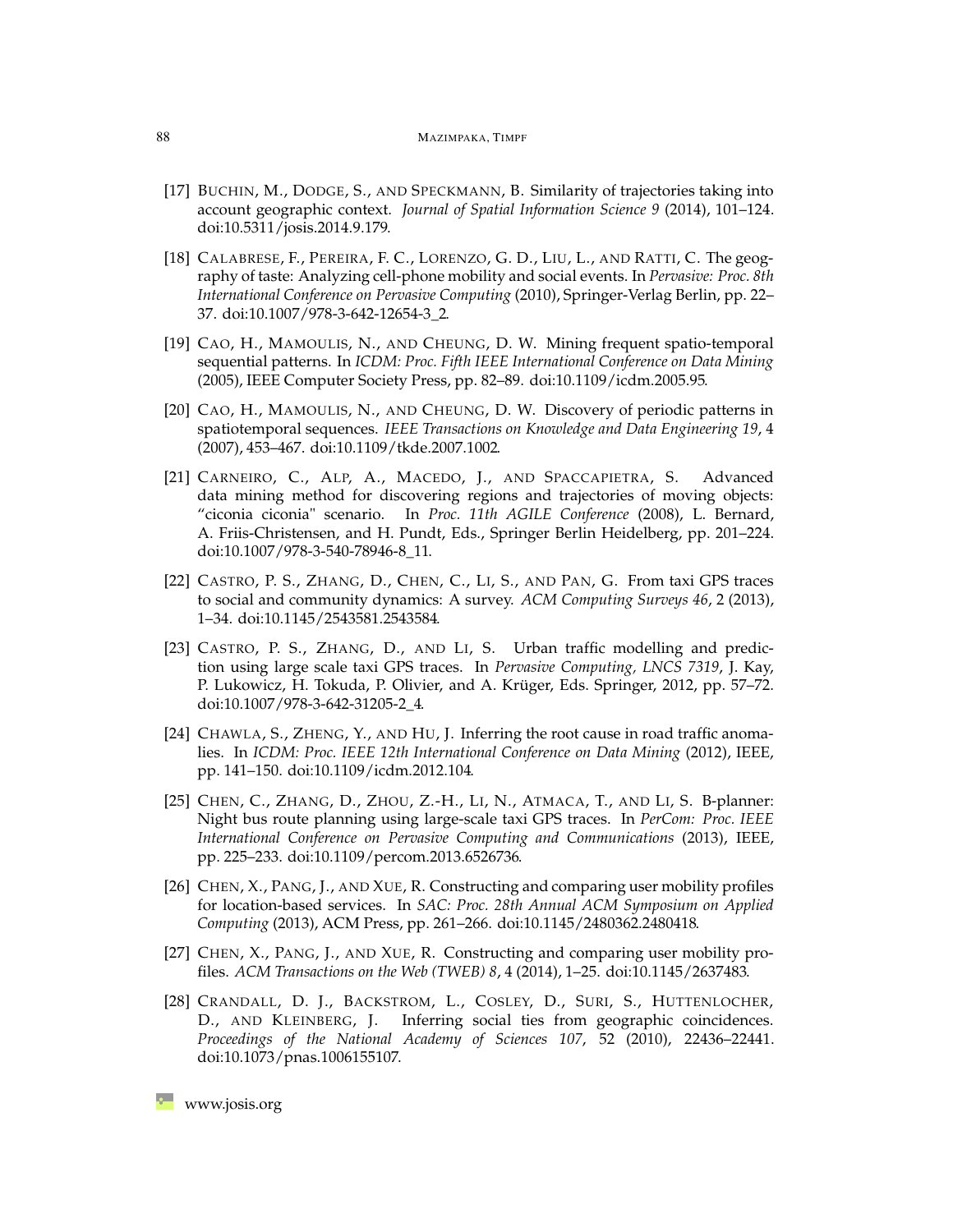- <span id="page-28-14"></span><span id="page-28-11"></span><span id="page-28-10"></span><span id="page-28-9"></span><span id="page-28-8"></span><span id="page-28-5"></span>[29] DA SILVA, F. P., AND FILETO, R. A method to detect and classify inconsistencies of moving objects' stops with requested and reported tasks. *Journal of Information and Data Management 6*, 1 (2015), 71–80.
- <span id="page-28-6"></span>[30] DE GROEVE, J., DE WEGHE, N. V., RANC, N., NEUTENS, T., OMETTO, L., ROTA-STABELLI, O., AND CAGNACCI, F. Extracting spatio-temporal patterns in animal trajectories: an ecological application of sequence analysis methods. *Methods in Ecology and Evolution 7*, 3 (2015), 369–379. [doi:10.1111/2041-210x.12453.](http://dx.doi.org/10.1111/2041-210x.12453)
- <span id="page-28-4"></span>[31] DE LUCCA SIQUEIRA, F., AND BOGORNY, V. Discovering chasing behavior in moving object trajectories. *Transactions in GIS 15*, 5 (2011), 667–688. [doi:10.1111/j.1467-9671.2011.01285.x.](http://dx.doi.org/10.1111/j.1467-9671.2011.01285.x)
- <span id="page-28-16"></span>[32] DEMŠAR, U., BUCHIN, K., CAGNACCI, F., SAFI, K., SPECKMANN, B., DE WEGHE, N. V., WEISKOPF, D., AND WEIBEL, R. Analysis and visualisation of movement: an interdisciplinary review. *Movement Ecology 3*, 1 (2015), 1–24. [doi:10.1186/s40462-015-0032-y.](http://dx.doi.org/10.1186/s40462-015-0032-y)
- <span id="page-28-12"></span>[33] DEVARAKONDA, S., SEVUSU, P., LIU, H., LIU, R., IFTODE, L., AND NATH, B. Realtime air quality monitoring through mobile sensing in metropolitan areas. In *Urb-Comp'13: Proc. 2nd ACM SIGKDD International Workshop on Urban Computing* (2013), ACM Press, pp. 15:1–15:8. [doi:10.1145/2505821.2505834.](http://dx.doi.org/10.1145/2505821.2505834)
- <span id="page-28-15"></span>[34] DODGE, S., LAUBE, P., AND WEIBEL, R. Movement similarity assessment using symbolic representation of trajectories. *International Journal of Geographical Information Science 26*, 9 (2012), 1563–1588. [doi:10.1080/13658816.2011.630003.](http://dx.doi.org/10.1080/13658816.2011.630003)
- <span id="page-28-3"></span>[35] DODGE, S., WEIBEL, R., AND LAUTENSCHÜTZ, A.-K. Towards a taxonomy of movement patterns. *Journal of Information Visualization 7* (2008), 240–252. [doi:10.1057/palgrave.ivs.9500182.](http://dx.doi.org/10.1057/palgrave.ivs.9500182)
- <span id="page-28-1"></span>[36] ESTER, M., KRIEGEL, H.-P., SANDER, J., AND XU, X. A density-based algorithm for discovering clusters in large spatial databases with noise. In *KDD'96: Proc. Second International Conference on Knowledge Discovery and Data Mining* (1996), pp. 226–231.
- <span id="page-28-0"></span>[37] FAYYAD, U., PIATETSKY-SHAPIRO, G., AND SMYTH, P. From data mining to knowledge discovery: an overview. In *Advances in Knowledge Discovery and Data Mining*, U. Fayyad, G. Piatetsky-Shapiro, Amith, P. Smyth, and R. Uthurusamy, Eds. AAAAI Press, 1996, pp. 1–34.
- <span id="page-28-13"></span>[38] FILHO, R. M., BORGES, G. R., ALMEIDA, J. M., AND PAPPA, G. L. Inferring user social class in online social networks. In *SNAKDD'14: Proc. 8th Workshop on Social Network Mining and Analysis* (2014), ACM Press. [doi:10.1145/2659480.2659502.](http://dx.doi.org/10.1145/2659480.2659502)
- <span id="page-28-7"></span>[39] FONTES, V. C., DE ALENCAR, L. A., RENSO, C., AND BOGORNY, V. Discovering trajectory outliers between regions of interest. In *GeoInfo 2013: Proc. XIV Brazilian Symposium on Geoinformastics* (2013), pp. 49–60.
- <span id="page-28-2"></span>[40] FRALEY, C., AND RAFTERY, A. E. How many clusters? which clustering method? answers via model-based cluster analysis. *The Computer Journal 41*, 8 (1998), 578–588. [doi:10.1093/comjnl/41.8.578.](http://dx.doi.org/10.1093/comjnl/41.8.578)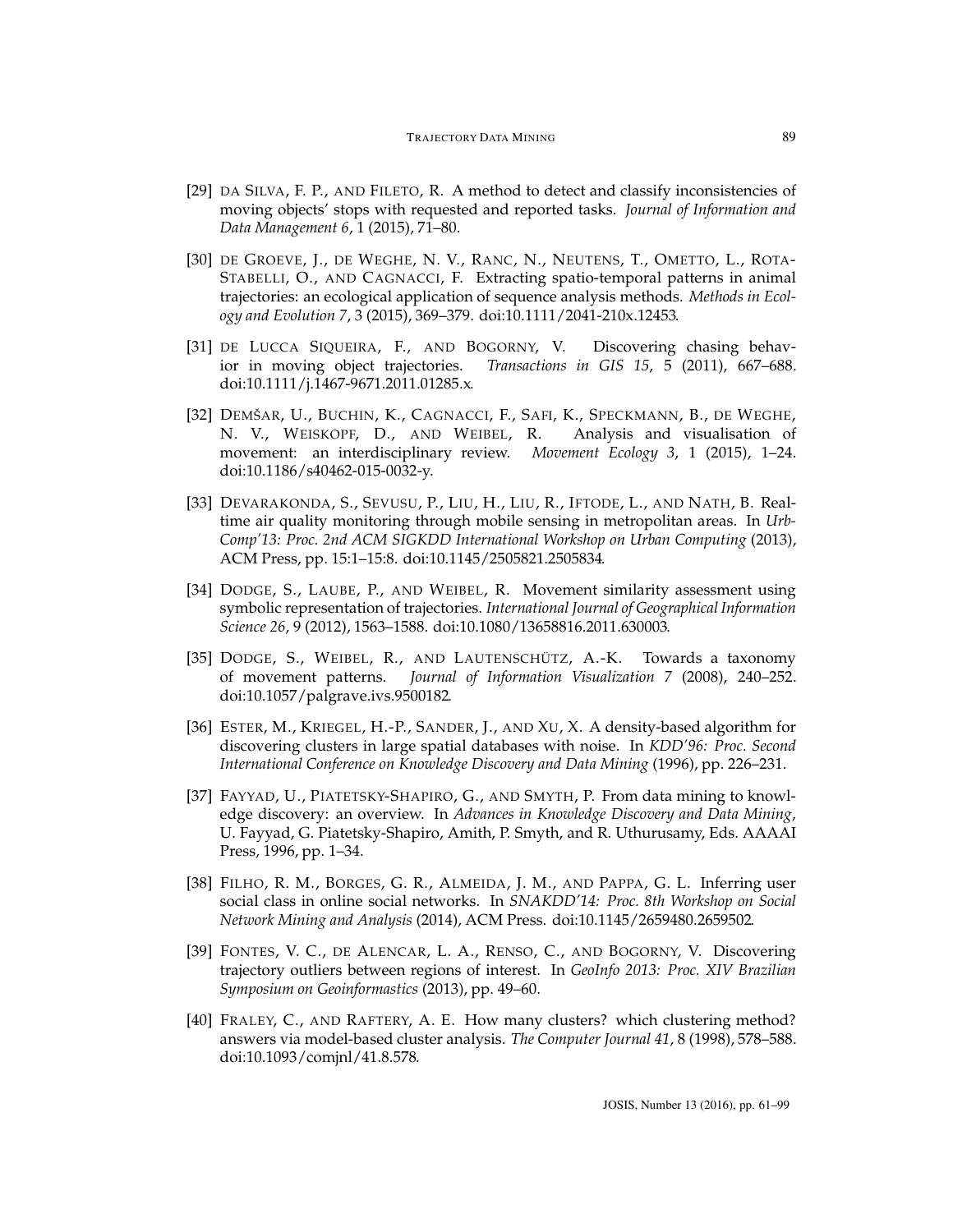- <span id="page-29-13"></span><span id="page-29-12"></span><span id="page-29-8"></span><span id="page-29-7"></span><span id="page-29-5"></span>[41] FROEHLICH, J., AND KRUMM, J. Route prediction from trip observations. In *Society of Automotive Engineers (SAE) World Congress* (2008), SAE International. [doi:10.4271/2008-01-0201.](http://dx.doi.org/10.4271/2008-01-0201)
- <span id="page-29-0"></span>[42] GAFFNEY, S., AND SMYTH, P. Trajectory clustering with mixture of regression models. In *KDD' 99: Proc. Fifth International Conference on Knowledge Discovery and Data Mining* (1999), ACM Press, pp. 63–72. [doi:10.1145/312129.312198.](http://dx.doi.org/10.1145/312129.312198)
- <span id="page-29-1"></span>[43] GAFFNEY, S. J., ROBERTSON, A. W., SMYTH, P., CAMARGO, S. J., AND GHIL, M. Probabilistic clustering of extratropical cyclones using regression mixture models. *Climate Dynamics 29*, 4 (2007), 423–440. [doi:10.1007/s00382-007-0235-z.](http://dx.doi.org/10.1007/s00382-007-0235-z)
- <span id="page-29-9"></span>[44] GAITO, S., ROSSI, G. P., AND ZIGNANI, M. From mobility data to social attitudes: A complex network approach. In *NEMO'11: Proc. International Workshop on Finding Patterns of Human Behaviors in Networks and Mobility Data* (2011), pp. 52–65.
- <span id="page-29-6"></span>[45] GAO, P., KUPFER, J. A., ZHU, X., AND GUO, D. Quantifying animal trajectories using spatial aggregation and sequence analysis – a case study of differentiating trajectories of multiple species. *Geographical Analysis 48*, 3 (2016), 275–291. [doi:10.1111/gean.12098.](http://dx.doi.org/10.1111/gean.12098)
- <span id="page-29-11"></span>[46] GE, Y., XIONG, H., TUZHILIN, A., XIAO, K., GRUTESER, M., AND PAZZANI, M. An energy-efficient mobile recommender system. In *KDD'10: Proc. 16th ACM SIGKDD international conference on Knowledge discovery and data mining* (2010), ACM Press, pp. 899–908. [doi:10.1145/1835804.1835918.](http://dx.doi.org/10.1145/1835804.1835918)
- <span id="page-29-3"></span>[47] GIANNOTTI, F., NANNI, M., AND PEDRESCHI, D. Efficient mining of temporally annotated sequences. In *Proc. 2006 SIAM International Conference on Data Mining* (2006), Society for Industrial & Applied Mathematics (SIAM), pp. 348–359. [doi:10.1137/1.9781611972764.31.](http://dx.doi.org/10.1137/1.9781611972764.31)
- <span id="page-29-10"></span>[48] GIANNOTTI, F., NANNI, M., PEDRESCHI, D., PINELLI, F., RENSO, C., RINZIVILLO, S., AND TRASARTI, R. Unveiling the complexity of human mobility by querying and mining massive trajectory data. *The VLDB Journal 20*, 5 (2011), 695–719. [doi:10.1007/s00778-011-0244-8.](http://dx.doi.org/10.1007/s00778-011-0244-8)
- <span id="page-29-2"></span>[49] GIANNOTTI, F., NANNI, M., PINELLI, F., AND PEDRESCHI, D. Trajectory pattern mining. In *KDD'07: Proc. 13th International Conference on Knowledge Discovery and Data Mining* (2007), ACM Press, pp. 330–339. [doi:10.1145/1281192.1281230.](http://dx.doi.org/10.1145/1281192.1281230)
- <span id="page-29-4"></span>[50] GIDÓFALVI, G., AND DONG, F. When and where next: Individual mobility prediction. In *MobiGIS'12: Proc. First ACM SIGSPATIAL International Workshop on Mobile Geographic Information Systems* (2012), ACM Press, pp. 57–64. [doi:10.1145/2442810.2442821.](http://dx.doi.org/10.1145/2442810.2442821)
- <span id="page-29-15"></span>[51] GIDOFALVI, G., HUANG, X., AND PEDERSEN, T. B. Privacy-preserving data mining on moving object trajectories. In *2007 International Conference on Mobile Data Management* (2007), IEEE, pp. 60–68. [doi:10.1109/mdm.2007.18.](http://dx.doi.org/10.1109/mdm.2007.18)
- <span id="page-29-14"></span>[52] GIL, J., TOBARI, E., LEMLIJ, M., ROSE, A., AND PENN, A. R. The differentiating behaviour of shoppers: clustering of individual movement traces in a supermarket. In *Proc. 7th International Space Syntax Symposium* (2009), no. 036.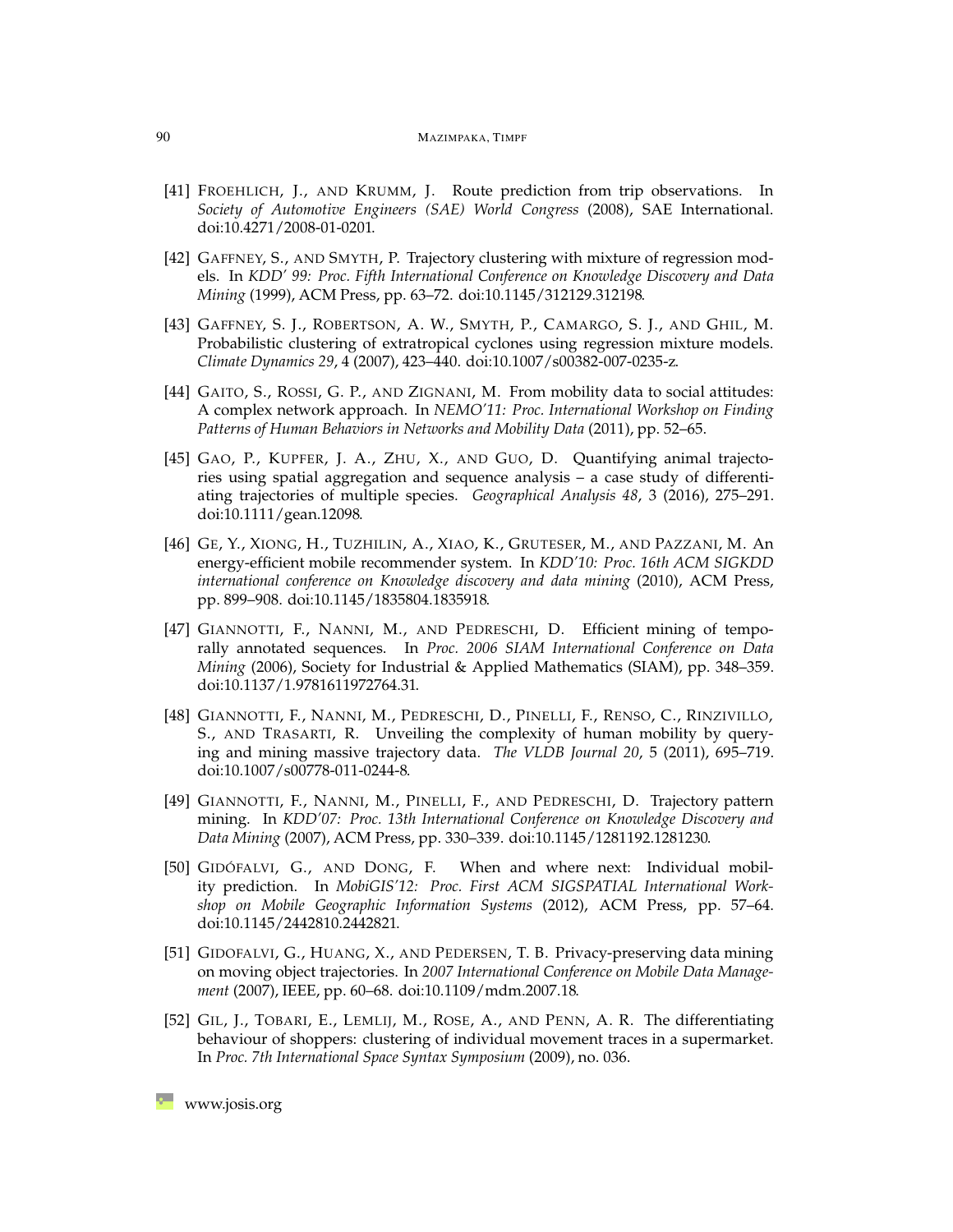- <span id="page-30-11"></span><span id="page-30-10"></span><span id="page-30-9"></span><span id="page-30-8"></span><span id="page-30-7"></span><span id="page-30-6"></span><span id="page-30-0"></span>[53] GUDMUNDSSON, J., LAUBE, P., AND WOLLE, T. Computational movement analysis. In *Springer Handbook of Geographic Information*, W. Kresse and D. Danko, Eds. Springer, 2012, pp. 725–741. [doi:10.1007/978-3-540-72680-7\\_22.](http://dx.doi.org/10.1007/978-3-540-72680-7_22)
- [54] GUDMUNDSSON, J., VAN KREVELD, M., AND SPECKMANN, B. Efficient detection of motion patterns in spatiotemporal data sets. In *GIS'04: Proc. 12th annual ACM international workshop on Geographic information systems* (2004), ACM, pp. 250–257. [doi:10.1145/1032222.1032259.](http://dx.doi.org/10.1145/1032222.1032259)
- <span id="page-30-15"></span>[55] GUDMUNDSSON, J., AND WOLLE, T. Towards automated football analysis: Algorithms and data structures. In *Proc. 10th Australasian Conference on Mathematics and Computers in Sport* (2010), pp. 145–152.
- <span id="page-30-13"></span>[56] GUILFORD, T., MEADE, J., WILLIS, J., PHILLIPS, R. A., BOYLE, D., ROBERTS, S., COLLETT, M., FREEMAN, R., AND PERRINS, C. M. Migration and stopover in a small pelagic seabird, the manx shearwater puffinus puffinus: insights from machine learning. *Proceedings of the Royal Society B: Biological Sciences 276*, 1660 (2009), 1215– 1223. [doi:10.1098/rspb.2008.1577.](http://dx.doi.org/10.1098/rspb.2008.1577)
- <span id="page-30-1"></span>[57] HAN, J., KAMBER, M., AND PEI, J. *Data mining: concepts and techniques*, 3rd ed. Morgan Kaufmann, 2012. [doi:10.5860/choice.49-3305.](http://dx.doi.org/10.5860/choice.49-3305)
- <span id="page-30-2"></span>[58] HAN, J., LEE, J.-G., AND KAMBER, M. An overview of clustering methods in geographic data analysis. In *Geographic Data Mining and Knowledge Discovery*, H. Miller and J. Han, Eds., 2nd ed. Taylor and Francis Group, 2009, pp. 149–187. [doi:10.1201/9781420073980.ch7.](http://dx.doi.org/10.1201/9781420073980.ch7)
- <span id="page-30-14"></span>[59] HOMBURGER, H., SCHNEIDER, M. K., HILFIKER, S., AND LÜSCHER, A. Inferring behavioral states of grazing livestock from high-frequency position data alone. *PLoS ONE 9*, 12 (2014), e114522. [doi:10.1371/journal.pone.0114522.](http://dx.doi.org/10.1371/journal.pone.0114522)
- <span id="page-30-16"></span>[60] HORTON, M., GUDMUNDSSON, J., CHAWLA, S., AND ESTEPHAN, J. Automated classification of passing in football. In *PAKDD 2015: Proc. 19th Pacific-Asia Conference on Advances in Knowledge Discovery and Data Mining* (2015), Springer International Publishing, pp. 319–330. [doi:10.1007/978-3-319-18032-8\\_25.](http://dx.doi.org/10.1007/978-3-319-18032-8_25)
- <span id="page-30-5"></span>[61] JEUNG, H., LIU, Q., SHEN, H. T., AND ZHOU, X. A hybrid prediction model for moving objects. In *Proc. 24th IEEE International Conference on Data Engineering* (2008), IEEE, pp. 70–79. [doi:10.1109/icde.2008.4497415.](http://dx.doi.org/10.1109/icde.2008.4497415)
- <span id="page-30-4"></span>[62] JEUNG, H., SHEN, H. T., AND ZHOU, X. Convoy queries in spatio-temporal databases. In *ICDE '08: Proc. 2008 IEEE 24th International Conference on Data Engineering* (2008), IEEE Computer Society, pp. 1457–1459. [doi:10.1109/ICDE.2008.4497588.](http://dx.doi.org/10.1109/ICDE.2008.4497588)
- <span id="page-30-3"></span>[63] JEUNG, H., YIU, M. L., ZHOU, X., JENSEN, C. S., AND SHEN, H. T. Discovery of convoys in trajectory databases. *Proceedings of the VLDB Endowment 1*, 1 (2008), 1068– 1080. [doi:10.14778/1453856.1453971.](http://dx.doi.org/10.14778/1453856.1453971)
- <span id="page-30-12"></span>[64] JIRKA, S., REMKE, A., AND BRÖRING, A. envirocar – crowd sourced traffic and environment data for sustainable mobility. In *ENVIP'2013: Proc. Environmental Information Infrastructures and Platforms workshop* (2013).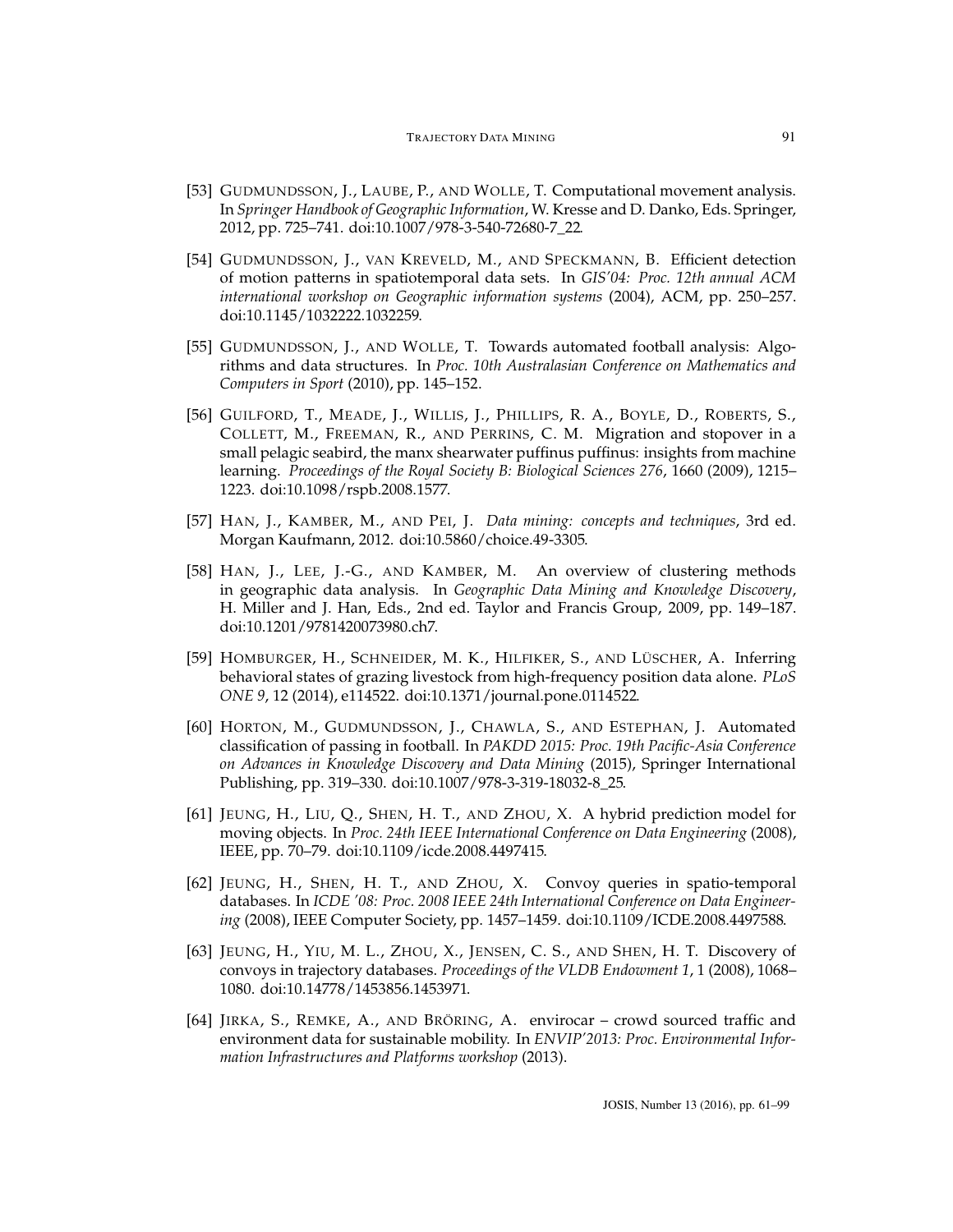- <span id="page-31-12"></span><span id="page-31-11"></span><span id="page-31-10"></span><span id="page-31-9"></span><span id="page-31-3"></span>[65] KANG, J.-Y., AND YONG, H.-S. Mining spatio-temporal patterns in trajectory data. *Journal of Information Processing Systems 6*, 4 (2010), 521–536. [doi:10.3745/JIPS.2010.6.4.521.](http://dx.doi.org/10.3745/JIPS.2010.6.4.521)
- <span id="page-31-13"></span>[66] KARAMSHUK, D., NOULAS, A., SCELLATO, S., NICOSIA, V., AND MASCOLO, C. Geo-spotting: Mining online location-based services for optimal retail store placement. In *KDD '13: Proc. 19th ACM SIGKDD international conference on Knowledge discovery and data mining* (2013), ACM Press, pp. 793–801. [doi:10.1145/2487575.2487616.](http://dx.doi.org/10.1145/2487575.2487616)
- <span id="page-31-14"></span>[67] KÖRNER, C., HECKER, D., MAY, M., AND WROBEL, S. Visit potential: A common vocabulary for the analysis of entity-location interactions in mobility applications. In *Geospatial Thinking, Lecture Notes in Geoinformation and Cartography*, M. Painho, M. Y. Santos, and H. Pundt, Eds. Springer Berlin Heidelberg, 2010, pp. 79–95. [doi:10.1007/978-3-642-12326-9\\_5.](http://dx.doi.org/10.1007/978-3-642-12326-9_5)
- <span id="page-31-2"></span>[68] KÖRNER, C., MAY, M., AND WROBEL, S. Spatiotemporal modeling and analysis - introduction and overview. *KI - Künstliche Intelligenz 26*, 3 (2012), 215–221. [doi:10.1007/s13218-012-0215-2.](http://dx.doi.org/10.1007/s13218-012-0215-2)
- <span id="page-31-7"></span>[69] KRUMM, J. A markov model for driver turn prediction. In *Society of Automotive Engineers (SAE) 2008 World Congress* (2008), SAE International. [doi:10.4271/2008-01-0195.](http://dx.doi.org/10.4271/2008-01-0195)
- <span id="page-31-8"></span>[70] KRUMM, J. Where will they turn: predicting turn proportions at intersections. *Personal and Ubiquitous Computing 14*, 7 (2009), 591–599. [doi:10.1007/s00779-009-0248-1.](http://dx.doi.org/10.1007/s00779-009-0248-1)
- <span id="page-31-6"></span>[71] KRUMM, J., AND HORVITZ, E. Predestination: Inferring destinations from partial trajectories. In *UbiComp 2006: Ubiquitous Computing, LNCS 4206*, P. Dourish and A. Friday, Eds. Springer, 2006, pp. 243–260. [doi:10.1007/11853565\\_15.](http://dx.doi.org/10.1007/11853565_15)
- <span id="page-31-15"></span>[72] LARSON, J. S., BRADLOW, E. T., AND FADER, P. S. An exploratory look at supermarket shopping paths. *International Journal of Research in Marketing 22*, 4 (2005), 395–414. [doi:10.1016/j.ijresmar.2005.09.005.](http://dx.doi.org/10.1016/j.ijresmar.2005.09.005)
- <span id="page-31-16"></span><span id="page-31-0"></span>[73] LAUBE, P. *Computational Movement Analysis*. Springer, Berlin-Heidelberg, 2014.
- [74] LAUBE, P., DENNIS, T., FORER, P., AND WALKER, M. Movement beyond the snapshot: Dynamic analysis of geospatial lifelines. *Computers, Environment and Urban Systems 31*, 5 (2007), 481–501. [doi:10.1016/j.compenvurbsys.2007.08.002.](http://dx.doi.org/10.1016/j.compenvurbsys.2007.08.002)
- <span id="page-31-17"></span>[75] LAUBE, P., AND PURVES, R. S. How fast is a cow? cross-scale analysis of movement data. *Transactions in GIS 15*, 3 (2011), 401–418. [doi:10.1111/j.1467-9671.2011.01256.x.](http://dx.doi.org/10.1111/j.1467-9671.2011.01256.x)
- <span id="page-31-4"></span>[76] LAUBE, P., VAN KREVELD, M., AND IMFELD, S. Finding remo – detecting relative motion patterns in geospatial lifelines. In *Developments in Spatial Data Handling*, P. F. Fisher, Ed. Springer, 2005, pp. 201–215. [doi:10.1007/3-540-26772-7\\_16.](http://dx.doi.org/10.1007/3-540-26772-7_16)
- <span id="page-31-5"></span>[77] LEE, J.-G., HAN, J., AND LI, X. Trajectory outlier detection: A partition-and-detect framework. In *ICDE 2008: Proc. International Conference on Data Mining* (2008), IEEE, pp. 140–149. [doi:10.1109/icde.2008.4497422.](http://dx.doi.org/10.1109/icde.2008.4497422)
- <span id="page-31-1"></span>[78] LEE, J.-G., HAN, J., LI, X., AND GONZALEZ, H. Traclass: Trajectory classification using hierarchical region based and trajectory-based clustering. *Proceedings of the VLDB Endowment 1*, 1 (2008), 1081–1094. [doi:10.14778/1453856.1453972.](http://dx.doi.org/10.14778/1453856.1453972)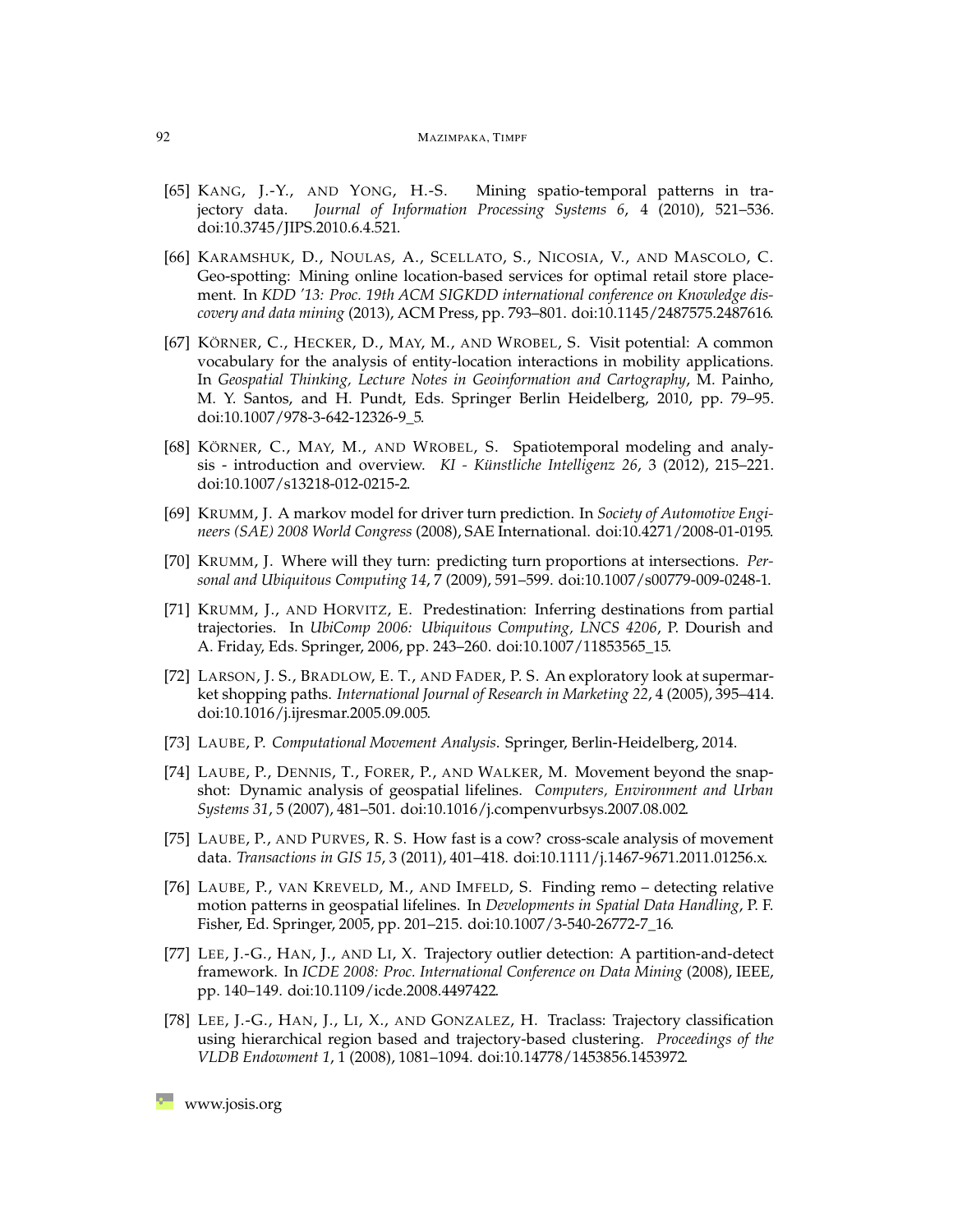- <span id="page-32-16"></span><span id="page-32-15"></span><span id="page-32-9"></span><span id="page-32-8"></span><span id="page-32-7"></span><span id="page-32-6"></span><span id="page-32-0"></span>[79] LEE, J.-G., HAN, J., AND WHANG, K.-Y. Trajectory clustering: A partition-andgroup framework. In *Proc. 2007 ACM SIGMOD International Conference on Management of Data* (2007), ACM Press, pp. 593–604. [doi:10.1145/1247480.1247546.](http://dx.doi.org/10.1145/1247480.1247546)
- <span id="page-32-13"></span>[80] LI, B., ZHANG, D., SUN, L., CHEN, C., LI, S., QI, G., AND YANG, Q. Hunting or waiting? discovering passenger-finding strategies from a large-scale realworld taxi dataset. In *2011 IEEE International Conference on Pervasive Computing and Communications Workshops (PERCOM Workshops)* (2011), IEEE, pp. 63–68. [doi:10.1109/percomw.2011.5766967.](http://dx.doi.org/10.1109/percomw.2011.5766967)
- <span id="page-32-12"></span>[81] LI, Q., ZHENG, Y., XIE, X., CHEN, Y., LIU, W., AND MA, W.-Y. Mining user similarity based on location history. In *GIS '08: Proc. 16th ACM SIGSPATIAL international conference on Advances in geographic information systems* (2008), ACM Press, pp. 1–10. [doi:10.1145/1463434.1463477.](http://dx.doi.org/10.1145/1463434.1463477)
- <span id="page-32-5"></span>[82] LI, X., HAN, J., KIM, S., AND GONZALEZ, H. ROAM: Rule- and motif-based anomaly detection in massive moving object data sets. In *Proc. 2007 SIAM International Conference on Data Mining* (2007), Society for Industrial and Applied Mathematics (SIAM), pp. 273–284. [doi:10.1137/1.9781611972771.25.](http://dx.doi.org/10.1137/1.9781611972771.25)
- <span id="page-32-14"></span>[83] LI, X., PAN, G., WU, Z., QI, G., LI, S., ZHANG, D., ZHANG, W., AND WANG, Z. Prediction of urban human mobility using large-scale taxi traces and its applications. *Frontiers of Computer Science 6*, 1 (2012), 111–121. [doi:10.1007/s11704-011-1192-6.](http://dx.doi.org/10.1007/s11704-011-1192-6)
- <span id="page-32-2"></span>[84] LI, Z., DING, B., HAN, J., AND KAYS, R. Swarm: mining relaxed temporal moving object clusters. *Proceedings of the VLDB Endowment 3*, 1-2 (2010), 723–734. [doi:10.14778/1920841.1920934.](http://dx.doi.org/10.14778/1920841.1920934)
- <span id="page-32-1"></span>[85] LI, Z., DING, B., HAN, J., KAYS, R., AND NYE, P. Mining periodic behaviors for moving objects. In *KDD '10: Proc. 16th ACM SIGKDD international conference on Knowledge discovery and data mining* (2010), ACM Press, pp. 1099–1108. [doi:10.1145/1835804.1835942.](http://dx.doi.org/10.1145/1835804.1835942)
- <span id="page-32-3"></span>[86] LI, Z., HAN, J., JI, M., TANG, L.-A., YU, Y., DING, B., LEE, J.-G., AND KAYS, R. Movemine: Mining moving object data for discovery of animal movement patterns. *ACM Transactions on Intelligent Systems and Technology 2*, 4 (2011), 1–32. [doi:10.1145/1989734.1989741.](http://dx.doi.org/10.1145/1989734.1989741)
- <span id="page-32-11"></span>[87] LIU, L., BIDERMAN, A., AND RATTI, C. Urban mobility landscape: Real time monitoring of urban mobility patterns. In *CUPUM2009: Proc. 11th International Conference on Computers in Urban Planning and Urban Management* (2009), pp. 1–16.
- <span id="page-32-4"></span>[88] LIU, L., QIAO, S., ZHANG, Y., AND HU, J. An efficient outlying trajectories mining approach based on relative distance. *International Journal of Geographical Information Science 26*, 10 (2012), 1789–1810. [doi:10.1080/13658816.2012.654792.](http://dx.doi.org/10.1080/13658816.2012.654792)
- <span id="page-32-10"></span>[89] LIU, S., LIU, Y., NI, L. M., FAN, J., AND LI, M. Towards mobility-based clustering. In *KDD '10: Proc. 16th ACM SIGKDD international conference on Knowledge discovery and data mining* (2010), ACM, pp. 919–928. [doi:10.1145/1835804.1835920.](http://dx.doi.org/10.1145/1835804.1835920)
- <span id="page-32-17"></span>[90] LIU, T., ZHENG, Y., LIU, L., LIU, Y., AND ZHU, Y. Methods for sensing urban noises. Tech. Rep. MSR-TR-2014-66, Microsoft Research Asia, 2014.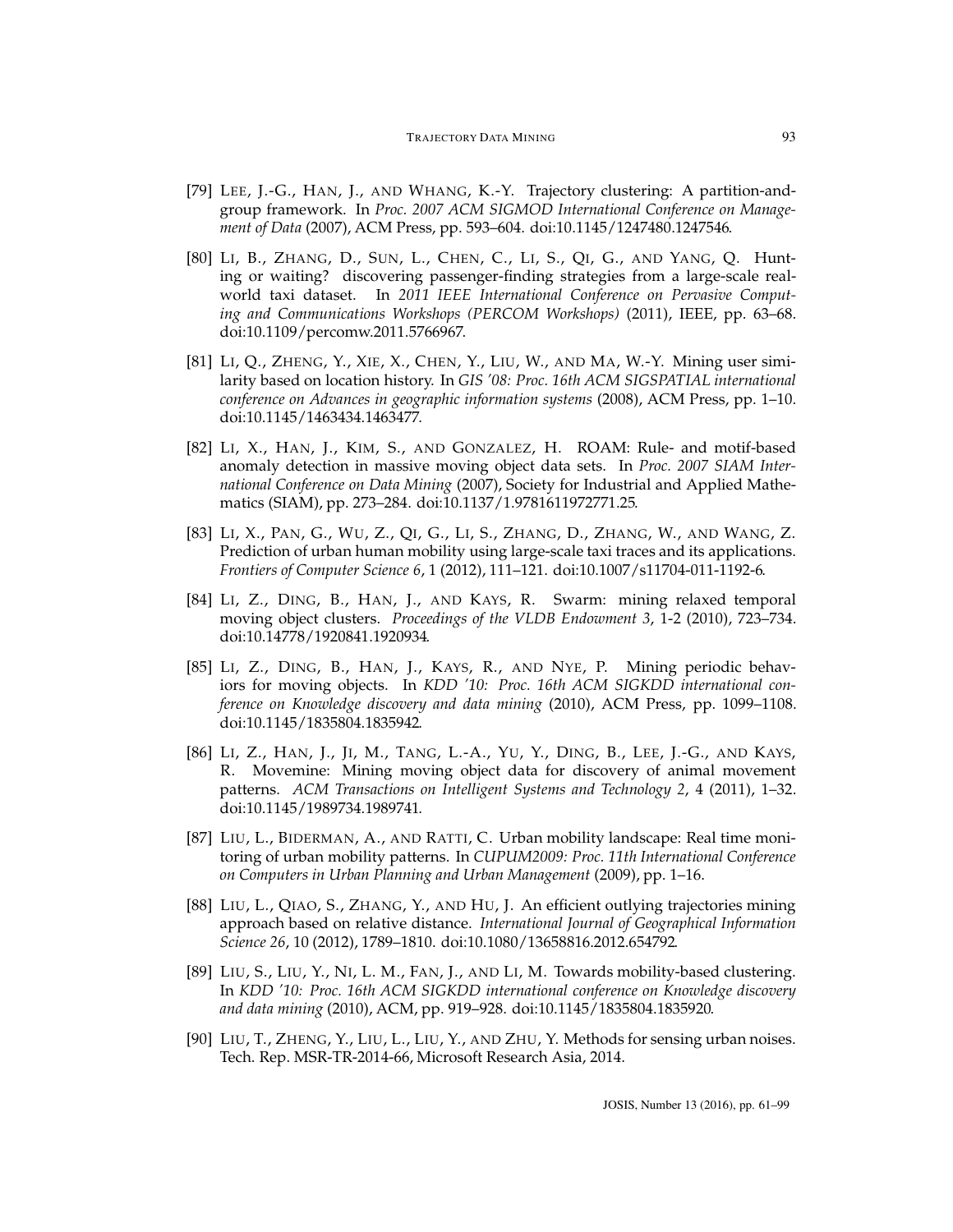#### 94 MAZIMPAKA, TIMPF

- <span id="page-33-14"></span><span id="page-33-12"></span><span id="page-33-11"></span><span id="page-33-10"></span><span id="page-33-9"></span><span id="page-33-6"></span><span id="page-33-5"></span>[91] LIU, W., ZHENG, Y., CHAWLA, S., YUAN, J., AND XING, X. Discovering spatiotemporal causal interactions in traffic data streams. In *KDD '11: Proc. 17th ACM SIGKDD international conference on Knowledge discovery and data mining* (2011), ACM, pp. 1010–1018. [doi:10.1145/2020408.2020571.](http://dx.doi.org/10.1145/2020408.2020571)
- <span id="page-33-7"></span>[92] LIU, Y., WANG, F., XIAO, Y., AND GAO, S. Urban land uses and traffic 'sourcesink areas': Evidence from gps-enabled taxi data in shanghai. *Landscape and Urban Planning 106*, 1 (2012), 73–87. [doi:10.1016/j.landurbplan.2012.02.012.](http://dx.doi.org/10.1016/j.landurbplan.2012.02.012)
- <span id="page-33-8"></span>[93] MA, S., ZHENG, Y., AND WOLFSON, O. In *ICDE 2013: Proc. 29th IEEE International Conference on Data Engineering* (2013). [doi:10.1109/icde.2013.6544843,](http://dx.doi.org/10.1109/icde.2013.6544843) Pages = 410– 421, Publisher = IEEE, Title = T-share: A large-scale dynamic taxi ridesharing service, Url = http://dx.doi.org/10.1109/icde.2013.6544843.
- <span id="page-33-2"></span>[94] MACQUEEN, J. Some methods for classification and analysis of multivariate observations. In *Proc. 5th Berkley Symposium on Mathematical Statistics and Probability*, L. L. Cam and J. Neyman, Eds., vol. 1. University of California Press, 1967, pp. 281–297.
- <span id="page-33-0"></span>[95] MAIMON, O., AND ROKACH, L. Introduction to knowledge discovery and data mining. In *Data Mining and Knowledge Discovery Handbook*, O. Maimon and L. Rokach, Eds., 2nd ed. Springer, 2010, pp. 1–15. [doi:10.1007/978-0-387-09823-4\\_1.](http://dx.doi.org/10.1007/978-0-387-09823-4_1)
- <span id="page-33-15"></span>[96] MAISONNEUVE, N., STEVENS, M., NIESSEN, M. E., AND STEELS, L. Noisetube: Measuring and mapping noise pollution with mobile phones. In *Proc. 4th International ICSC Symposium on Information Technologies in Environmental Engineering* (2009), Springer Berlin Heidelberg, pp. 215–228. [doi:10.1007/978-3-540-88351-7\\_16.](http://dx.doi.org/10.1007/978-3-540-88351-7_16)
- <span id="page-33-3"></span>[97] MAMOULIS, N., CAO, H., KOLLIOS, G., HADJIELEFTHERIOU, M., TAO, Y., AND CHEUNG, D. W. Mining, indexing, and querying historical spatiotemporal data. In *KDD '04: Proc. 2004 ACM SIGKDD international conference on Knowledge discovery and data mining* (2004), ACM, pp. 236–245. [doi:10.1145/1014052.1014080.](http://dx.doi.org/10.1145/1014052.1014080)
- <span id="page-33-4"></span>[98] MATHEW, W., RAPOSO, R., AND MARTINS, B. Predicting future locations with hidden markov models. In *UbiComp '12: Proc. 2012 ACM Conference on Ubiquitous Computing* (2012), ACM, pp. 911–918. [doi:10.1145/2370216.2370421.](http://dx.doi.org/10.1145/2370216.2370421)
- <span id="page-33-13"></span>[99] MAZIMPAKA, J. D., AND TIMPF, S. Exploring the potential of combining taxi GPS and flickr data for discovering functional regions. In *AGILE 2015: Geographic Information Science as an Enabler of Smarter Cities and Communities*, F. Bacao, M. Y. Santos, and M. Painho, Eds. Springer International Publishing, 2015, pp. 3–18. [doi:10.1007/978-3-319-16787-9\\_1.](http://dx.doi.org/10.1007/978-3-319-16787-9_1)
- <span id="page-33-1"></span>[100] MENNIS, J., AND GUO, D. Spatial data mining and geographic knowledge discovery-an introduction. *Computers, Environment and Urban Systems 33*, 6 (2009), 403–408. [doi:10.1016/j.compenvurbsys.2009.11.001.](http://dx.doi.org/10.1016/j.compenvurbsys.2009.11.001)
- [101] MILLER, H. J. Geographic data mining and knowledge discovery. In *Handbook of Geographic Information Science*, J. P. Wilson and A. S. Fotheringham, Eds. Blackwell Publishing, 2008, pp. 352–366. [doi:10.1002/9780470690819.ch19.](http://dx.doi.org/10.1002/9780470690819.ch19)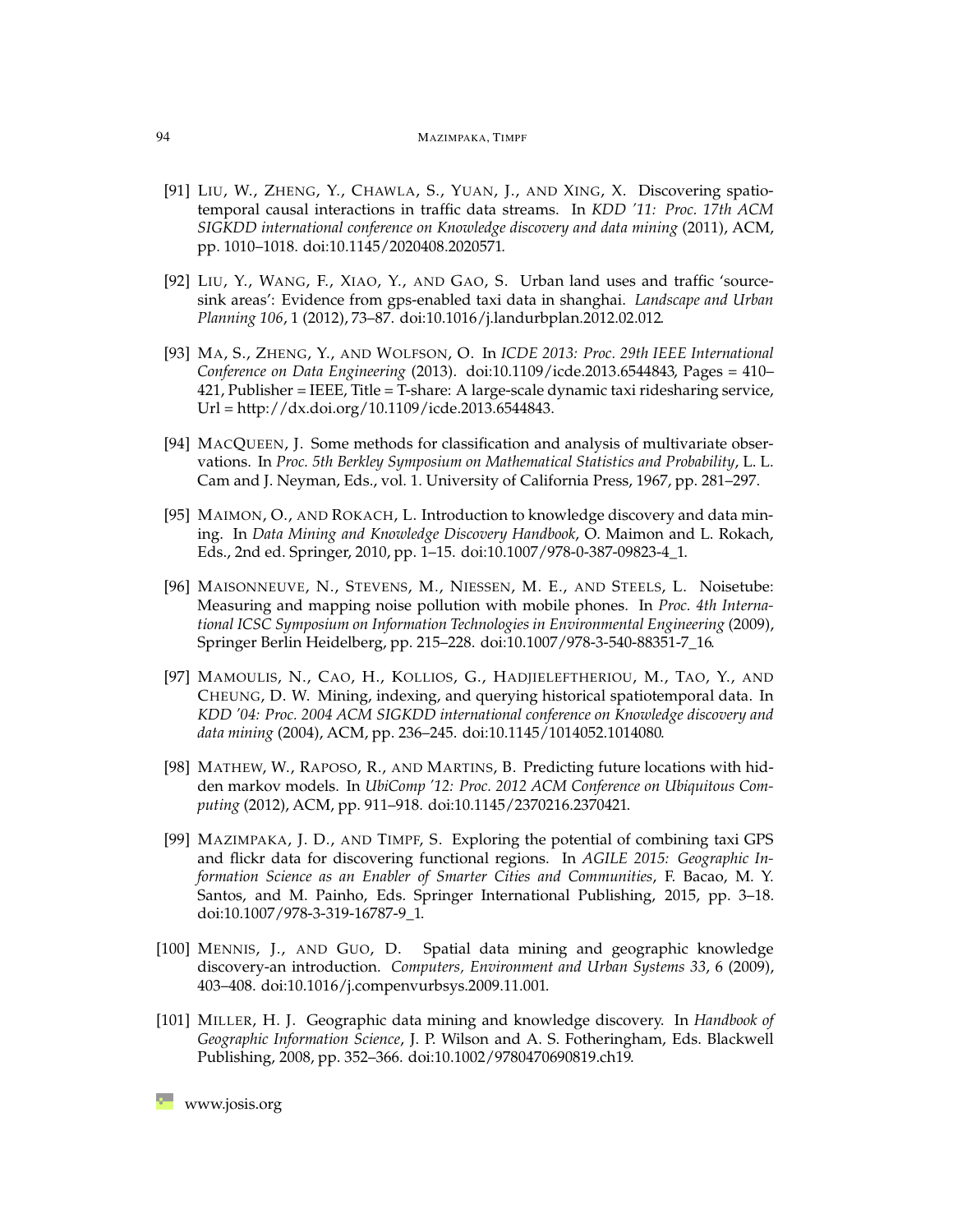- <span id="page-34-13"></span><span id="page-34-9"></span><span id="page-34-8"></span><span id="page-34-7"></span><span id="page-34-1"></span>[102] MILLER, H. J., AND HAN, J. Geographic data mining and knowledge discovery: An overview. In *Geographic Data Mining and Knowledge Discovery*, H. J. Miller and J. Han, Eds., 2nd ed. Taylor and Francis Group, FL, USA, 2009, pp. 1–26. [doi:10.4324/9780203468029\\_chapter\\_1.](http://dx.doi.org/10.4324/9780203468029_chapter_1)
- <span id="page-34-14"></span>[103] MOMTAZPOUR, M., BUTLER, P., HOSSAIN, M. S., BOZCHALUI, M. C., RAMAKR-ISHNAN, N., AND SHARMA, R. Coordinated clustering algorithms to support charging infrastructure design for electric vehicles. In *UrbComp '12: Proc. 2nd ACM SIGKDD International Workshop on Urban Computing* (2012), ACM, pp. 126–133. [doi:10.1145/2346496.2346517.](http://dx.doi.org/10.1145/2346496.2346517)
- <span id="page-34-5"></span>[104] MONREALE, A., PINELLI, F., TRASARTI, R., AND GIANNOTTI, F. WhereNext: A location predictor on trajectory pattern mining. In *KDD '09: Proc. 15th ACM SIGKDD international conference on Knowledge discovery and data mining* (2009), ACM, pp. 637– 646. [doi:10.1145/1557019.1557091.](http://dx.doi.org/10.1145/1557019.1557091)
- <span id="page-34-6"></span>[105] MORZY, M. Prediction of moving object location based on frequent trajectories. In *Computer and Information Sciences - ISCIS 2006, LNCS 4263*, A. Levi, E. Savas, H. Yenigün, S. Balcosoy, and Y. Saygin, Eds. Springer Berlin Heidelberg, 2006, pp. 583–592. [doi:10.1007/11902140\\_62.](http://dx.doi.org/10.1007/11902140_62)
- <span id="page-34-2"></span>[106] NANNI, M., AND PEDRESCHI, D. Time-focused clustering of trajectories of moving objects. *Journal of Intelligent Information Systems 27*, 3 (2006), 267–289. [doi:10.1007/s10844-006-9953-7.](http://dx.doi.org/10.1007/s10844-006-9953-7)
- <span id="page-34-11"></span>[107] ONG, R., PINELLI, F., TRASARTI, R., NANNI, M., RENSO, C., RINZIVILLO, S., AND GIANNOTTI, F. Traffic jams detection using flock mining. In *Machine Learning and Knowledge Discovery in Databases, LNCS 6913*, D. Gunopulos, T. Hofmann, D. Malerba, and M. Vazirgiannis, Eds. Springer Berlin Heidelberg, 2011, pp. 650–653. [doi:10.1007/978-3-642-23808-6\\_49.](http://dx.doi.org/10.1007/978-3-642-23808-6_49)
- <span id="page-34-4"></span>[108] ORELLANA, D., BREGT, A. K., LIGTENBERG, A., AND WACHOWICZ, M. Exploring visitor movement patterns in natural recreational areas. *Tourism Management 33*, 3 (2012), 672–682. [doi:10.1016/j.tourman.2011.07.010.](http://dx.doi.org/10.1016/j.tourman.2011.07.010)
- <span id="page-34-3"></span>[109] PALMA, A. T., BOGORNY, V., KUIJPERS, B., AND ALVARES, L. O. A clusteringbased approach for discovering interesting places in trajectories. In *SAC '08: Proc. 2008 ACM symposium on Applied computing* (2008), ACM, pp. 863–868. [doi:10.1145/1363686.1363886.](http://dx.doi.org/10.1145/1363686.1363886)
- <span id="page-34-12"></span>[110] PAN, B., ZHENG, Y., WILKIE, D., AND SHAHABI, C. Crowd sensing of traffic anomalies based on human mobility and social media. In *SIGSPATIAL '13: Proc. 21st ACM SIGSPATIAL International Conference on Advances in Geographic Information Systems* (2013), ACM, pp. 344–353. [doi:10.1145/2525314.2525343.](http://dx.doi.org/10.1145/2525314.2525343)
- <span id="page-34-10"></span>[111] PAN, G., QI, G., WU, Z., ZHANG, D., AND LI, S. Land-use classification using taxi GPS traces. *IEEE Transactions on Intelligent Transportation Systems 14*, 1 (2013), 113–123. [doi:10.1109/tits.2012.2209201.](http://dx.doi.org/10.1109/tits.2012.2209201)
- <span id="page-34-0"></span>[112] PELEKIS, N., AND THEODORIDIS, Y. *Mobility Data Management and Exploration*. Springer-Verlag New York, 2014. [doi:10.1007/978-1-4939-0392-4.](http://dx.doi.org/10.1007/978-1-4939-0392-4)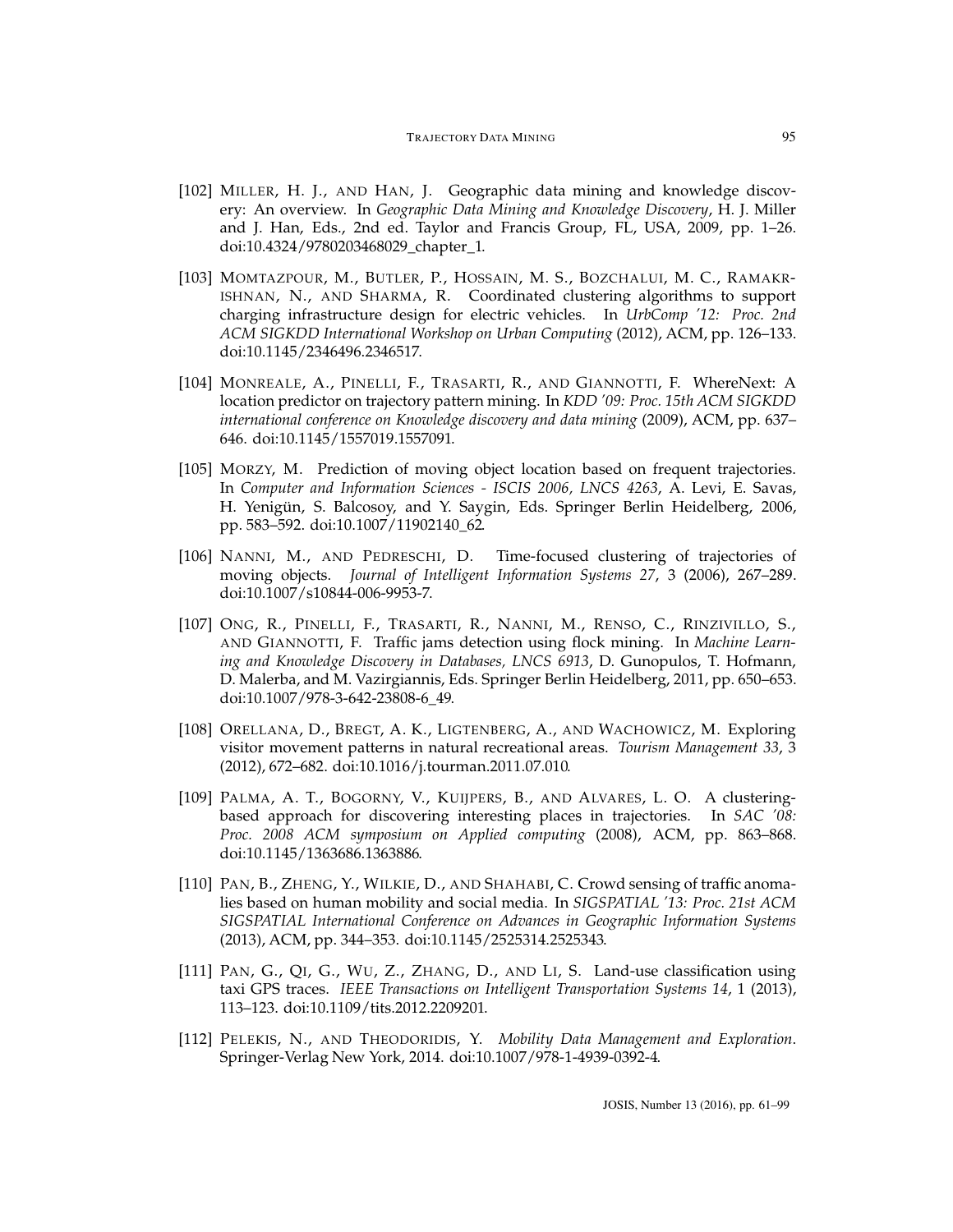#### <span id="page-35-14"></span><span id="page-35-13"></span><span id="page-35-12"></span><span id="page-35-11"></span><span id="page-35-10"></span><span id="page-35-6"></span><span id="page-35-5"></span><span id="page-35-4"></span>96 MAZIMPAKA, TIMPF

- <span id="page-35-9"></span>[113] PHITHAKKITNUKOON, S., VELOSO, M., BENTO, C., BIDERMAN, A., AND RATTI, C. Taxi-aware map: Identifying and predicting vacant taxis in the city. In *Ambient Intelligence, LNCS 6439*, B. de Ruyter, R. Wichert, D. V. Keyson, P. Markopoulos, N. Streitz, M. Divitini, N. Georgantas, and A. M. Gomez, Eds. Springer, 2010, pp. 86–95. [doi:10.1007/978-3-642-16917-5\\_9.](http://dx.doi.org/10.1007/978-3-642-16917-5_9)
- <span id="page-35-16"></span>[114] RANA, R., CHOU, C. T., BULUSU, N., KANHERE, S., AND HU, W. Ear-phone: A context-aware noise mapping using smart phones. *Pervasive and Mobile Computing 17* (2015), 1–22. [doi:10.1016/j.pmcj.2014.02.001.](http://dx.doi.org/10.1016/j.pmcj.2014.02.001)
- <span id="page-35-15"></span>[115] RATTI, C., SOBOLEVSKY, S., CALABRESE, F., ANDRIS, C., READES, J., MAR-TINO, M., CLAXTON, R., AND STROGATZ, S. H. Redrawing the map of great britain from a network of human interactions. *PLoS ONE 5*, 12 (2010), e14248. [doi:10.1371/journal.pone.0014248.](http://dx.doi.org/10.1371/journal.pone.0014248)
- <span id="page-35-8"></span>[116] RENSO, C., BAGLIONI, M., DE MACEDO, J. A. F., TRASARTI, R., AND WACHOW-ICZ, M. How you move reveals who you are: understanding human behavior by analyzing trajectory data. *Knowledge and Information Systems 37*, 2 (2012), 331–362. [doi:10.1007/s10115-012-0511-z.](http://dx.doi.org/10.1007/s10115-012-0511-z)
- <span id="page-35-2"></span>[117] REUMERS, S., LIU, F., JANSSENS, D., COOLS, M., AND WETS, G. Semantic annotation of global positioning system traces: Activity type inference. *Transportation Research Record: Journal of the Transportation Research Board 2383* (2013), 35–43. [doi:10.3141/2383-05.](http://dx.doi.org/10.3141/2383-05)
- <span id="page-35-7"></span>[118] RINZIVILLO, S., MAINARDI, S., PEZZONI, F., COSCIA, M., PEDRESCHI, D., AND GI-ANNOTTI, F. Discovering the geographical borders of human mobility. *KI - Künstliche Intelligenz 26*, 3 (2012), 253–260. [doi:10.1007/s13218-012-0181-8.](http://dx.doi.org/10.1007/s13218-012-0181-8)
- <span id="page-35-1"></span>[119] ROKACH, L. A survey of clustering algorithms. In *Data Mining and Knowledge Discovery Handbook*, O. Maimon and L. Rokach, Eds., 2nd ed. Springer, 2010, pp. 269–298. [doi:10.1007/978-0-387-09823-4\\_14.](http://dx.doi.org/10.1007/978-0-387-09823-4_14)
- <span id="page-35-3"></span>[120] SHAMOUN-BARANES, J., BOM, R., VAN LOON, E. E., ENS, B. J., OOSTERBEEK, K., AND BOUTEN, W. From sensor data to animal behaviour: An oystercatcher example. *PLoS ONE 7*, 5 (2012), e37997. [doi:10.1371/journal.pone.0037997.](http://dx.doi.org/10.1371/journal.pone.0037997)
- <span id="page-35-17"></span>[121] SHANG, J., ZHENG, Y., TONG, W., CHANG, E., AND YU, Y. Inferring gas consumption and pollution emission of vehicles throughout a city. In *KDD '14: Proc. 20th ACM SIGKDD international conference on Knowledge discovery and data mining* (2014), ACM, pp. 1027–1036. [doi:10.1145/2623330.2623653.](http://dx.doi.org/10.1145/2623330.2623653)
- <span id="page-35-0"></span>[122] SPINSANTI, L., BERLINGERIO, M., AND PAPPALARDO, L. Mobility and geo-social networks. In *Mobility Data*, C. Renso, S. Spaccapietra, and E. Zimanyi, Eds. Cambridge University Press, 2013, pp. 315–333. [doi:10.1017/cbo9781139128926.017.](http://dx.doi.org/10.1017/cbo9781139128926.017)
- <span id="page-35-18"></span>[123] STEIN, M., HÄUSSLER, J., JÄCKLE, D., JANETZKO, H., SCHRECK, T., AND KEIM, D. Visual soccer analytics: Understanding the characteristics of collective team movement based on feature-driven analysis and abstraction. *ISPRS International Journal of Geo-Information 4*, 4 (2015), 2159–2184. [doi:10.3390/ijgi4042159.](http://dx.doi.org/10.3390/ijgi4042159)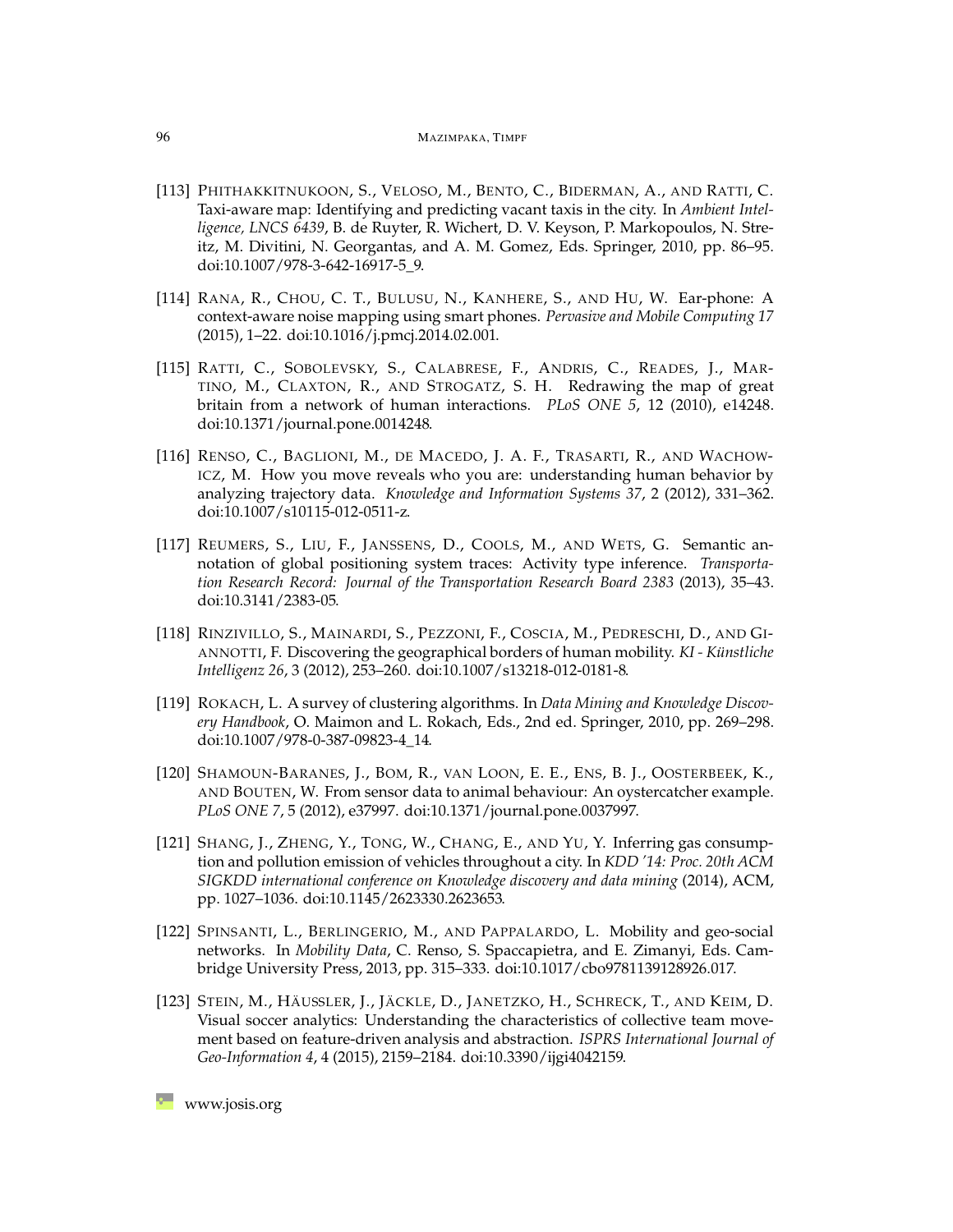- <span id="page-36-12"></span><span id="page-36-11"></span><span id="page-36-10"></span><span id="page-36-9"></span><span id="page-36-8"></span><span id="page-36-3"></span><span id="page-36-2"></span>[124] STEVENS, M., AND D'HONDT, E. Crowdsourcing of pollution data using smartphones. In *Proc. Workshop on Ubiquitous Crowdsourcing at UbiComp '10* (2010), ACM, pp. 1–3.
- <span id="page-36-14"></span>[125] TEKNOMO, K., AND GERILLA, P. G. Pedestrian static trajectory analysis of a hypermarket. In *Proc. 8th International Conference of Eastern Asia Society for Transportation Studies* (2009), pp. 220–220.
- <span id="page-36-7"></span>[126] TRASARTI, R., PINELLI, F., NANNI, M., AND GIANNOTTI, F. Individual mobility profiles: methods and application on vehicle sharing. In *Proc. Twentieth Italian Symposium on Advanced Database Systems* (2012), pp. 35–42.
- <span id="page-36-13"></span>[127] TULUSAN, J., STAAKE, T., AND FLEISCH, E. Providing eco-driving feedback to corporate car drivers: what impact does a smartphone application have on their fuel efficiency? In *UbiComp '12: Proc. 2012 ACM Conference on Ubiquitous Computing* (2012), ACM, pp. 212–215. [doi:10.1145/2370216.2370250.](http://dx.doi.org/10.1145/2370216.2370250)
- <span id="page-36-15"></span>[128] VERSICHELE, M., NEUTENS, T., DELAFONTAINE, M., AND DE WEGHE, N. V. The use of bluetooth for analyzing spatiotemporal dynamics of human movement at mass events: A case study of the ghent festivities. *Applied Geography 32*, 2 (2012), 208–220. [doi:10.1016/j.apgeog.2011.05.011.](http://dx.doi.org/10.1016/j.apgeog.2011.05.011)
- <span id="page-36-1"></span>[129] VIEIRA, M. R., BAKALOV, P., AND TSOTRAS, V. J. On-line discovery of flock patterns in spatio-temporal data. In *GIS '09: Proc. 17th ACM SIGSPATIAL International Conference on Advances in Geographic Information Systems* (2009), ACM, pp. 286–295. [doi:10.1145/1653771.1653812.](http://dx.doi.org/10.1145/1653771.1653812)
- <span id="page-36-0"></span>[130] WACHOWICZ, M., ONG, R., RENSO, C., AND NANNI, M. Finding moving flock patterns among pedestrians through collective coherence. *International Journal of Geographical Information Science 25*, 11 (2011), 1849–1864. [doi:10.1080/13658816.2011.561209.](http://dx.doi.org/10.1080/13658816.2011.561209)
- <span id="page-36-4"></span>[131] WANG, D., PEDRESCHI, D., SONG, C., GIANNOTTI, F., AND BARABASI, A.-L. Human mobility, social ties, and link prediction. In *KDD '11: Proc. 17th ACM SIGKDD international conference on Knowledge discovery and data mining* (2011), ACM, pp. 1100– 1108. [doi:10.1145/2020408.2020581.](http://dx.doi.org/10.1145/2020408.2020581)
- <span id="page-36-5"></span>[132] WEN CHANG, H., CHIN TAI, Y., AND JEN HSU, J. Y. Context-aware taxi demand hotspots prediction. *International Journal of Business Intelligence and Data Mining 5*, 1 (2010), 3–18. [doi:10.1504/ijbidm.2010.030296.](http://dx.doi.org/10.1504/ijbidm.2010.030296)
- <span id="page-36-16"></span>[133] WU, F., LEI, T. K. H., LI, Z., AND HAN, J. Movemine 2.0: Mining object relationships from movement data. *Proceedings of the VLDB Endowment 7*, 13 (2014), 1613– 1616. [doi:10.14778/2733004.2733043.](http://dx.doi.org/10.14778/2733004.2733043)
- <span id="page-36-6"></span>[134] XIAO, X., ZHENG, Y., LUO, Q., AND XIE, X. Finding similar users using category-based location history. In *GIS '10: Proc. 18th SIGSPATIAL International Conference on Advances in Geographic Information Systems* (2010), ACM, pp. 442–445. [doi:10.1145/1869790.1869857.](http://dx.doi.org/10.1145/1869790.1869857)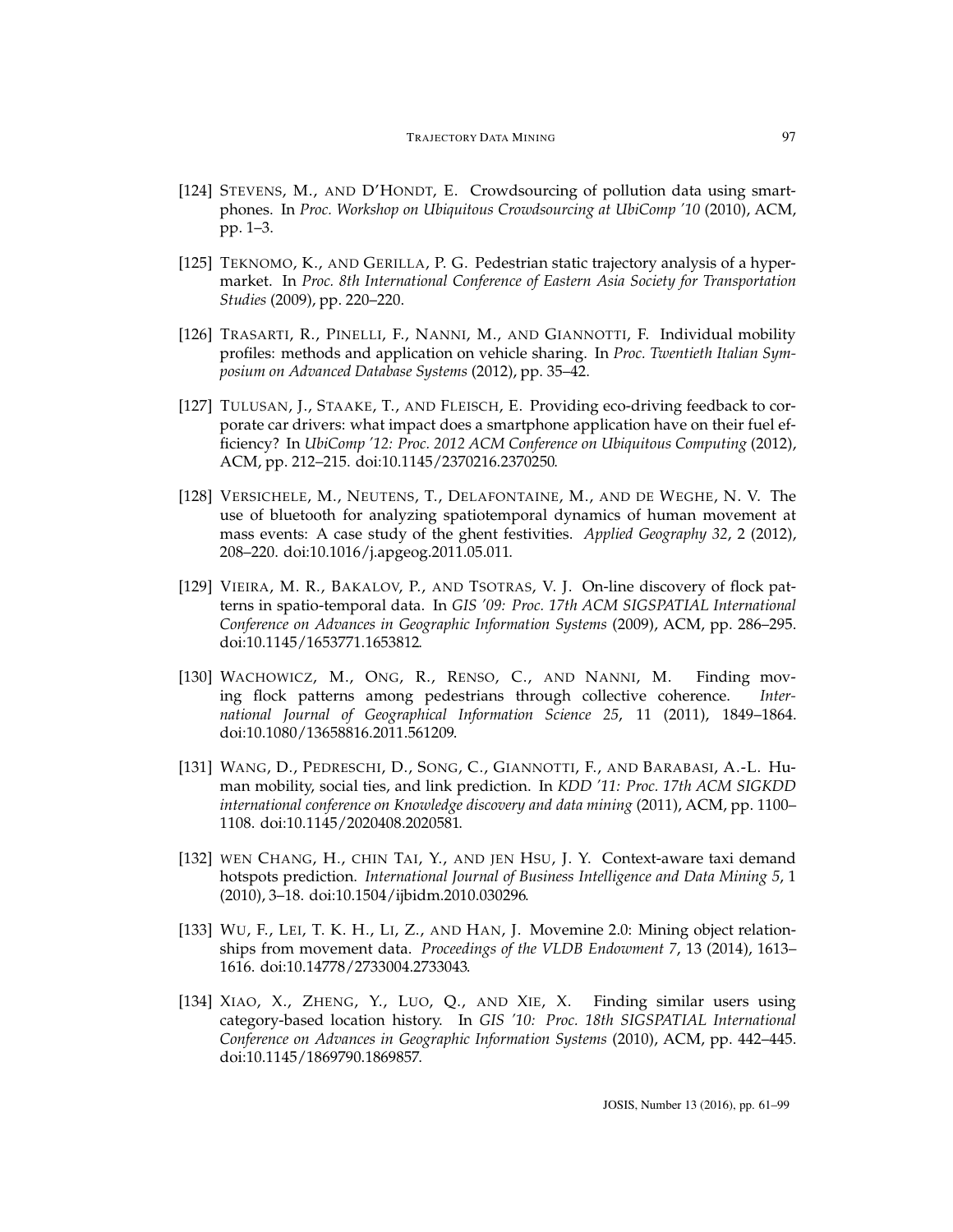- <span id="page-37-15"></span><span id="page-37-14"></span><span id="page-37-13"></span><span id="page-37-12"></span><span id="page-37-11"></span><span id="page-37-10"></span><span id="page-37-6"></span><span id="page-37-5"></span>[135] XIAO, X., ZHENG, Y., LUO, Q., AND XIE, X. Inferring social ties between users with human location history. *Journal of Ambient Intelligence and Humanized Computing 5*, 1 (2012), 3–19. [doi:10.1007/s12652-012-0117-z.](http://dx.doi.org/10.1007/s12652-012-0117-z)
- <span id="page-37-4"></span>[136] YING, J. J.-C., LEE, W.-C., AND TSENG, V. S. Mining geographic-temporal-semantic patterns in trajectories for location prediction. *ACM Transactions on Intelligent Systems and Technology 5*, 1 (2013), 1–33. [doi:10.1145/2542182.2542184.](http://dx.doi.org/10.1145/2542182.2542184)
- <span id="page-37-3"></span>[137] YING, J. J.-C., LEE, W.-C., WENG, T.-C., AND TSENG, V. S. Semantic trajectory mining for location prediction. In *GIS '11: Proc. 19th ACM SIGSPATIAL International Conference on Advances in Geographic Information Systems*(2011), ACM, pp. 34–43. [doi:10.1145/2093973.2093980.](http://dx.doi.org/10.1145/2093973.2093980)
- <span id="page-37-16"></span>[138] YOON, H., ZHENG, Y., XIE, X., AND WOO, W. Social itinerary recommendation from user-generated digital trails. *Personal and Ubiquitous Computing 16*, 5 (2011), 469–484. [doi:10.1007/s00779-011-0419-8.](http://dx.doi.org/10.1007/s00779-011-0419-8)
- <span id="page-37-0"></span>[139] YU, Y., WANG, Q., KUANG, J., AND HE, J. TGCR: An efficient algorithm for mining swarm in trajectory databases. In *Proc. 2011 IEEE International Conference on Spatial Data Mining and Geographical Knowledge Services* (2011), IEEE, pp. 90–95. [doi:10.1109/icsdm.2011.5969011.](http://dx.doi.org/10.1109/icsdm.2011.5969011)
- <span id="page-37-2"></span>[140] YUAN, G., XIA, S., ZHANG, L., AND JI, C. Trajectory outlier detection algorithm based on structural features. *Journal of Computational Information Systems 7*, 11 (2011), 4137–4144.
- <span id="page-37-7"></span>[141] YUAN, J., ZHENG, Y., AND XIE, X. Discovering regions of different functions in a city using human mobility and POIs. In *KDD '12: Proc. 18th ACM SIGKDD international conference on Knowledge discovery and data mining* (2012), ACM, pp. 186–194. [doi:10.1145/2339530.2339561.](http://dx.doi.org/10.1145/2339530.2339561)
- <span id="page-37-8"></span>[142] YUAN, J., ZHENG, Y., XIE, X., AND SUN, G. Driving with knowledge from the physical world. In *KDD '11: Proc. 17th ACM SIGKDD international conference on Knowledge Discovery and Data mining* (2011), ACM, pp. 316–324. [doi:10.1145/2020408.2020462.](http://dx.doi.org/10.1145/2020408.2020462)
- [143] YUAN, J., ZHENG, Y., XIE, X., AND SUN, G. T-Drive: Enhancing driving directions with taxi drivers' intelligence. *IEEE Transactions on Knowledge and Data Engineering 25*, 1 (2013), 220–232. [doi:10.1109/tkde.2011.200.](http://dx.doi.org/10.1109/tkde.2011.200)
- <span id="page-37-9"></span>[144] YUAN, J., ZHENG, Y., ZHANG, C., XIE, W., XIE, X., SUN, G., AND HUANG, Y. Tdrive: driving directions based on taxi trajectories. In *GIS '10: Proc. 18th SIGSPATIAL International Conference on Advances in Geographic Information Systems* (2010), ACM, pp. 99–108. [doi:10.1145/1869790.1869807.](http://dx.doi.org/10.1145/1869790.1869807)
- <span id="page-37-17"></span>[145] YUAN, N. J., ZHANG, F., LIAN, D., ZHENG, K., YU, S., AND XIE, X. We know how you live: Exploring the spectrum of urban lifestyles. In *COSN '13: Proc. first ACM Conference on Online Social networks* (2013), ACM Press, pp. 3–14. [doi:10.1145/2512938.2512945.](http://dx.doi.org/10.1145/2512938.2512945)
- <span id="page-37-1"></span>[146] ZHANG, D., LI, N., ZHOU, Z.-H., CHEN, C., SUN, L., AND LI, S. iBAT: detecting anomalous taxi trajectories from GPS traces. In *UbiComp '11:*